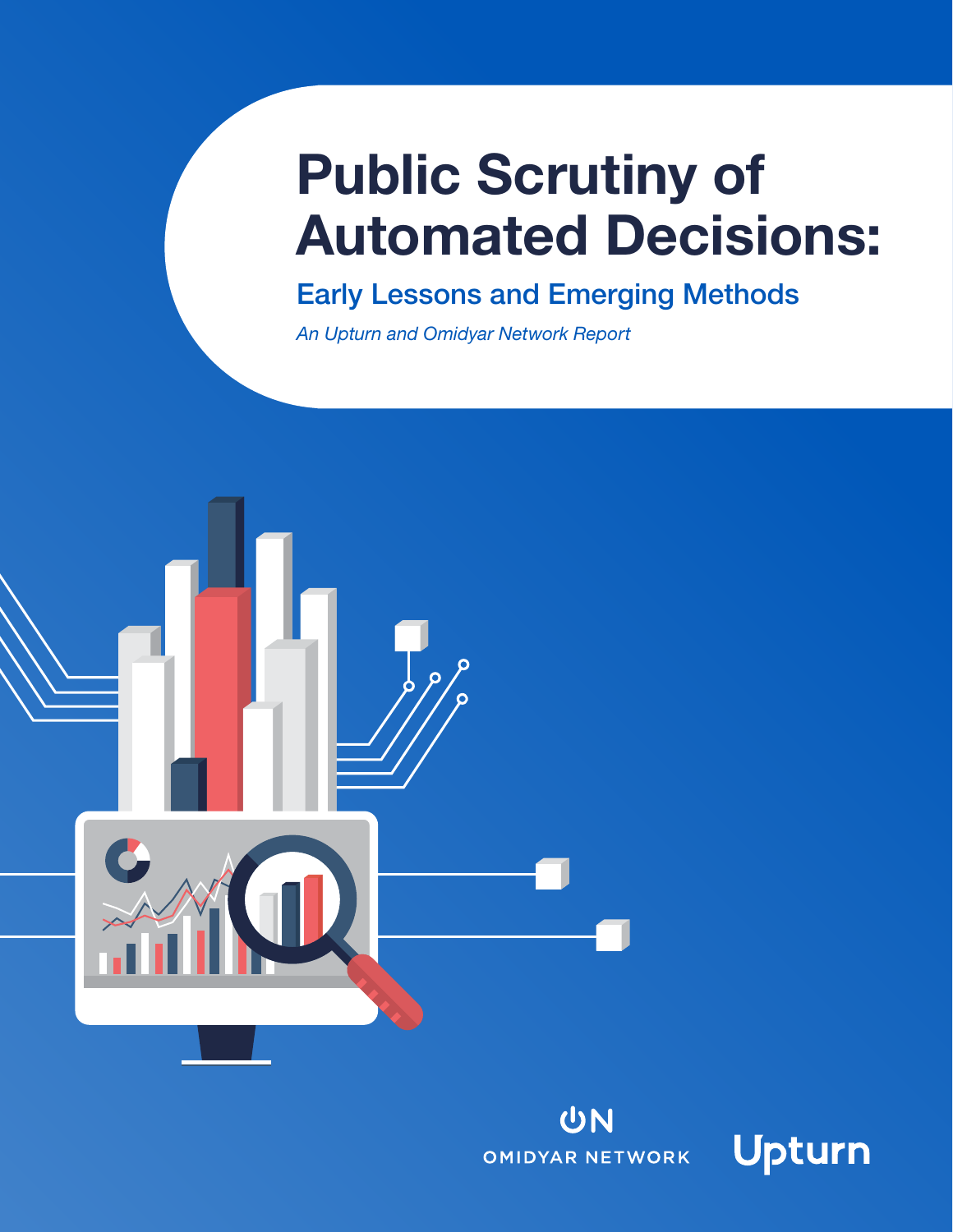# **Acknowledgments**

We would like to acknowledge the many people who gave us helpful insight and feedback during the course of our research, including Salmana Ahmed at Omidyar Network, Gemma Galdon Clavell at Eticas Research & Consulting, Luis Fernando Garcia at R3D, Luciano Floridi at the University of Oxford, John Havens at IEEE, Gus Hosein at Privacy International, Estelle Massé at Access Now, Valeria Milanes at ADC Digital, Vivian Ng at the Human Rights, Big Data and Technology Project at the Essex Human Rights Centre, Cathy O'Neil at O'Neil Risk Consulting & Algorithmic Auditing, Matthew Sheret at IF, Matthias Spielkamp at AlgorithmWatch, Martin Tisné at Omidyar Network, Frank Pasquale at the University of Maryland, Pablo Viollier at Derechos Digitales and Adrian Weller at the Leverhulme Centre for the Future of Intelligence.

# Authors

Aaron Rieke is a Managing Director at Upturn. He holds a JD from Berkeley Law, with a Certificate of Law and Technology, and a BA in Philosophy from Pacific Lutheran University.

Miranda Bogen is a Policy Analyst at Upturn. She holds a Master's degree in Law and Diplomacy with a focus on international technology policy from The Fletcher School of Law and Diplomacy at Tufts, and bachelor's degrees in Political Science and Middle Eastern & North African Studies from UCLA.

David G. Robinson is a Managing Director and co-founder at Upturn. He holds a JD from Yale Law School, and bachelor's degrees in philosophy from Princeton and Oxford, where he was a Rhodes Scholar. David also serves as an Adjunct Professor of Law at Georgetown University Law Center, where he teaches a seminar on Governing Automated Decisions.

# **Contributor**

Martin Tisné is an Investment Partner at Omidyar Network where he leads policy, advocacy strategy, and related investments for the firm's global Governance & Citizen Engagement initiative. He holds a B.A. from the University of Oxford and an M.Sc. from the London School of Economics.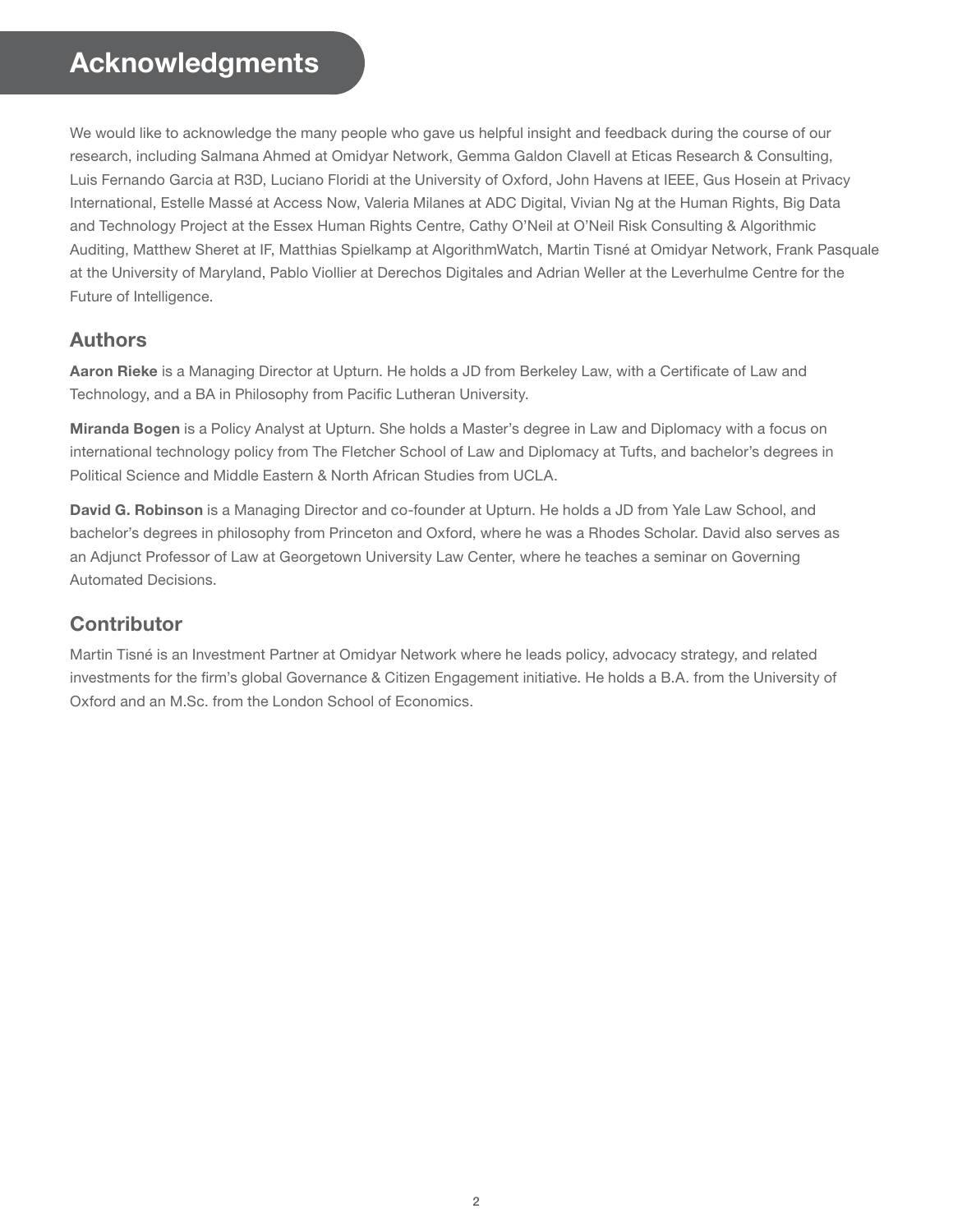# **Foreword**

Over recent years, we have witnessed an exponential growth in the use of automation to power decisions that impact our lives and societies. While these bring many potential benefits (e.g. reducing human bias, speeding up decision-making) they are also fraught with risk (e.g. increasing machine bias, rendering the decision-making more opaque and remote to people). A consideration for the fairness, accountability, and transparency of these processes is therefore fundamental.

Omidyar Network's Governance & Citizen Engagement initiative started funding and advocating for open data in 2012. Following the Snowden revelations in the summer of 2013, we included privacy and surveillance reform as part of those efforts, realizing that openness and privacy were closely related. We focused on helping develop a framework governing the collection of, access to, storage and usage of, and rights over data.

More recently, we started looking at the impact of these data releases under a new light. As both processing power and access to data increased, decisions made by both government and corporate sector actors were becoming increasingly automated. If governments use algorithms to screen immigrants and allocate social services, it is vital that we know how to interrogate and hold these systems accountable.

Our main aim is to increase individuals' control and agency over the decisions that impact their lives and ultimately societies. We believe that the accountability and transparency agenda would benefit from better understanding, and ultimately scrutinizing, automated decision-making.

To explore some of these questions we partnered with Upturn to map out the landscape of public scrutiny of automated decision-making, both in terms of what civil society was or was not doing in this nascent sector and what laws/ regulations were or were not in place to help regulate it. As the study developed it became clear that it could pave the way for a more textured, as well as practical, understanding of algorithmic transparency. Omidyar Network will explore some of these issues further in a companion paper to be released later this year.

Our hope is that this report will help civil society actors consider how much they have to gain in empowering the public and their audiences to effectively scrutinize, understand, and help govern automated decisions. We also hope that it will start laying a policy framework for this governance, adding to the growing and rich literature on the social and economic impact of such decisions. Finally, we hope that the report's findings and analysis will help inform other funders' decisions in this important and growing field, as it will our own.

*Our hope is that this report will help civil society actors consider how much they have to gain in empowering the public and their audiences to effectively scrutinize, understand, and help govern automated decisions.*

#### Martin Tisné

*Investment Partner, Governance & Citizen Engagement Omidyar Network*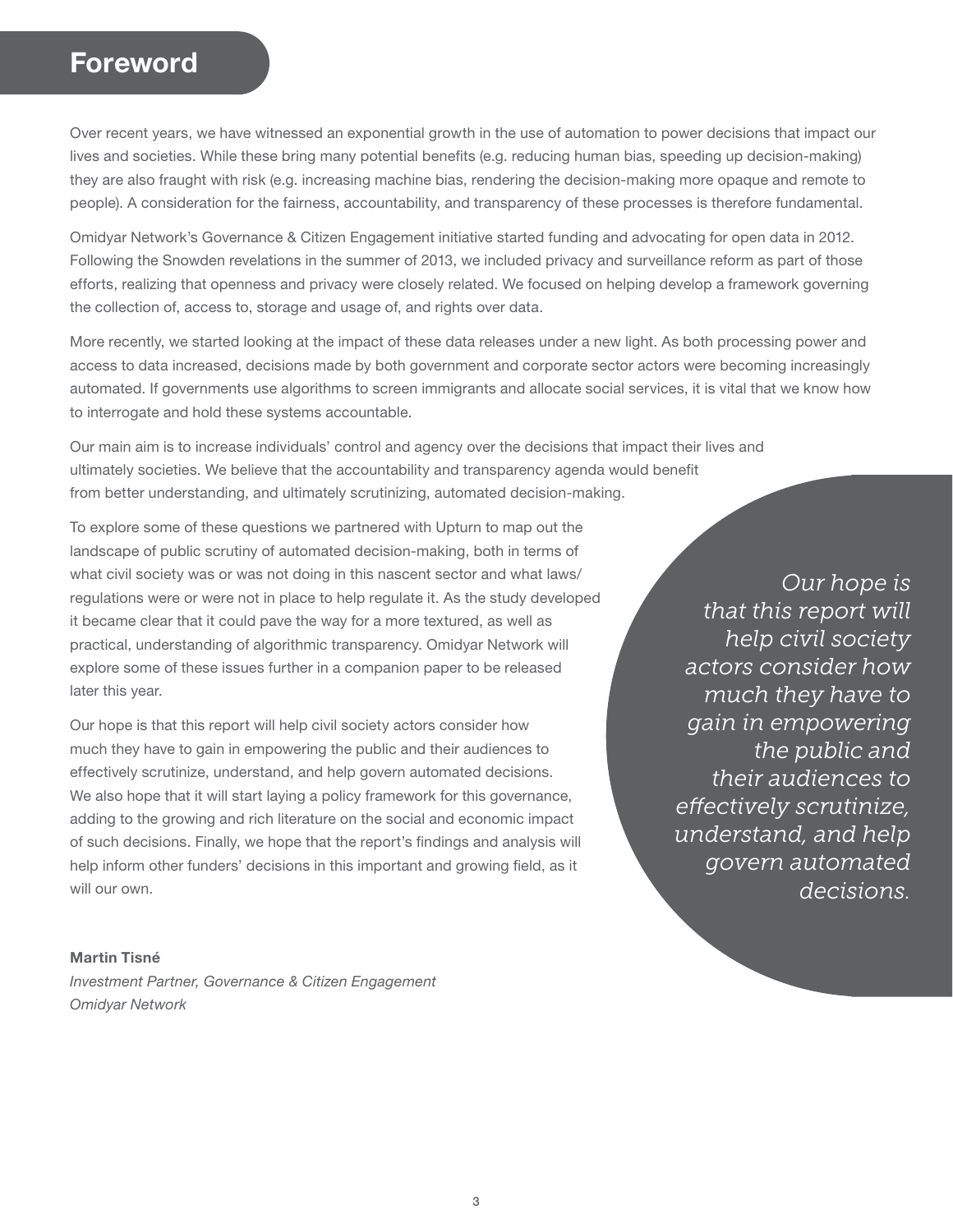| <b>Executive Summary</b>                     |    |
|----------------------------------------------|----|
| <b>Introduction</b>                          |    |
| <b>Unpacking "Automated Decisions"</b>       |    |
|                                              |    |
| <b>Scrutiny in Practice</b>                  |    |
|                                              |    |
| <b>Designing for Accountability</b>          |    |
|                                              |    |
| <b>Perspectives on the Role of Law</b>       |    |
|                                              | 24 |
|                                              |    |
| <b>Conclusion and Paths Forward</b>          |    |
|                                              |    |
| <b>Appendix: Examples of Public Scrutiny</b> |    |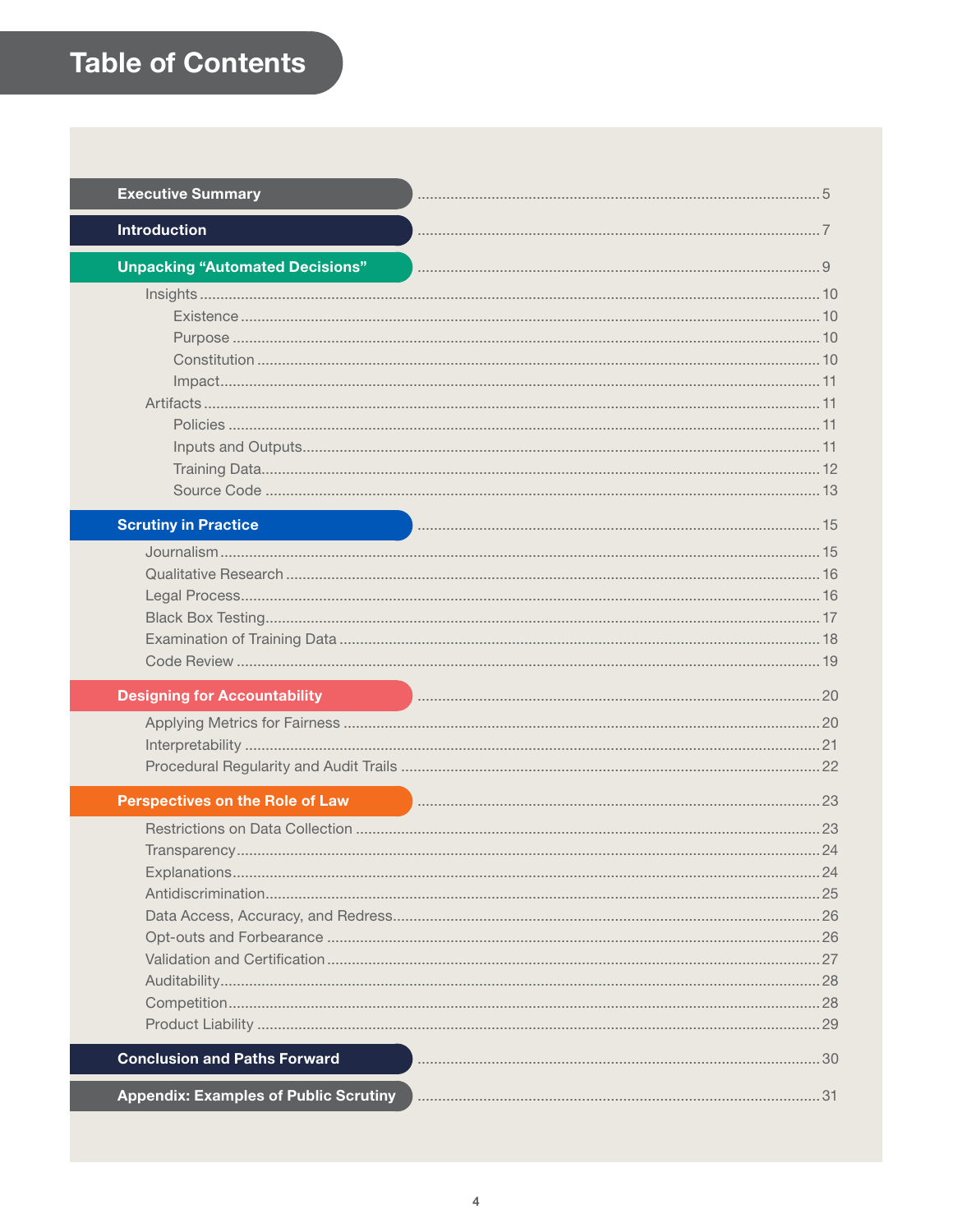# <span id="page-4-0"></span>**Executive Summary**

Automated decisions increasingly mediate civic life. Governments use algorithms to screen immigrants and allocate social services. Corporations rely on software to help make decisions in vital areas like hiring, credit, and political discourse. Trends like these have made algorithms objects of concern beyond the confines of computer science.

Advocates, policymakers, and technologists have begun demanding that these automated decisions be explained, justified, and audited. There is a growing desire to "open the black box" of complex algorithms and hold the institutions using them accountable. But across the globe, civil society faces a range of challenges as they pursue these goals.

This paper considers how the public can effectively scrutinize, understand, and govern automated decisions, based on an extensive review of computer and social science literature as well as dozens of semi-structured interviews and conversations with global digital rights advocates, regulators, technologists, and industry representatives. We also surveyed a broad array of real-world attempts to scrutinize automated systems, documenting the purpose of each inquiry, its methods, and its findings.

*How can the public effectively scrutinize, understand, and govern automated decisions?*

To encourage clear discussion, we offer a conceptual framework to describe how different elements of automated systems work together to produce a result. In addition to its source code, knowledge of a system's existence, purpose, impact, constitution, policies, inputs and outputs, and training data can be helpful to both scrutinize and govern these systems. This framework highlights how nontechnical insights about an automated system can be just as important, and often more important, than its technical, tangible artifacts.

We catalog a variety of both analog and technical approaches to scrutiny that we encountered during our research, and analyze each: journalism, qualitative research, legal process, black box testing, examination of training data, and code review. We also discuss emerging methods to design systems for accountability, including applying fairness metrics, designing for interpretability, cryptographically ensuring procedural regularity, and producing audit trails.

We consider these methods alongside common legal and regulatory approaches. Based on this appraisal, we highlight promising areas for progress and opportunities for further research, policy discussion, and advocacy.

#### Our key findings are:

- Today's automated decisions are socio-technical in nature: They emerge from a mix of human judgment, conventional software, and statistical models. The non-technical properties of these systems — for example, their purpose and constraining policies — are just as important, and often more important, than their technical particulars. Automated systems vary in their goals and design, and demand different kinds of inquiry.
- Scrutiny doesn't have to be sophisticated to be successful. Many of the most notable case studies we identified involved investigative reporting and basic observation of a system's purpose, policies, inputs and outputs. Such approaches have led to productive public attention. However, more technically sophisticated types of scrutiny are beginning to bear fruit, especially in the realm of "black box testing."
- There are promising new methods for designing more accountable systems, but these remain largely theoretical. Researchers are working hard on new ways to detect bias in datasets, to design predictive models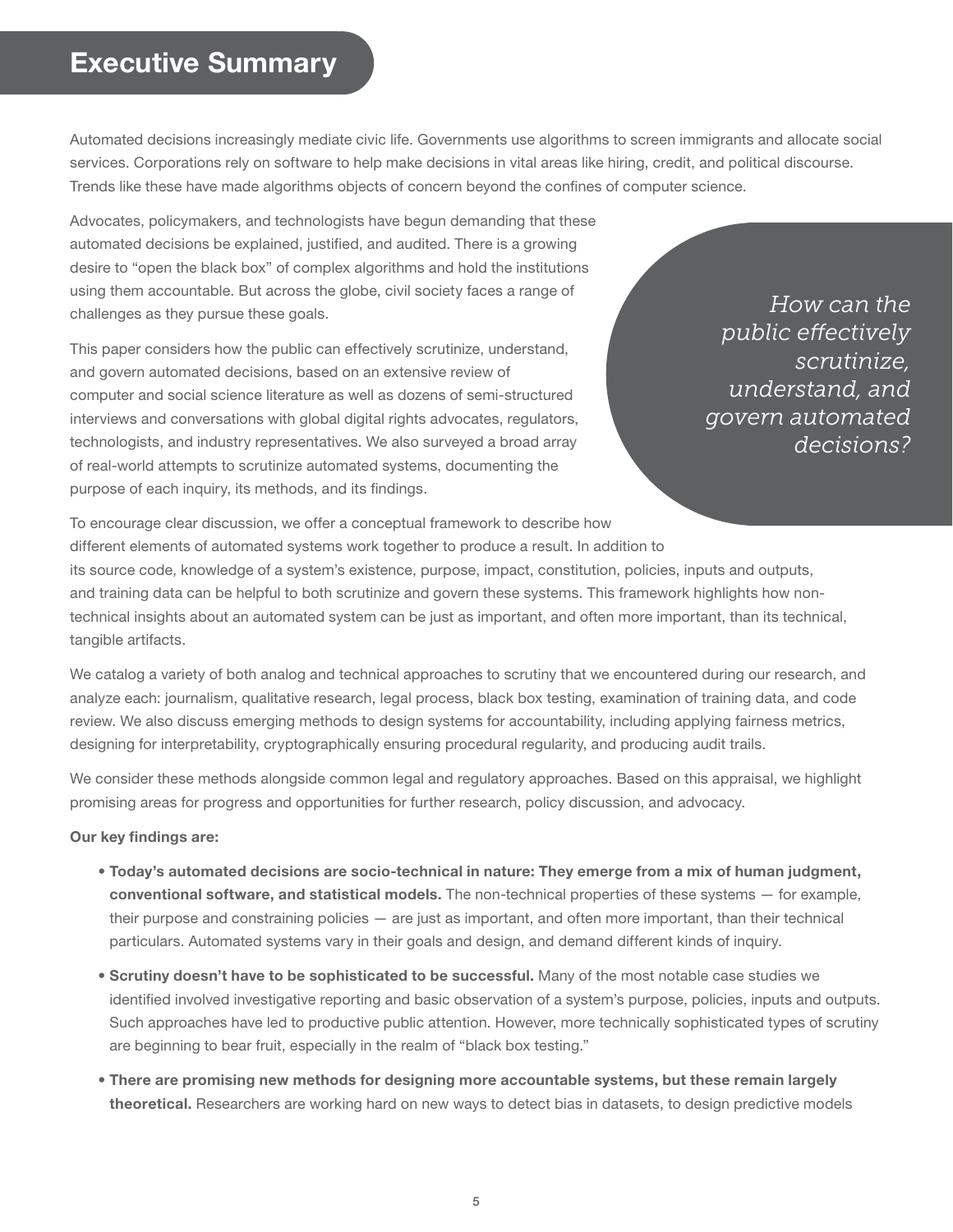that are interpretable, and to verify the behavior of important software. However, these techniques — many of which require proactive cooperation from institutions of interest — are likely to remain in the lab until civil society makes a clearer case for their adoption.

• Many existing legal and regulatory frameworks remain relevant to automated systems' behavior and output, but their applicability is often unclear or untested. Some laws have been recently updated to specifically address automated decisions, but they remain largely untested. Others may require updating to remain effective in the era of widespread automation.

#### In conclusion, we highlight the following promising paths forward:

- Increased investment in what we term exploratory scrutiny, especially by journalists and advocacy organizations. Many of today's highestimpact efforts have provided just enough insight to spark important debates in domains like policing and credit. To engage a wider audience in debates about how automated systems should function, the field needs more work to find evidence about and clearly explain how important systems work in practice. This work can help build the case for new policies and technical requirements.
- Strategic evaluation of right to information laws' ability to facilitate effective transparency for today's automated decisions. To scrutinize systems used by governments, the public must know they exist, the purposes they have been designed to achieve, and the data they rely upon. Once those basic details are available, other techniques for scrutiny and ensuring integrity will be useful — but all too often, these basic facts remain obscured, and most transparency laws have concerning loopholes that prevent this and other relevant information from being shared with the public.

 *To scrutinize systems used by governments, the public must know they exist, the purposes they have been designed to achieve, and the data they rely upon.*

- Consideration of policy mandates that certain automated systems be auditable and interpretable. New technical methods are making it more feasible to design automated systems that are more amenable to scrutiny, but these methods may not be adopted without outside pressures. For public-sector automated systems, this could mean requirements that systems be designed to meet auditability requirements. For private-sector systems, this could mean "interpretability" requirements for important automated systems, such as those used in the context of employment and credit.
- Further advancement of normative dialogues. Many new policies and technical proposals presuppose standards and benchmarks that do not yet exist. Policymakers and the public must think more concretely about what "fairness" and "accountability" ought to mean in particular social contexts.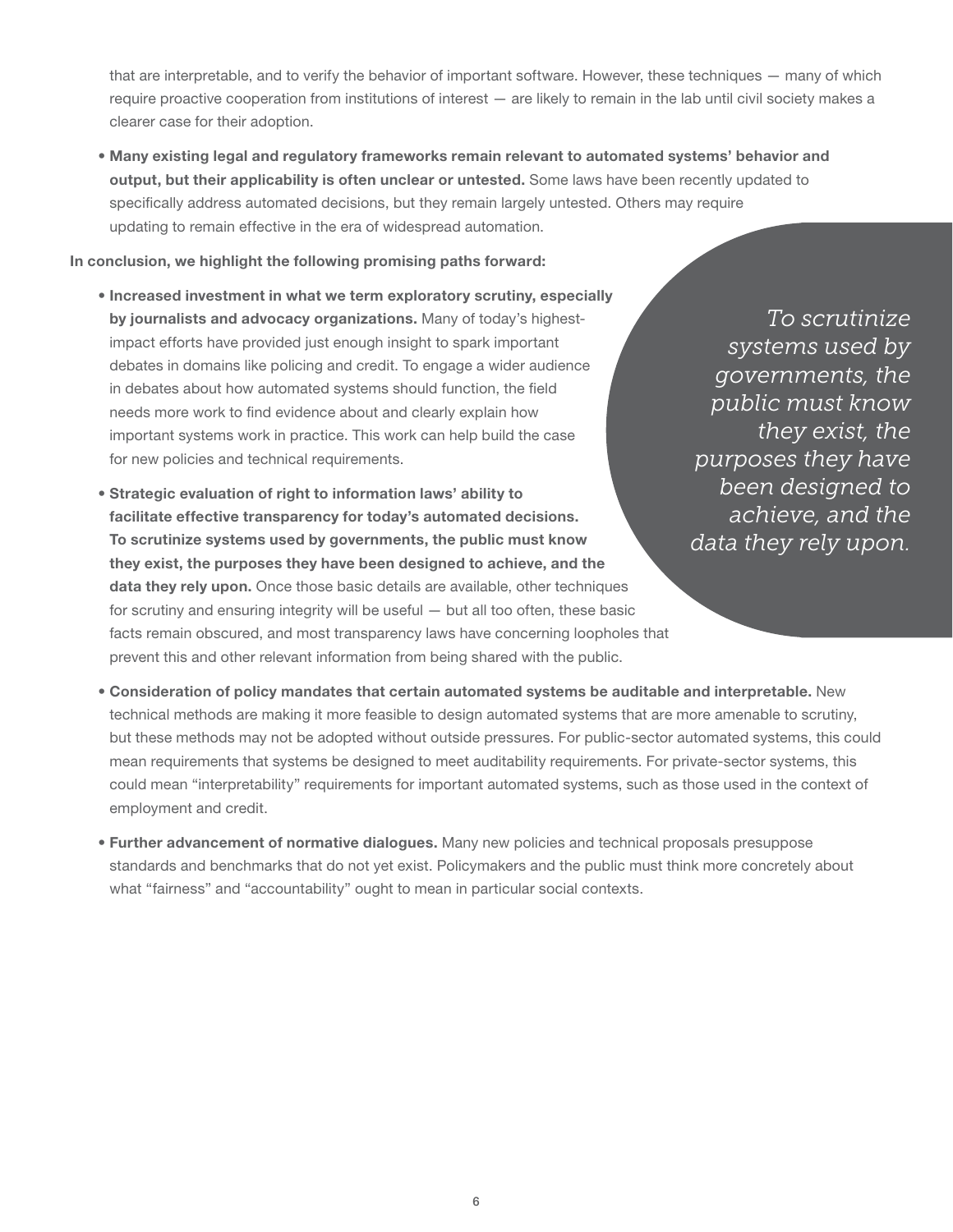# <span id="page-6-0"></span>**Introduction**

Automated decisions increasingly mediate civic life. Governments use algorithms to screen immigrants and allocate social services. Corporations rely on software to help make decisions in vital areas like hiring, credit, and political discourse. Algorithms also influence the production and dissemination of news, social and professional interactions among people, the delivery of social services, and the stability of financial markets. These trends have made algorithms objects of concern beyond the confines of computer science.

In some cases, automating such decisions can promote efficiency, consistency, and fairness. But in others, doing so can reinforce historical discrimination or obscure undesirable behavior.

Government bodies in the US and the EU have recently expressed concern about automated decisions, asking questions, issuing reports, and even updating relevant laws. The Obama White House published several reports on automated systems and social issues,<sup>1</sup> the UK Parliament recently asked for input on use and regulatory oversight of decision-making algorithms, $2$  and the United Nations has engaged in ongoing conversations about autonomous weapons.<sup>3</sup> The EU has updated its data protection laws, aiming in part to ensure that certain automated systems be "explainable" to data subjects.4 France has even moved to classify software source code used by government agencies as a public record subject to transparency laws.

*Automating decisions can promote efficiency, consistency, and fairness, but can also reinforce historical discrimination or obscure undesirable behavior.*

At the same time, a striking number of research groups, standards bodies, and private companies have announced proactive efforts to ensure that automated decisions are "accountable." An international, interdisciplinary collection of technologists formed a research community called Fairness, Accountability, and Transparency in Machine Learning (FAT/ ML) and published a normative set of "Principles for Accountable Algorithms."<sup>5</sup> The US branch of the Association for Computing Machinery, a major technical professional organization, released slightly more applied guidance for system developers called "Principles for Algorithmic Transparency and Accountability,"6 and a collection of major technology companies including Facebook, Google, IBM, and Amazon formed the Partnership on AI, grounded in a set of tenets focused on ensuring automated systems serve to benefit people.<sup>7</sup> Formal industry groups have released policy principles on artificial intelligence,<sup>8</sup> standard-setting bodies like the IEEE have begun the process of defining ethical concerns and technical standards related to autonomous systems,<sup>9</sup> and individual countries like Japan are pushing for international conversations around shared guidelines for AI research and development.10

However, despite all these efforts, the use of automated decisions is far outpacing the evolution of frameworks to understand and govern them.

This paper considers how the public can effectively scrutinize, understand, and govern automated decisions. We leave to other projects the question of which automated decisions are most likely to help or harm, and which deserve closer scrutiny. Here, we ask instead: What practical approaches and legal tools are available to understand and shape how algorithms work in the real world, so that benefit can be maximized, and harm be identified and mitigated?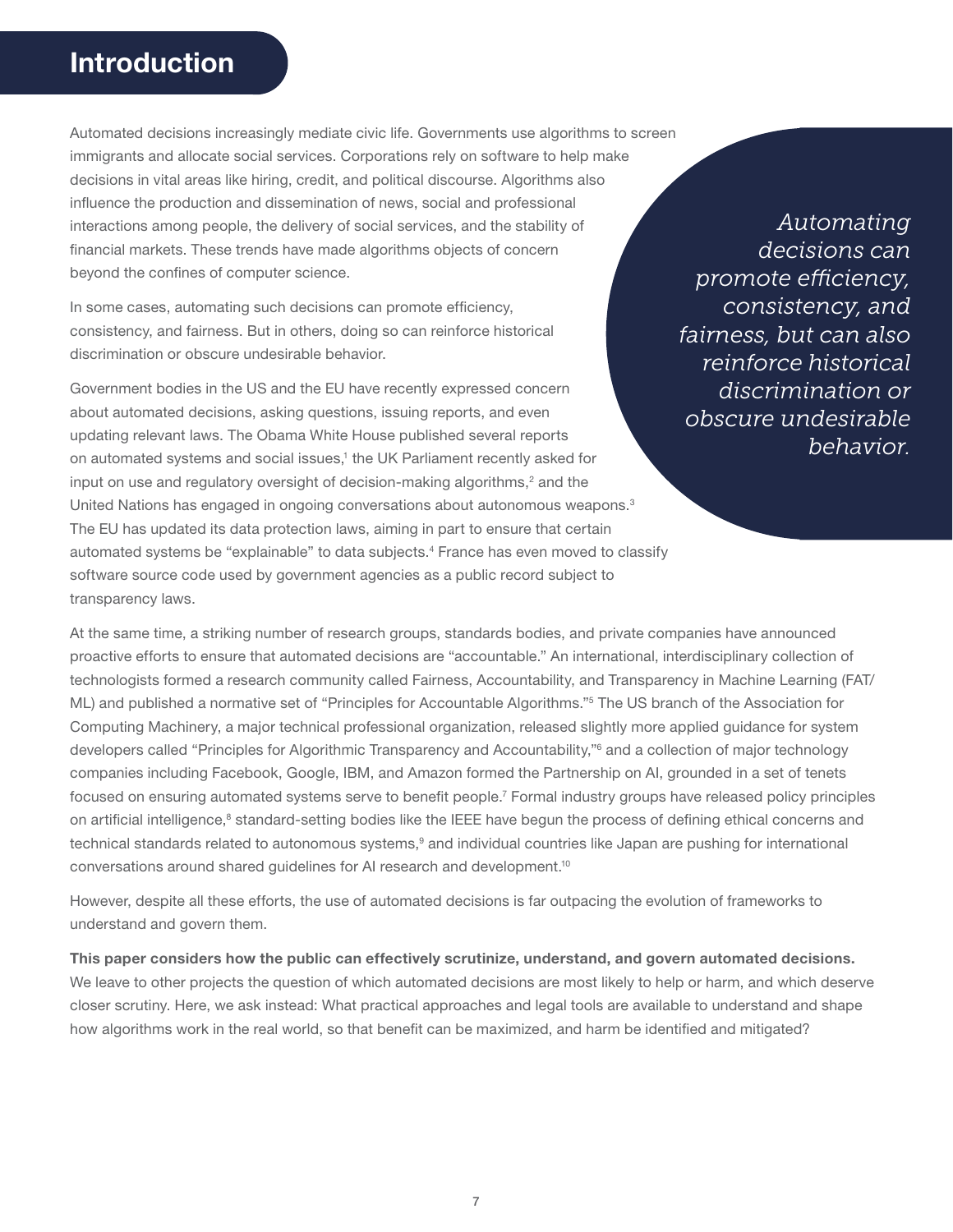To answer this question, we conducted an extensive review of computer and social science literature as well as dozens of semi-structured interviews and conversations with global digital rights advocates, regulators, technologists, and industry representatives. We also surveyed a broad array of real-world attempts to scrutinize automated systems, documenting the purpose of each inquiry, its methods, and its findings to uncover lessons for successful scrutiny of consequential automated systems.

*The use of automated decisions is far outpacing the evolution of frameworks to understand and govern them.*

This paper proceeds as follows:

### **Unpacking** "Automated Decisions"

First, we offer a conceptual map for thinking about automated decisions to help the reader think about how their different elements work in tandem to produce important real-world outcomes. We emphasize that non-technical insights about an automated system can be just as important, and often more important, than its technical artifacts.

### Scrutiny in **Practice**

Second, we describe ways public actors have successfully scrutinized existing systems, analyzing case studies from around the globe. We observe that much of the most successful scrutiny to date has been relatively non-technical in nature  $-$  e.g., relying on investigative reporting and simple observation of a system's inputs and outputs. However, more technically sophisticated types of scrutiny are beginning to bear fruit.

### Designing for **Accountability**

Third, we explore new ways that automated systems can be proactively designed to be fairer, more interpretable, and more auditable. These techniques are exciting, but remain largely theoretical today.

# Perspectives on The Role of Law

Fourth, we review common approaches to regulating automated decisions, incorporating views from global digital rights advocates. We summarize different themes and emphases from major jurisdictions across the globe.

### Conclusion and Paths Forward

In closing, we suggest some promising paths forward, including increased "exploratory scrutiny," a close look at right to information laws' ability to provide needed transparency, and tech-neutral policy mandates for socially important automated systems.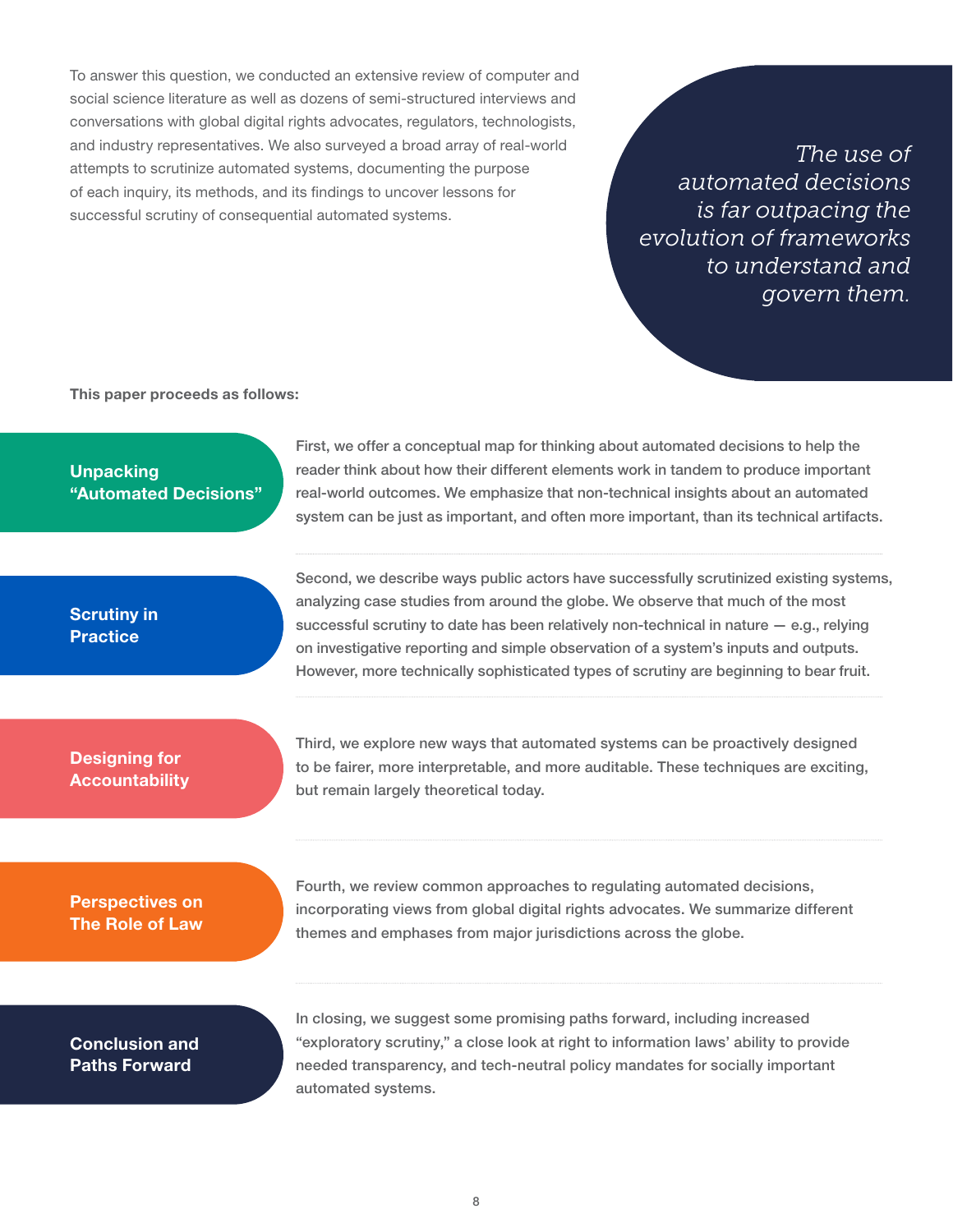# <span id="page-8-0"></span>**Unpacking "Automated Decisions"**

Automated decisions are decisions made with the aid of systems that limit human judgment. They precede the advent of the digital computer: Complex and opaque rules have long guided the decisions of corporate and governmental institutions. However, modern technologies have the potential to make automated decisions even more important and less scrutable than ever before.<sup>11</sup>

Today's discourse on automated decisions is rife with technology buzzwords. Algorithms – specific sequences of steps used to accomplish some task, especially those embedded in a computer — have captured the public  $imagination. **Machine learning**  $-\alpha$  family of techniques that allow$ computers to learn directly from examples, data, and experience, finding rules or patterns that a human programmer did not explicitly specify - is allowing for new kinds of data-based automation.<sup>12</sup> And artificial intelligence, an umbrella term for a range of computer systems that act in seemingly intelligent ways, is gaining popularity in newspapers and corporate marketing pitches.

*Automated decisions are decisions made with the aid of systems that limit human judgment.*

These technologies are transforming how important decisions are made. But today's automated decisions are not defined by algorithms alone.<sup>13</sup> Rather, they emerge from *automated systems* that mix human judgment, conventional software, and statistical models, all designed to serve human goals and purposes.<sup>14</sup> Discerning and debating the social impact of these systems requires a holistic approach.

To encourage clear discussion, we offer the following conceptual framework. Each of the "elements" described below is a different way to evaluate an automated system. Some of these elements, which we call "insights," can yield important information without reference to any technical specifics of the system. The remaining elements, which we call "artifacts," refer to tangible parts of a system that are often more technical in nature. In a later section, we discuss how these different properties have been scrutinized by journalists, advocates, and policymakers.

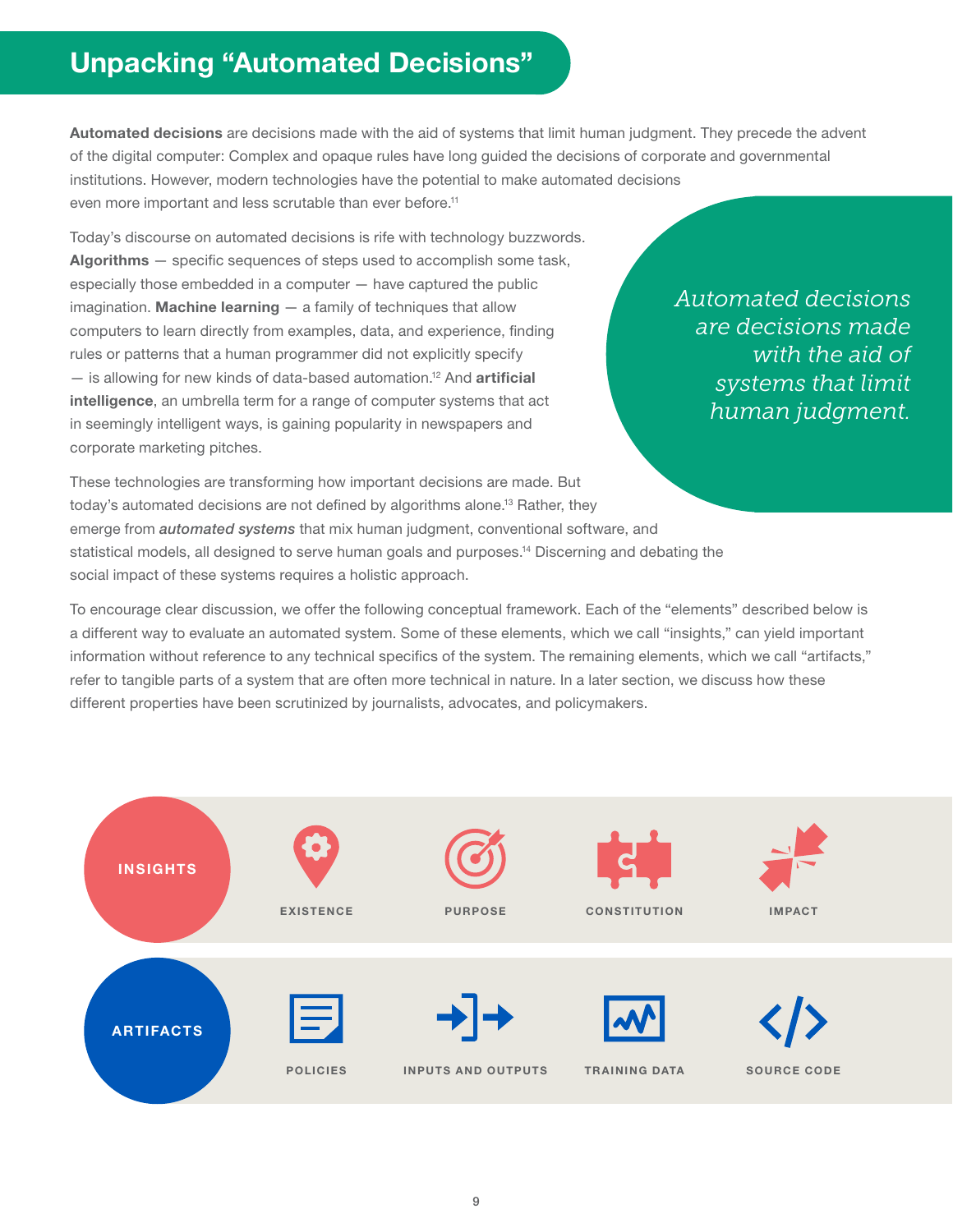# <span id="page-9-0"></span>**Insights**

# **Existence**

Any analysis of an automated system must begin with knowledge that it exists. This basic point is worth emphasizing because automated systems often operate invisibly, behind the scenes. For example, in the United States, certain people were prohibited from boarding commercial aircraft long before the discovery that a "no fly list" — a partly computergenerated list produced with hidden processes and rules — even existed.15 Likewise, Colombia's government has announced its intent to leverage big data for unspecified projects, but advocates are struggling to learn what systems are being tested.<sup>16</sup>

#### $\bm G$ **Purpose**

All automated systems are created to serve some *purpose*. Understanding a system's intended purpose creates the opportunity to debate that system's role in society, even without more specific details about how it operates. For example, most credit scores are designed to predict the relative likelihood of a negative financial event, such as default on a credit obligation — not to represent a judgment of a person's general responsibility or character. When employers began using these scores to evaluate job applicants, understanding the actual purpose of the credit scoring system allowed advocates to develop strong arguments against its use in the context of hiring.17

# **Constitution**

Automated systems can rely on different mixtures of computer software, human discretion, and policies.<sup>18</sup> In practice, "automated" decisions are often only automated partially, to varying degrees.<sup>19</sup> Understanding a system's **constitution**  $-$  the nature of its technical elements, human participation, governing rules, and how they all interact  $-$  is critical to guide and inform more detailed inquiry. For example, understanding a social media platform's content moderation practices requires understanding the role of human and software-driven enforcement, and the policies governing each. Understanding a lending decision requires understanding that credit scores are generated by software programs, and that human analysts review those numbers as part of a final determination.



*Constitution of a mortgage underwriting system*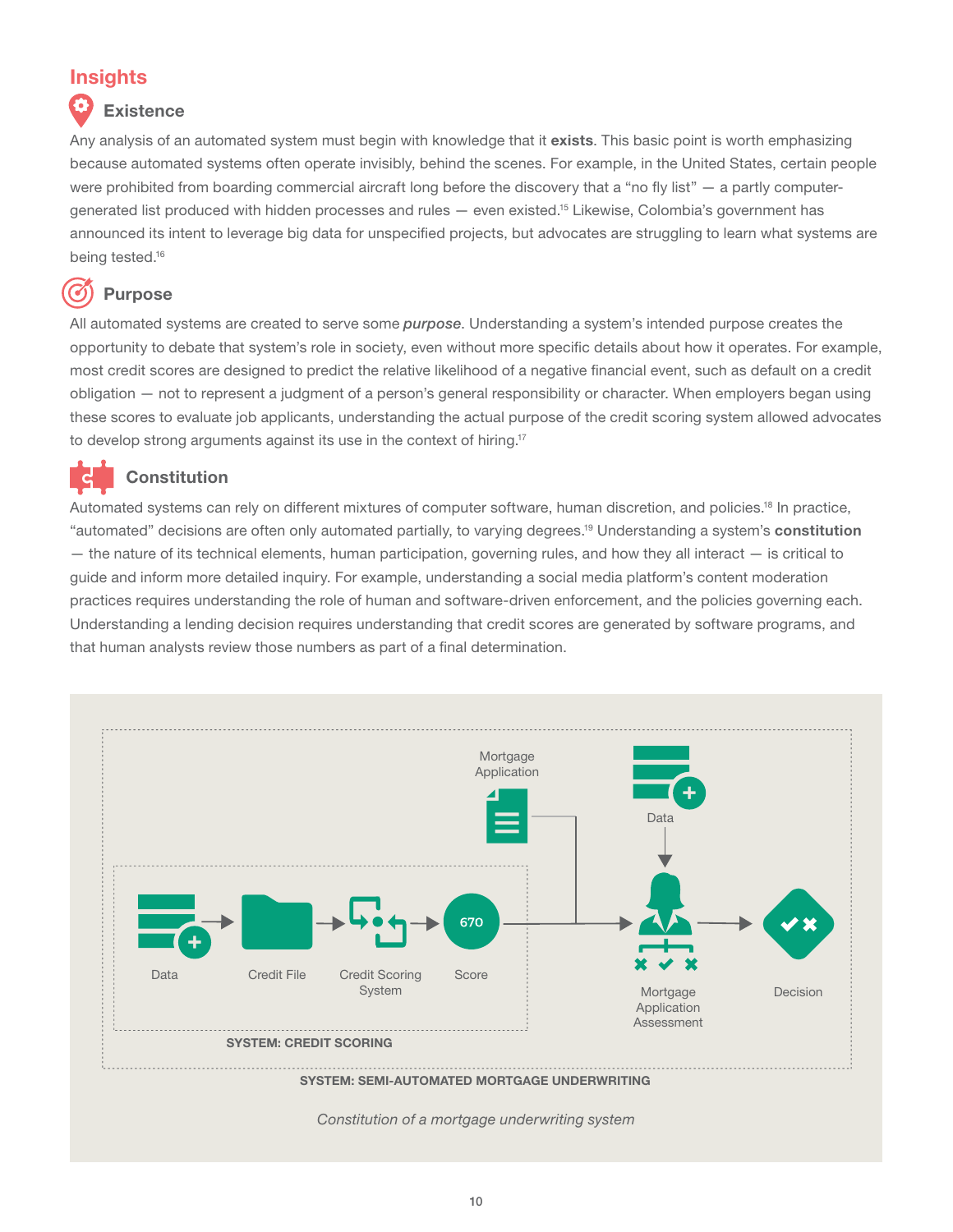<span id="page-10-0"></span>Constitution is also important because human beings interact with computerized systems in surprising and sometimes unpredictable ways. "Automation bias" is the tendency of people to give too much credence to automated suggestions and to fail to overrule them when necessary.<sup>20</sup> But in some situations, people opt to ignore computerized direction, especially to pursue their own self-interest (for example, giving a loan to someone who clearly cannot afford it).<sup>21</sup> And some research has shown that even when an algorithm performs measurably better at a predictive task than a human does, people are more likely to prefer the human prediction.<sup>22</sup> Mapping the constitution of a system can help reveal which, if any, of these competing tendencies are relevant to systems' outcomes — and determine which other components of a system require closer examination.

# Impact

Any automated system of social concern will have some sort of observable consequence, whether for a single person or an entire population. These impacts can be experienced personally, studied anecdotally, or measured quantitatively. For example, an individual might report being turned away at a border crossing, a pre-deployment impact assessment might try to predict broad effects of a system, or a post-hoc investigation could seek to compare how different groups were treated at borders across a jurisdiction. Each instance provides insight, to varying degrees, into how the automated system impacts people in practice, allowing examiners to further focus their scrutiny.

*Even systems that rely heavily on computers can be constrained by policies that govern how both technical and human components of that system should behave.*

# **Artifacts**

### Policies

Even systems that rely heavily on computers can be constrained by policies that govern how both technical and human components of that system should behave. For example, Google and Facebook provide marketers with powerful, highly automated tools with which to target advertisements. But both companies proscribe certain types of harmful advertisements — the products of human judgment — and enforce these prohibitions in different ways, including both human and algorithmic review of ad content and targeting parameters (with varying degrees of success).<sup>23</sup> In another domain, police officers must be *instructed* how to respond to color-coded "threat scores" that are automatically calculated and assigned to locations or residents by predictive policing systems.<sup>24</sup> In both cases, policies (and how well those policies are enforced) will play an important role in how the systems affect people in the real world.

# $\rightarrow$  Inputs and Outputs

Regardless of their constitution and complexity, all automated systems take some sort of *input* and produce some sort of *output*. For example, most facial recognition systems take a digital image as an input, and produce an output of similar photos from existing data, ranked by probability of a match. Search engines take a user-provided search query as an input, and output search results and advertisements related to that query. Many credit scores take as inputs a range of data about a person's finances, and produce a number estimating their relative risk of default on a financial obligation.

Sometimes, all a system's important inputs and outputs are observable and even controllable by outside users (as is the case with many public-facing web-based services). However, in other cases, inputs and outputs are only partially observable. This is particularly true of more complex automated systems with intermediary steps. For example, a job applicant may send her applications materials (an input) to an employer and ultimately receive a rejection (an output). However, the employer could have used intermediary scores and automated analyses that are not at all visible to the applicant or public to reach its conclusion.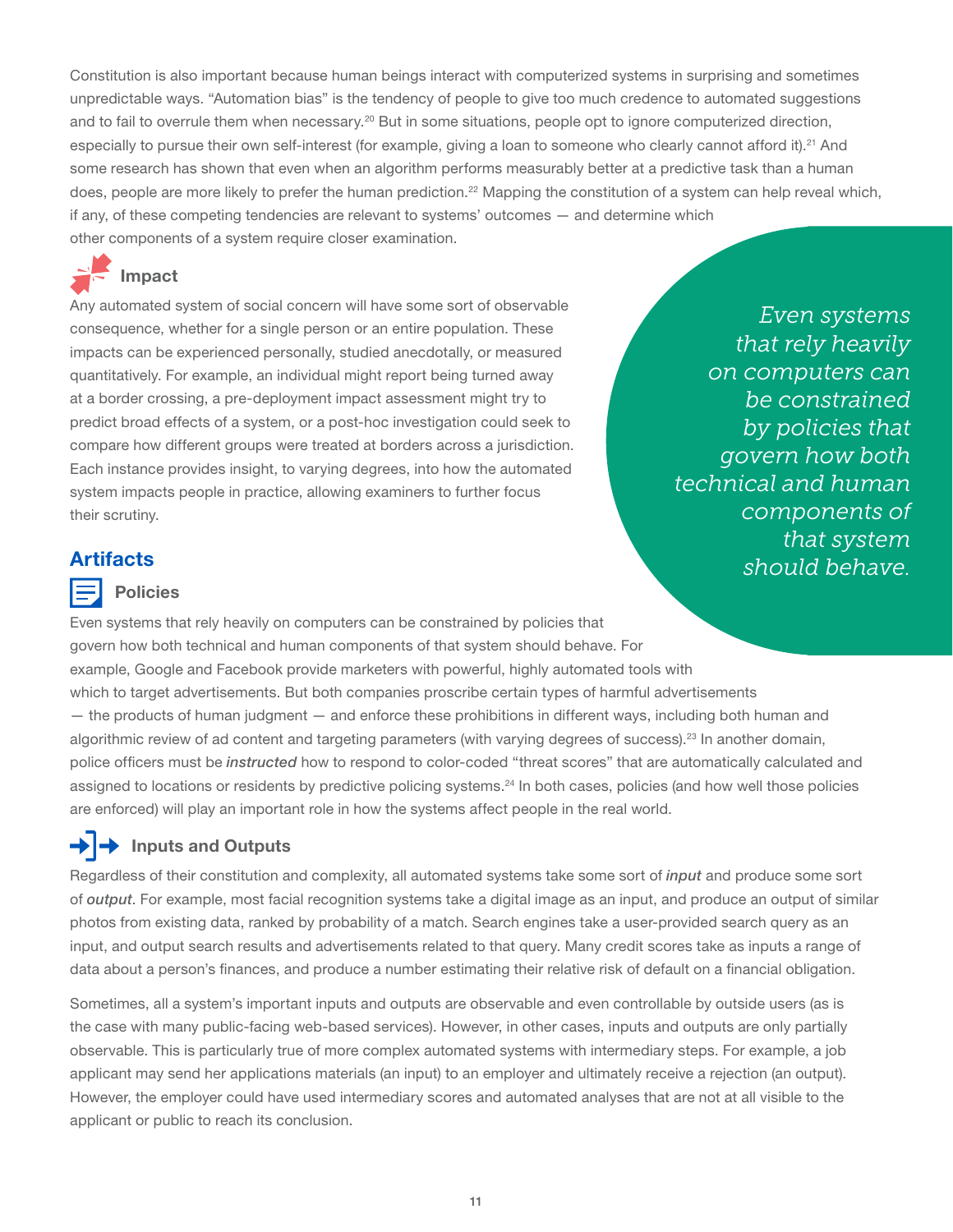# <span id="page-11-0"></span>Training Data

Training data refers to a set of historical data used to discover potentially predictive relationships among that data, which end up being represented in a model (commonly referred to as an algorithm). Training data is at the heart of statistical analysis and modern machine learning. Most machine learning algorithms deployed in today's automated systems are examples of supervised machine learning,<sup>25</sup> where the computer learns how to sort example inputs into output categories previously defined by a human being — such as "creditworthy," or "photo of a puppy." Such a machine learning algorithm takes a collection of input features (X) and "output" or target variables (Y), and produces a function that maps X to Y (this function is sometimes called a predictive model).

Take, for example, the simple relationship between people's height and their weight. Shorter people are more likely to weigh less than taller people, and that relationship can be modeled. That model can then be used to predict a person's weight given their height. The process can be visualized as follows:



A predictive model can only be as good as its training data. The types of data chosen to train a model, and the quality of that data, are some of the most important properties of an automated system that relies on prediction. Inaccurate, incomplete, or irrelevant data will lead to poor results, no matter how sophisticated the mathematical algorithm used to learn from it. Moreover, the machine learning literature is rife with examples of spurious correlations. (For example, Google initially claimed search queries could predict the spread of flu pandemics, but an initial, strong correlation later proved unreliable.26)

Using large amounts of data to make predictions invites some unique hazards, especially in social contexts. When automated pattern-finding is based on historical data, it risks bringing social patterns to the present that were once the norm, but are no longer socially acceptable (e.g., racial discrimination).<sup>27</sup> This is a particular concern for predictive policing, courtroom risk assessment, and credit scoring systems, where relevant historical data reflects the biases of society.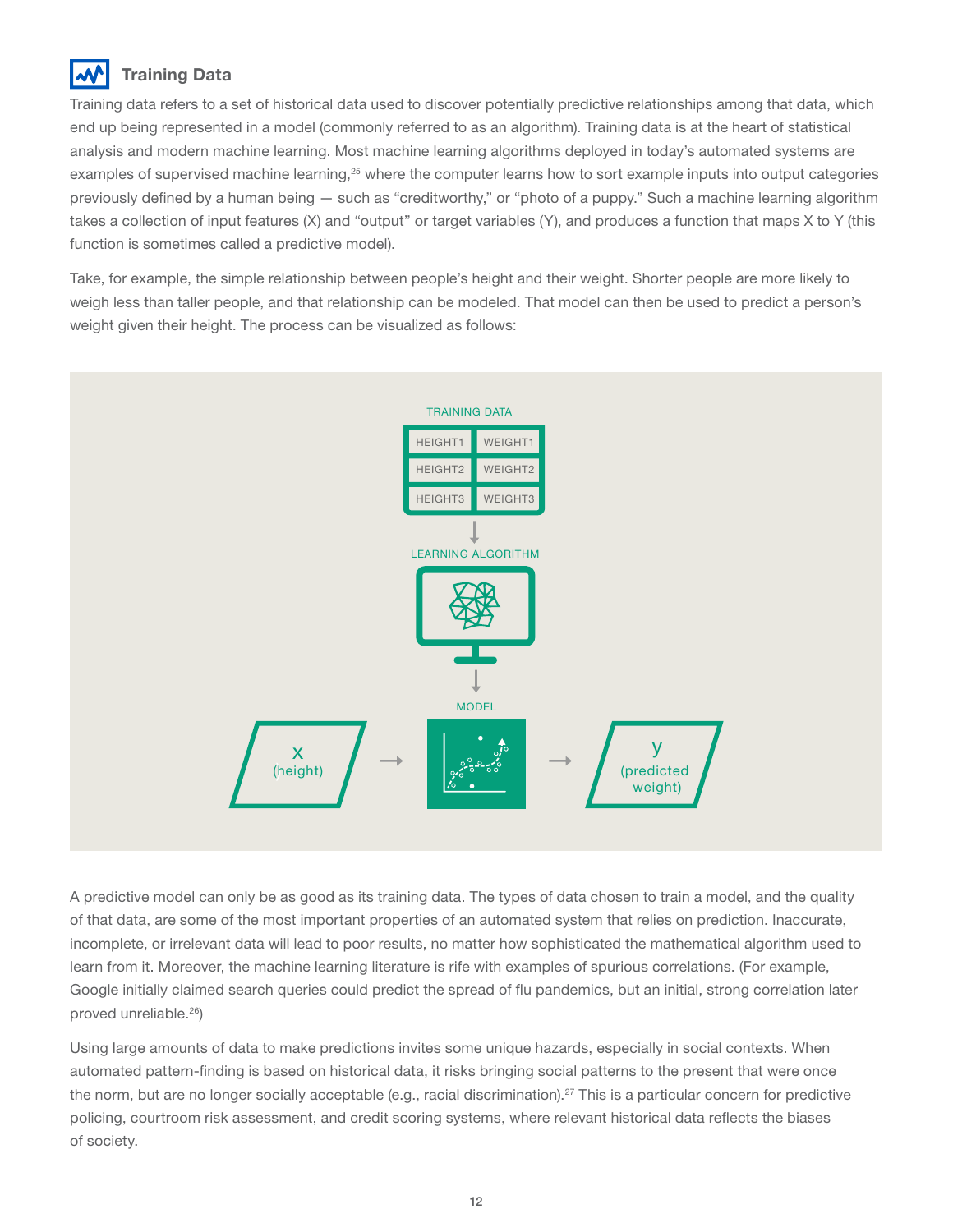# <span id="page-12-0"></span>Source Code

Source code refers to technical descriptions of software or predictive models within an automated system. In some cases, source code can provide a reliable, objective description of what a computer system is designed to do. But source code can be complex and difficult even for experts to diagnose and understand.

The source code of traditional software will look and behave much differently from the "source code" of predictive models. *Traditional software* refers to computer programs that are structured and defined by human programmers. At a basic level, programmers write procedures descriptions of rules<sup>28</sup>  $-$  that react to or manipulate data.<sup>29</sup> Conventional software programs are often composed by hand using logical statements (e.g., "if x then y"). For example, the code for a software program designed to check if a person's age meets a threshold might read as follows:

*Source code refers to technical descriptions of software or predictive models within an automated system.* 



Most software programs are much more complex than this example, and thus harder to reason about.<sup>30</sup> Real-world programs can involve many thousands of lines of code, collaboratively authored by many different programmers. These programs are likely to rely on a significant number of "dependencies": other software programs, often written by other people or organizations, that must function in an expected way for the current program to run correctly.<sup>31</sup> As a result, without care, many software programs become "big balls of mud" that are difficult to understand or modify.<sup>32</sup>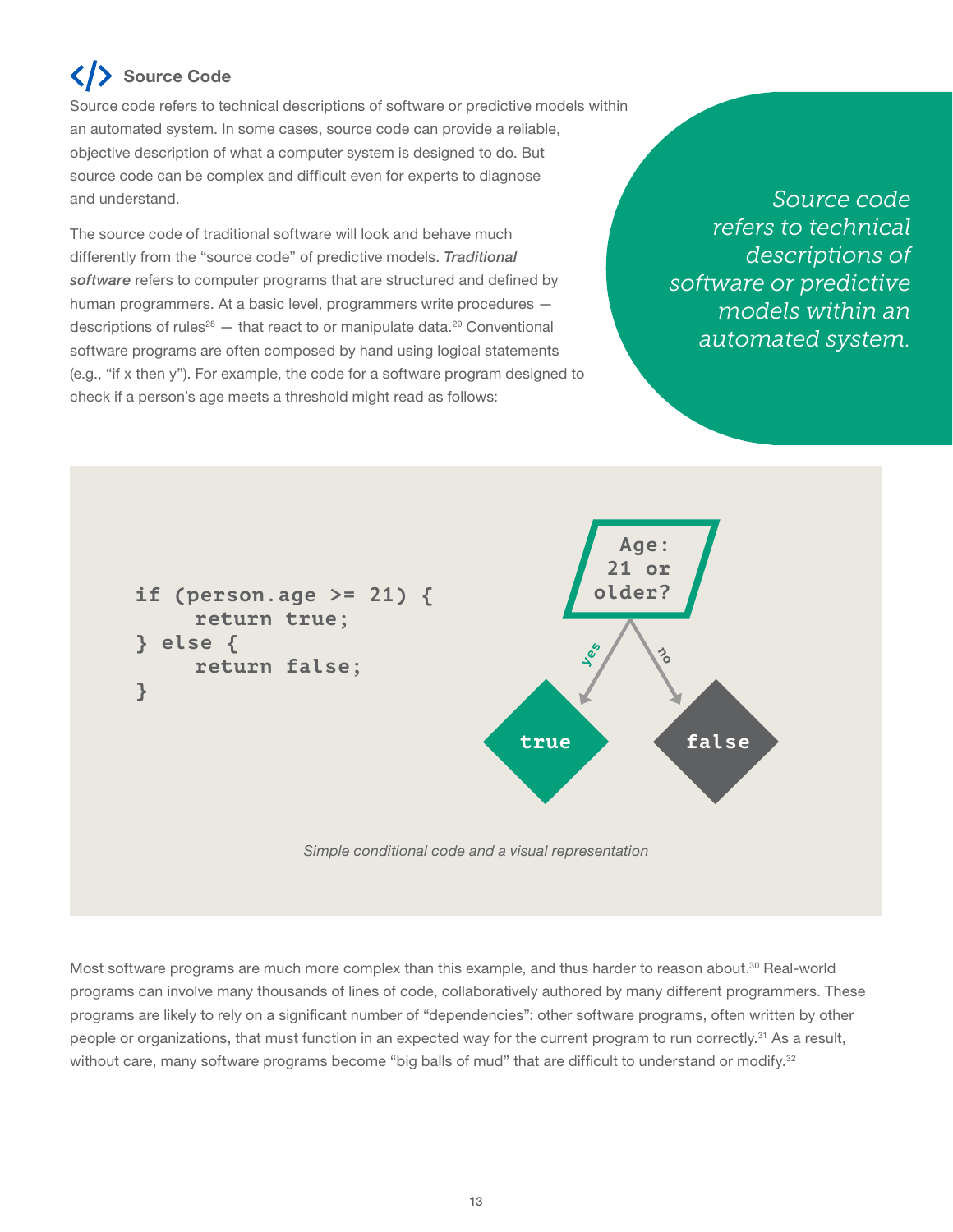Predictive models tend to be different. They don't take the form of declarative steps, but instead express a statistical relationship between different input and output variables. For example, the "code" for a simple predictive model that approximates an output variable as a linear function is likely to be expressed and visualized like this:



The patterns represented in predictive models can quickly become too complex for humans to understand. In practice, it is very hard for most people to think about models with more than two features (visualized in three dimensions above), much less those with thousands of features. Interpreting and constraining machine learning and statistical techniques is a burgeoning area of research, as discussed in more detail later in this report.

This section has described how automated systems can be analyzed piece by piece. They are not a replacement for studying a system's outcomes or impact on society, but can offer a path toward understanding why a consequential system behaves the way it does. In the next section, we describe how these elements can be a useful lens to approach public scrutiny in practice.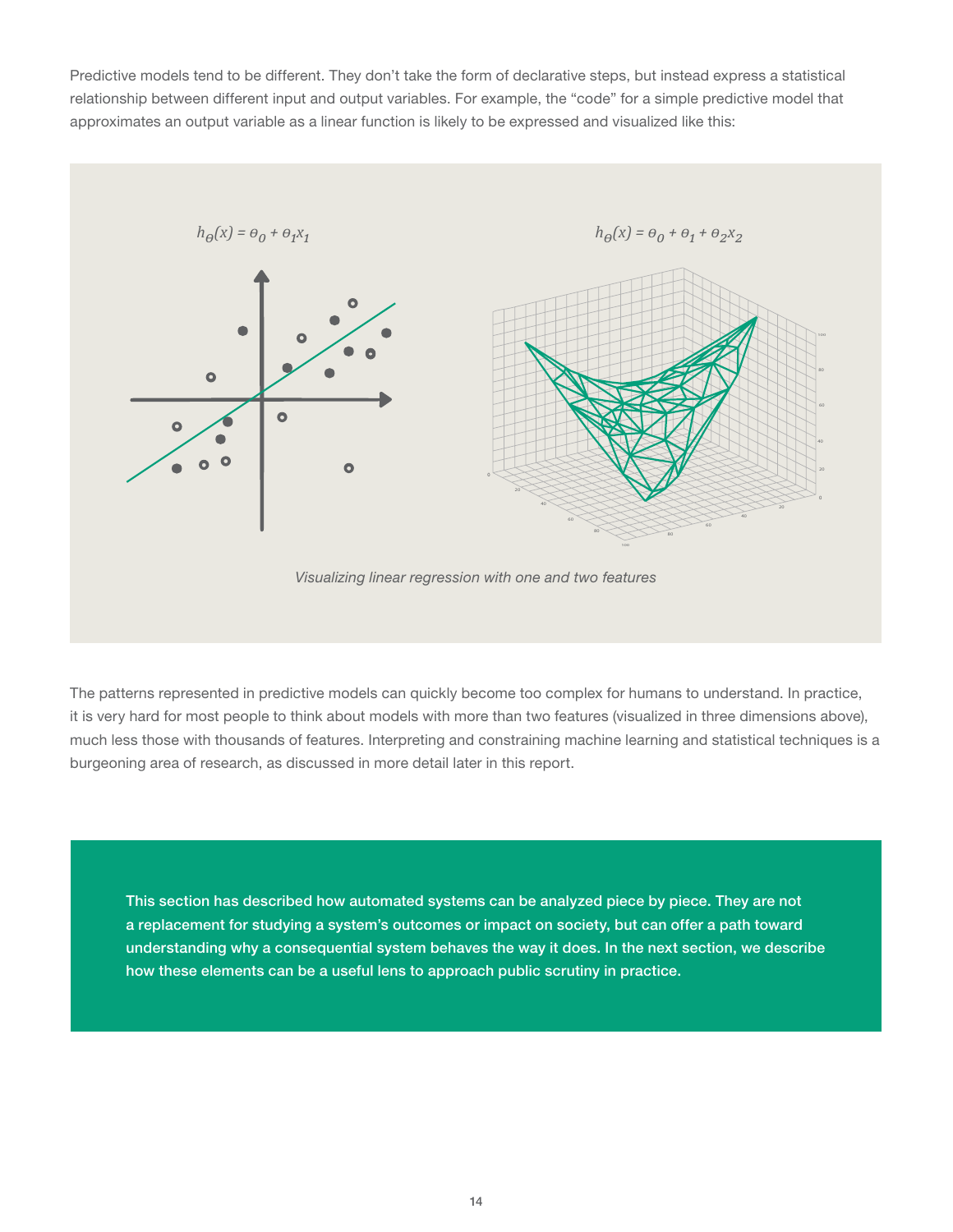<span id="page-14-0"></span>Effective public scrutiny of automated systems takes many different forms, and implicates many of the different properties discussed above. Journalists investigate these systems by digging up documents and interviewing inside sources. Researchers probe from the outside, carefully selecting inputs and observing outputs. Data scientists can make inferences by using advanced mathematical techniques, and computer scientists evaluate systems' computer code, looking for errors. This section describes common methods of inquiry and places recent attempts to scrutinize automated systems in the context of the automated system "stack."

*Public scrutiny of automated systems takes many different forms.*

### Journalism

In recent years, journalists have led the way in highlighting the societal implications of automated decisions.<sup>33</sup> Through interviews, right to information requests, and investigative reporting, journalists can uncover the existence of important systems, as well as, most commonly, their purposes, constitution, and policies. And journalists' work product  $-$  clear, compelling writing — can communicate findings to readers about what can otherwise seem to be dry, technical topics.

Some journalists have begun to use more computationally intensive methods (like "black box testing," discussed below) to augment their reporting. A small but active field of "algorithmic accountability journalism" has grown out of the more established field of "data journalism."<sup>34</sup> These approaches are valuable tools for public scrutiny of automated systems, and have been critical in uncovering and drawing attention to systems that affect people's lives.

- The Computational Journalism Lab at the University of Maryland recently began maintaining a list of "potentially newsworthy algorithms used by the U.S. government."35 Contributors scour government websites for a set of relevant terms, compile basic details about systems identified, and evaluate newsworthiness by trying to approximate a system's potential for harm, surprise, and controversy. The project hopes that highlighting the existence of these systems will inspire further investigation and research.
- Journalists from UK publication The Guardian obtained and reviewed more than a hundred leaked training manuals, charts, and spreadsheets describing Facebook's content moderation policies.<sup>36</sup> These documents shed light on not only the platform's policies, but also the constitution of Facebook's ranking system, a hybrid of algorithmic sorting and filtering and manual moderation.
- A New York Times investigation revealed that ridesharing company Uber used an algorithm to flag and evade regulators in cities all over the world. Journalists learned about the algorithm's existence and purpose by speaking with current and former Uber employees and reviewing documents these sources provided.<sup>37</sup> The Times' investigation led to broad media coverage and a Department of Justice inquiry into potential criminal behavior by the company.<sup>38</sup>
- Students in a media law class at the Philip Merrill College of Journalism at the University of Maryland submitted Freedom of Information Act requests to all 50 US states, asking for "documents, mathematical descriptions, data, validation assessments, contracts and source code related to algorithms used in criminal justice."39 Most requests were denied, but the class did receive source code for a recidivism prediction algorithm from one state, and information about the existence, purpose, and constitution of systems in several others.

Several such journalistic investigations have sparked broad public conversations about the acceptability and performance of key automated systems, suggesting that even exploratory, non-technical scrutiny can be a critical catalyst for further interrogation — while simultaneously driving forward important normative debates.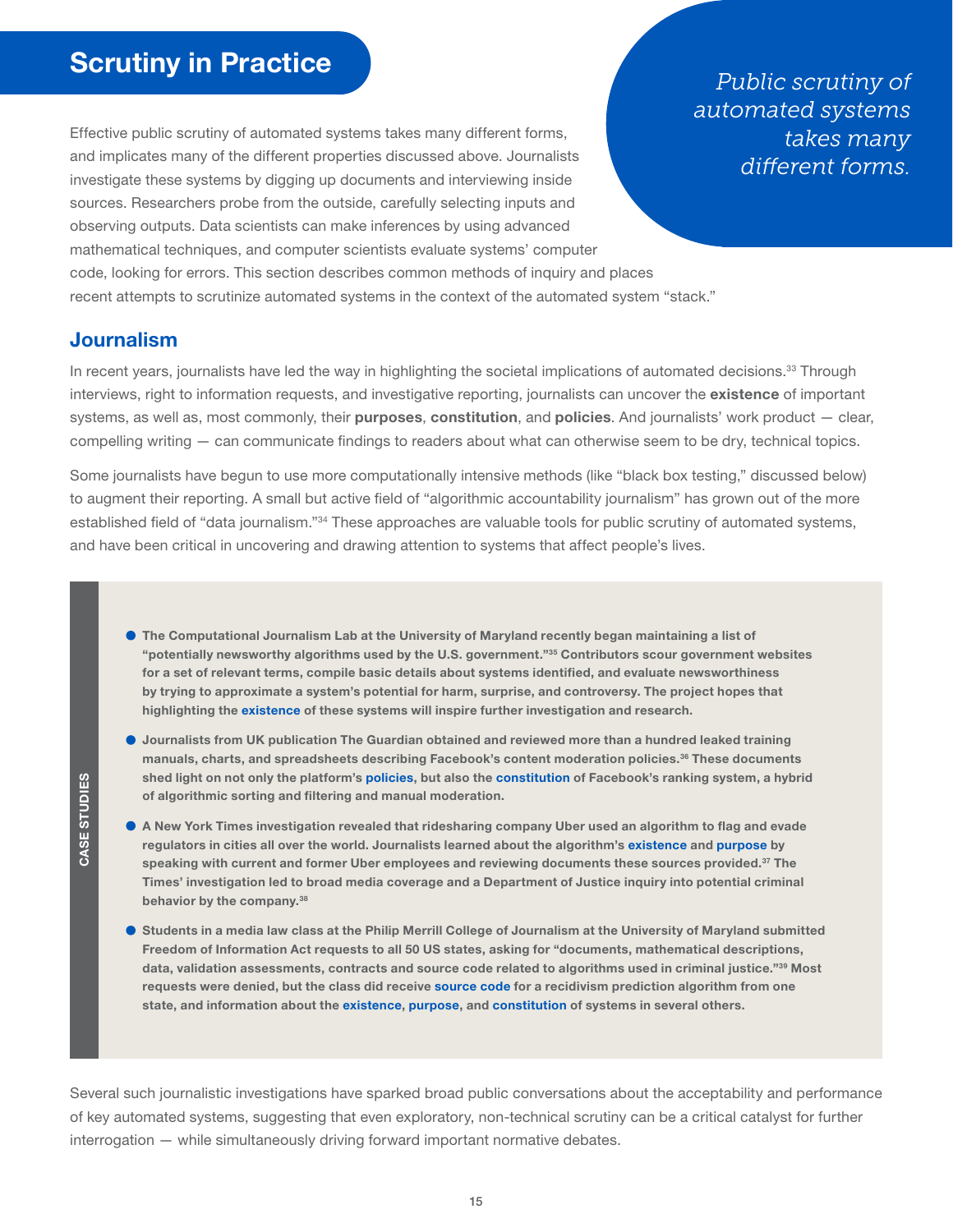# <span id="page-15-0"></span>Qualitative Research

Researchers also use more formal qualitative methodologies, like ethnography, to study automated systems and their use, paying close attention to the **purpose, constitution,** and **policies** of the systems they are studying.<sup>40</sup> These researchers might document the human processes and assumptions related to a particular system, interview people who build and interact with different parts of that system, and observe how people at the receiving end of an automated decision incorporate that guidance into their own decisions and behavior.<sup>41</sup>

 Argentinian civil society group Via Libre investigated the Buenos Aires Department of Education's online enrollment system, which used an automated process to allocate slots in public schools.<sup>42</sup> The organization used interviews, desk research, and media analysis to describe the purpose, constitution, and policies of the system. Researchers also tried  $-$  albeit unsuccessfully  $-$  to gain access to the source code of the slot allocation algorithm itself.

- **S** Spanish research consulting firm Eticas conducted focus groups with border guards and travelers to better understand technologies used at borders in the European Union — in particular, what aspects of the border crossing process were delegated to algorithms, and how those delegations impacted human decision-making.<sup>43</sup> From these interviews, the group was able to map the constitution of the system, how automated systems have been deployed differently across European countries, and how people perceive and interact with these systems.
- **Stanford sociologist Angèle Christin used ethnographic fieldwork across multiple sites in the US and France** to observe how journalists and legal professionals use and interpret algorithms designed to change how these expert professionals make decisions in their work.<sup>44</sup> The study found that people in these professions use "buffering strategies," including ignoring or critiquing the output of automated recommendation systems, to minimize the impact of algorithms on their work.

# Legal Process

When voluntary methods of inquiry fail, individuals and public actors sometimes turn to legal and regulatory systems to compel companies, government agencies, and others to reveal details about their automated systems. While legal channels are not always successful in revealing desired details about automated systems of concern (particularly training data and source code, due to barriers like trade secret protections), this method of inquiry can sometimes offer more "teeth" than other tools described in this section.

- Digital rights advocacy group R3D in Mexico is relying on data protection laws and the concept of, and remedies available through, *habeas data*45 to challenge before the Data Protection Authorities companies that deny people their right to access data about themselves. By identifying who holds personal data that could be processed automatically, advocates are pursuing a larger strategy to map the existence of automated systems of concern.46
- The US Federal Trade Commission used its antitrust investigative authority to investigate Google's prioritization of its own products in search results, demanding the production of internal documents from the company to understand the purpose, constitution, and policies of the search engine's algorithms.<sup>47</sup> Even after finding evidence of misbehavior, however, the agency opted not to act against the company.
- US nonprofit the National Consumer Law Center investigated whether credit bureaus have adequate software and human processes to help consumers correct errors in their credit reports. The group's study, which scrutinized and critiqued the constitution and policies of automated error dispute systems, relied heavily on discovery documents from relevant court cases.<sup>48</sup>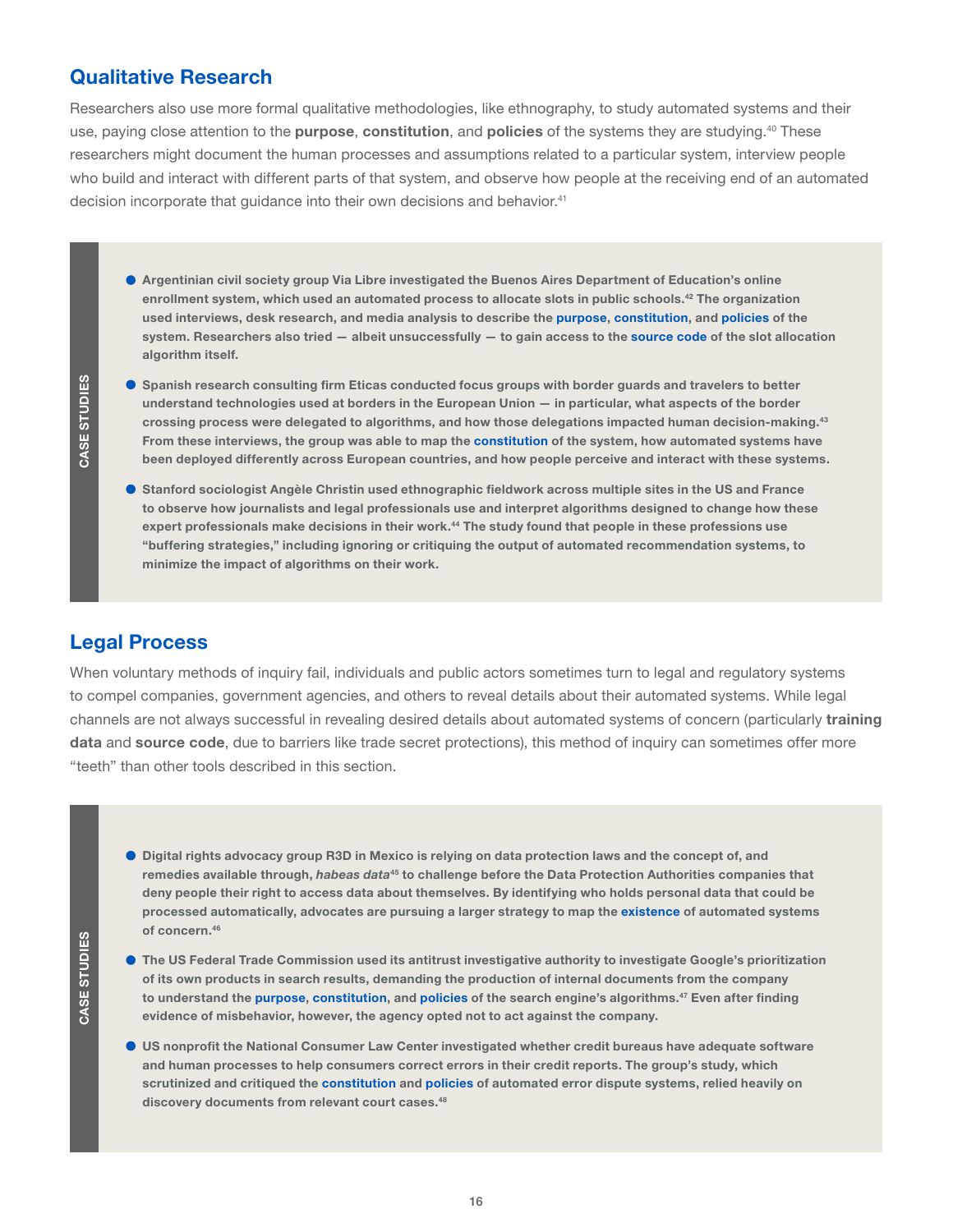CASE STUDIES CASE STUDIES

CASE STUDIES

CASE STUDIES

- <span id="page-16-0"></span> Legal scholar Rebecca Wexler has examined legal documents from numerous cases where defense attorneys requested access to training data and source code of algorithmic systems (like pretrial risk assessment and forensic evidence tools) used in the criminal justice system. These requests are often blocked due to trade secrecy protections.<sup>49</sup>
- A California trucking company appealed the Federal Highway Administration's denial of a Freedom of Information Act request to disclose the source code of its motor carrier safety rating algorithm. The agency claimed the source code of the system was exempt since it related to internal agency practice, and disclosure would risk circumvention of the law.<sup>50</sup> The judge found that the algorithm was not exempt, and ordered the agency to disclose it.

### Black Box Testing

Black box testing is any examination of an automated system without access to its internal structure or code. It covers a range of techniques that can be used to better understand a system's inputs and outputs, and even approximate its underlying source code or models. Black box testing includes everything from basic input-output observations to more mathematically sophisticated techniques, and is especially useful in cases where the public lacks privileged access to a system, or has not yet identified a clear standard for auditing. While inductive reasoning has its limits — an examiner certainly can't test every possible hypothesis about how a system works — there is strong evidence that black box testing is a valuable approach.

#### Simple observation of inputs and outputs

The most basic form of black box testing is to provide a system with different inputs and analyze its outputs. Input-output testing can be simple, with manual testing of a small list of inputs, or complex, using computer systems to automatically generate and observe much larger sets of inputs and outputs. Even in its most basic forms, input-output testing has been a remarkably useful technique for drawing conclusions about the workings of powerful online platforms, including search engines and social networks.

- Harvard researcher Latanya Sweeney searched for a predefined set of names (inputs) on Google's search engine and documented the advertisements she observed as outputs. She observed that a greater percentage of ads with "arrest" in their text appeared for black-identifying names than for white-identifying names, to an extent that could not plausibly be explained by chance.<sup>51</sup>
- **Israeli researchers Maayan Perel and Niva Elkin-Koren studied how local online platforms detected and** responded to copyrighted materials. They uploaded infringing, non-infringing, and fair use materials (inputs) and tracked whether the system correctly classified this content based on whether content was automatically flagged or removed (outputs), and found these systems were not reliable judges of infringement.<sup>52</sup>
- US consumer rights group the Consumer Federation of America obtained rate quotes from major insurance carriers using the same test profile, except for marital status, to test for differences in rates for minimum liability insurance. Holding all other inputs equal, they found the quoted rates (output) were higher for test subjects who were single, separated, widowed, or divorced than for married people.<sup>53</sup>

#### Sophisticated manipulation of inputs and outputs

When an examiner has access to a large historical record of a system's inputs and outputs, or can automatically generate many different inputs, she can conduct more sophisticated analyses. One family of techniques, called *feature perturbation*, measures the dependence of a system on its inputs by varying the value of one feature while holding the value of other features constant.54 Using a related technique, called *model estimation*, an examiner can build her own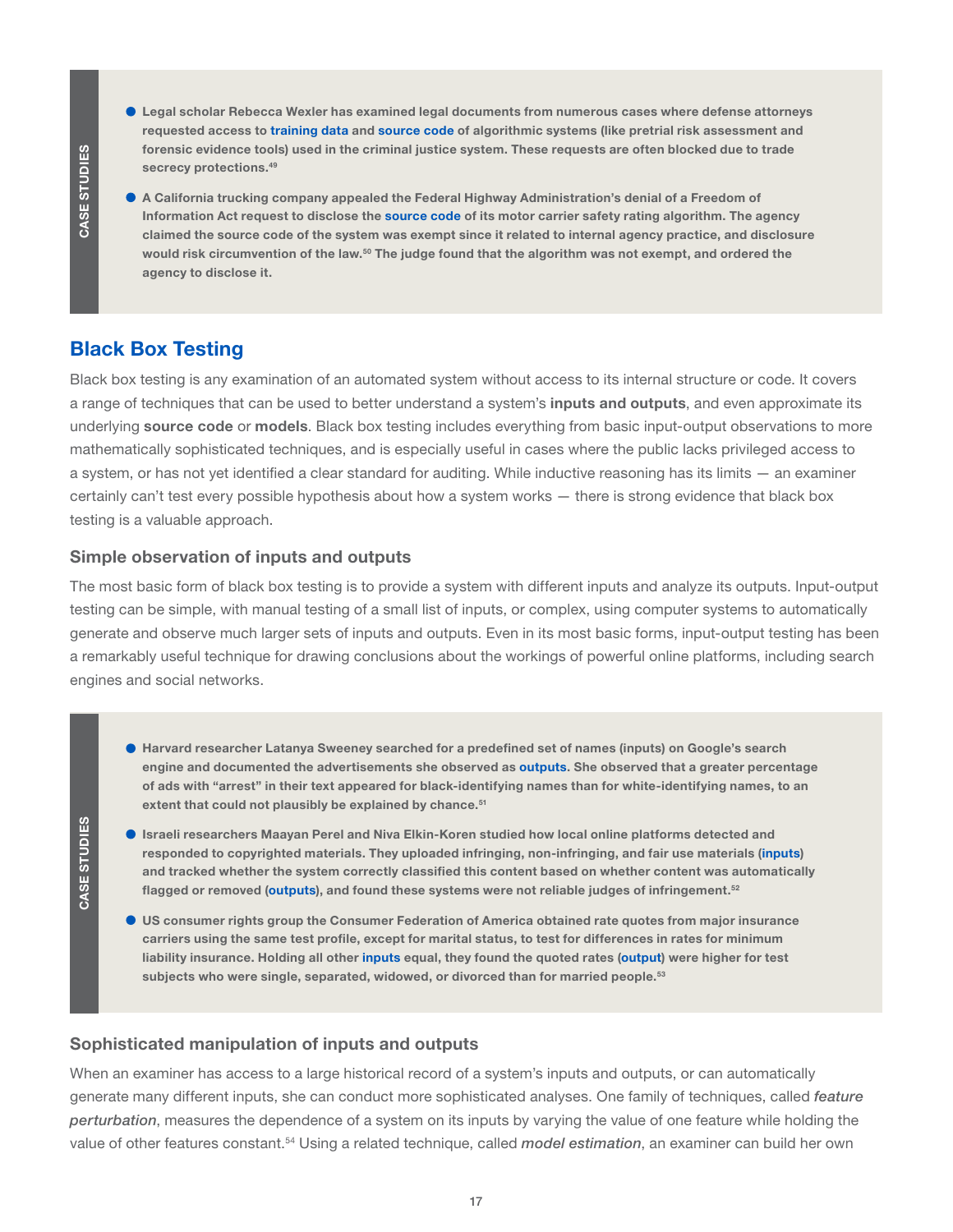<span id="page-17-0"></span>simulated model from the inputs and outputs available to her, and then study that model as a stand-in for the original.<sup>55</sup> These and similar strategies can sometimes allow examiners to draw reliable, sophisticated conclusions about how an automated system functions even without access to the system's source code.

Both simple and advanced black box testing techniques can be effective in discovering and drawing attention to particular behaviors or automated systems. Basic input-output testing can go a long way in attracting regulatory and public attention, compelling cooperation from the proprietor of a system, or guiding more quantitatively robust inquiries into that system. Advanced methods appear to be most useful when more detail or greater certainty in results is necessary, for example, to guide regulators or preempt rebuttals.

 The US Federal Reserve Board scrutinized the industry-standard practice of credit history scoring by obtaining large sets of relevant data — 3.7 million anonymized consumer credit records enriched with demographic data (inputs) and the associated credit scores (outputs) — to build its own estimated models in search of evidence that any features served as a proxy for race. The study claimed its analysis showed that the credit characteristics tested "do not serve as substitutes, or proxies, for race, ethnicity, or sex."56

- German researchers examined the "filter bubble" effect of Google search results by defining a set of 16 fixed search input terms and capturing the top search results (outputs) for those terms across different browser settings and geographies. The researchers used feature perturbation to hold certain inputs constant and measure the weight of others on the estimated model,<sup>57</sup> and published the dataset so others could analyze it.<sup>58</sup>
- Nonprofit investigative journalism organization ProPublica obtained a set of historical inputs and outputs for the COMPAS pretrial risk scoring program and, using statistical analysis and model estimation, found it to misclassify black defendants as at high risk of committing a future crime more frequently than it did white defendants.59 The resulting article and dataset have catalyzed debates about appropriate calibration of criminal justice algorithms, as well as mathematical research into new ways to measure for fairness in algorithmic models.

### Examination of Training Data

When an automated system relies on predictive models, information about the training data used to build those models including the size of the dataset, its provenance, who and what was included, and how it may have changed over time<sup>60</sup> — is critical. Such information can allow an examiner to consider the sufficiency and appropriateness of that data for a given purpose and whether it matches up with the system's stated policies. Examiners can also think about what data was not included — especially if underrepresentation means the model might fail more frequently when applied to new, unfamiliar examples.

- Researchers from the Human Rights and Data Analysis Group analyzed drug crime arrest data from Oakland, California in 2010 — and an approximation of a proprietary model — to test predictive policing systems for the likelihood they would amplify distorted policing and enforcement practices.<sup>61</sup> The researchers pointed out that while systems were intended to predict crime, they used police records as their underlying training data which do not represent all actual crime.
- Street Bump, an app that automatically sent reports to the city of Boston about the condition of its streets to guide maintenance resources and make predictions to inform long-term investment, originally found that there were more potholes in wealthy areas of the city compared to poorer ones. Researchers ultimately found that the data collected was not actually representative, since wealthier residents were more likely to own smartphones and use the app.<sup>62</sup>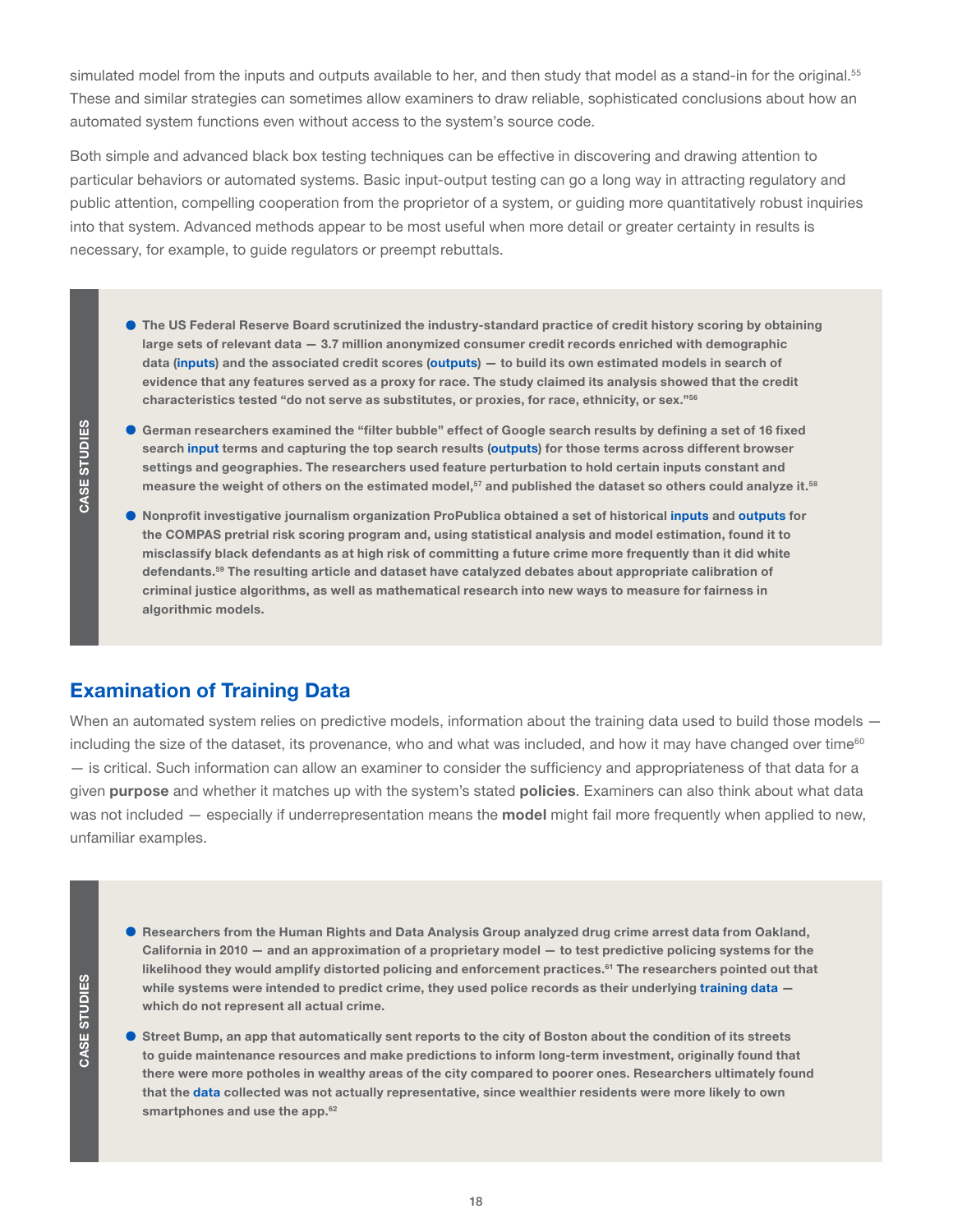### <span id="page-18-0"></span>Code Review

In many cases, review of source code can be a powerful form of scrutiny. A code audit, also called "white-box testing" in the computer science field, is an analysis of source code to discover errors. These audits can also include a review of specific system behavior — logs that record data access, calculations, decision trees, and errors. For some automated systems, "source code" might also refer to the statistical models that rank, sort, classify, and score inputs. Models can be more difficult to review than descriptive, deterministic computer code, but in some cases (usually those that rely on a limited number of factors), understanding how different inputs are weighted in an algorithm can be illuminating.<sup>63</sup>

Reviewing source code has some important practical limitations. In practice, it can be difficult to gain access to source code, which is typically considered sensitive intellectual property. And once source code is obtained, even seasoned experts can miss simple problems buried in complicated code. For even moderately complex programs, it may be necessary to see a program run "in the wild," with real users and data to truly understand its effects.<sup>41</sup> In practice, code audits are most likely to be useful when there is a clearly defined question about how a software program operates in regulated space, and particular standards against which to measure a system's behavior or performance.

- US regulators including the Environmental Protection Agency knew that diesel Volkswagen and Audi cars emitted illegal amounts of nitrogen oxides during real-world emissions tests. But they didn't have a "smoking gun" to show that these results were intentionally engineered. Researchers struggled to piece together the offending source code, relying on car hobbyist and auto-performance forums to stitch it together. Finally, researchers were able to examine the code and found the offending section of code that provided strong evidence of purposeful cheating.<sup>65</sup>
- Aware that the move from paper ballots to voting machines could raise election security and integrity issues, Princeton computer science researchers Ariel Feldman, Alex Halderman, and Edward Felten examined the source code of the widely used (in the US) Diebold Ballot Station voting machine software. Their code review found that if a malicious actor had access to certain machines, he could "steal votes with little if any risk of detection."66
- **Predictive policing company CivicScape released its model for outsiders to scrutinize, but critics contended** that the code was too generic to evaluate thoroughly in isolation, especially without access to police department data. Moreover, the code could not shed light on how police departments interact with the system  $-$  particularly how they act on the outputs that the model provides.<sup>67</sup>

This part has analyzed the many ways that the public can scrutinize automated systems already in use in the world. It has shown that while data and source code transparency can be helpful, there is a range of other ways to scrutinize important systems. Lack of access to the inner workings of an automated system, while an impediment to rapid and thorough analysis, should not necessarily preclude meaningful interrogation of at least some components of that system.

The next part explores emerging opportunities to design automated systems in ways that can make them more accountable to the public.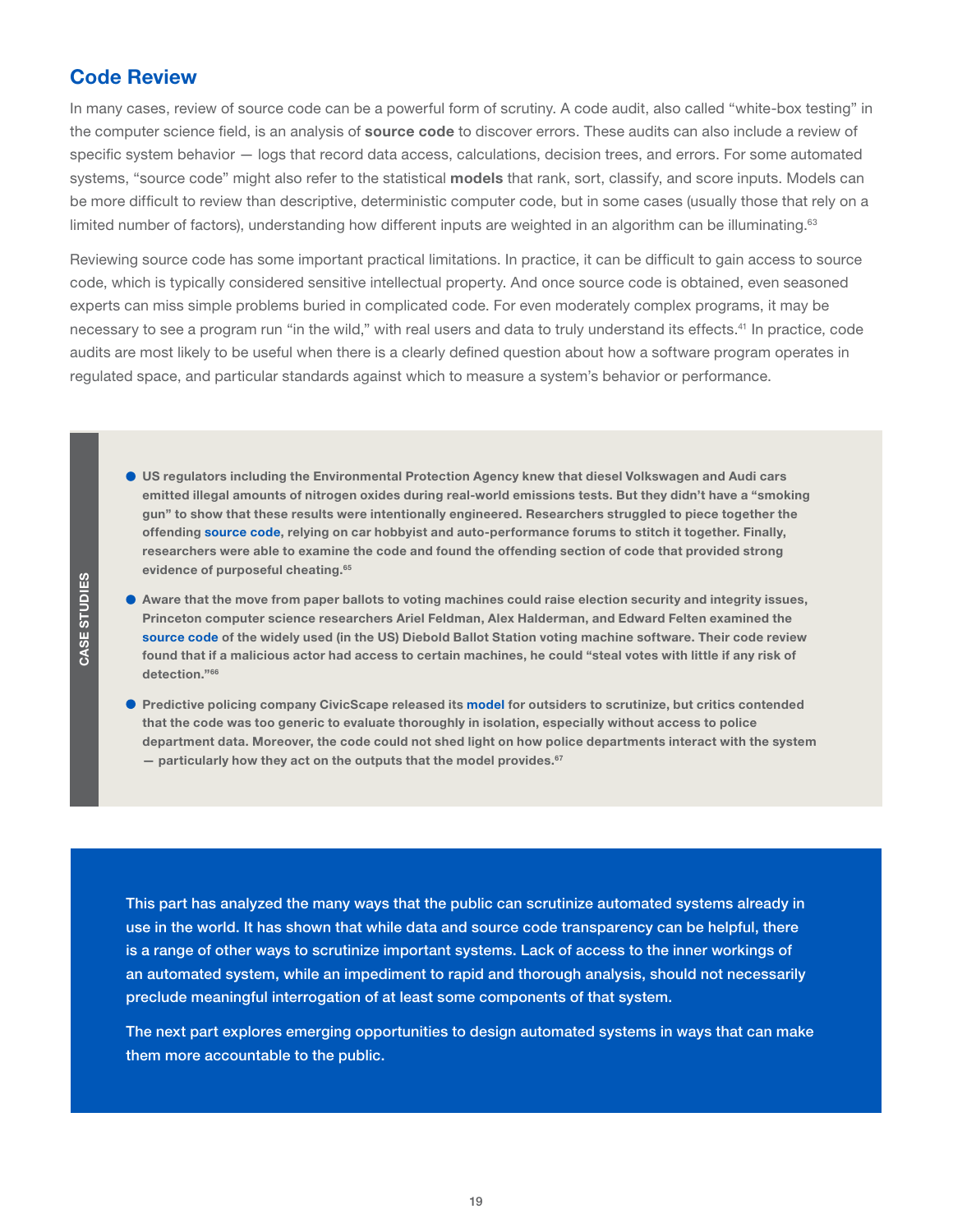# <span id="page-19-0"></span>**Designing for Accountability**

The methods described above enable mostly post-hoc, external review of automated systems. However, there is a growing range of methods for programmers and insiders to *proactively* design automated systems that are fairer, more interpretable, and more auditable. Most of these methods are still under heavy development in academic and corporate research labs, and so remain largely theoretical today.

# Applying Metrics for Fairness

When an automated system relies on patterns derived from training data, steps can be taken to identify and mitigate unfairness and bias at various stages in the model-building process. There is a range of *pre-processing* methods that attempt to remove biases from data before building a model, by suppressing sensitive attributes, changing labels, reweighting attributes, or resampling underlying data.<sup>68</sup> These methods might involve altering the underlying data or its labels, and sometimes can come at a cost to accuracy. There are also *in-processing* techniques that modify traditional learning algorithms to address discrimination during the training phase, rewarding pre-defined notions of "fairness" when building a model.69 Finally, *post-processing* techniques allow the outputs of a model to be reviewed and adjusted to meet particular goals.<sup>70</sup>

*A growing range of methods are available for insiders to proactively design automated systems that are fairer, more interpretable, and more auditable.*

Today, the community of data scientists working on these methods remains small, and commercially validated research is limited.<sup>71</sup> However, many advocates hope these types of techniques can one day be proactively applied in areas where automated systems make socially important decisions.

- Data scientists at Predictive Hire, a company that builds automated job candidate assessment tools, apparently screen their datasets for racial, gender, ethnicity, and age biases before training a predictive model. If they find an imbalance between, for example, males and females on a given performance metric, they turn to preprocessing to mathematically correct for that tendency in the training data.<sup>72</sup>
- Researchers have described how the US state of Texas' "Texas Top 10" college admissions program which guarantees admission to the University of Texas system to the top decile of students — could lead to racial bias in admissions, since "high school attended" data could be a proxy for race. They demonstrate several methods to repair, or pre-process, the data so the program can preserve student ranking information while minimizing or removing disparate impact.<sup>73</sup>
- Hardt et al. describe several post-processing options in the context of reducing disparate impact of FICO credit scores by adjusting the threshold score(s) for prime-rate loans. For example, a *demographic parity* approach would assign a threshold for each racial group such that the proportion of each group that qualifies for prime loans is the same (e.g., 80 percent of all applicants from each group qualify), while an *equal opportunity* approach would select a different threshold for each group where "the fraction of *non-defaulting* group members that qualify for loans is the same" (e.g., 80 percent of the applicants from each group who never defaulted on a loan qualify).<sup>74</sup>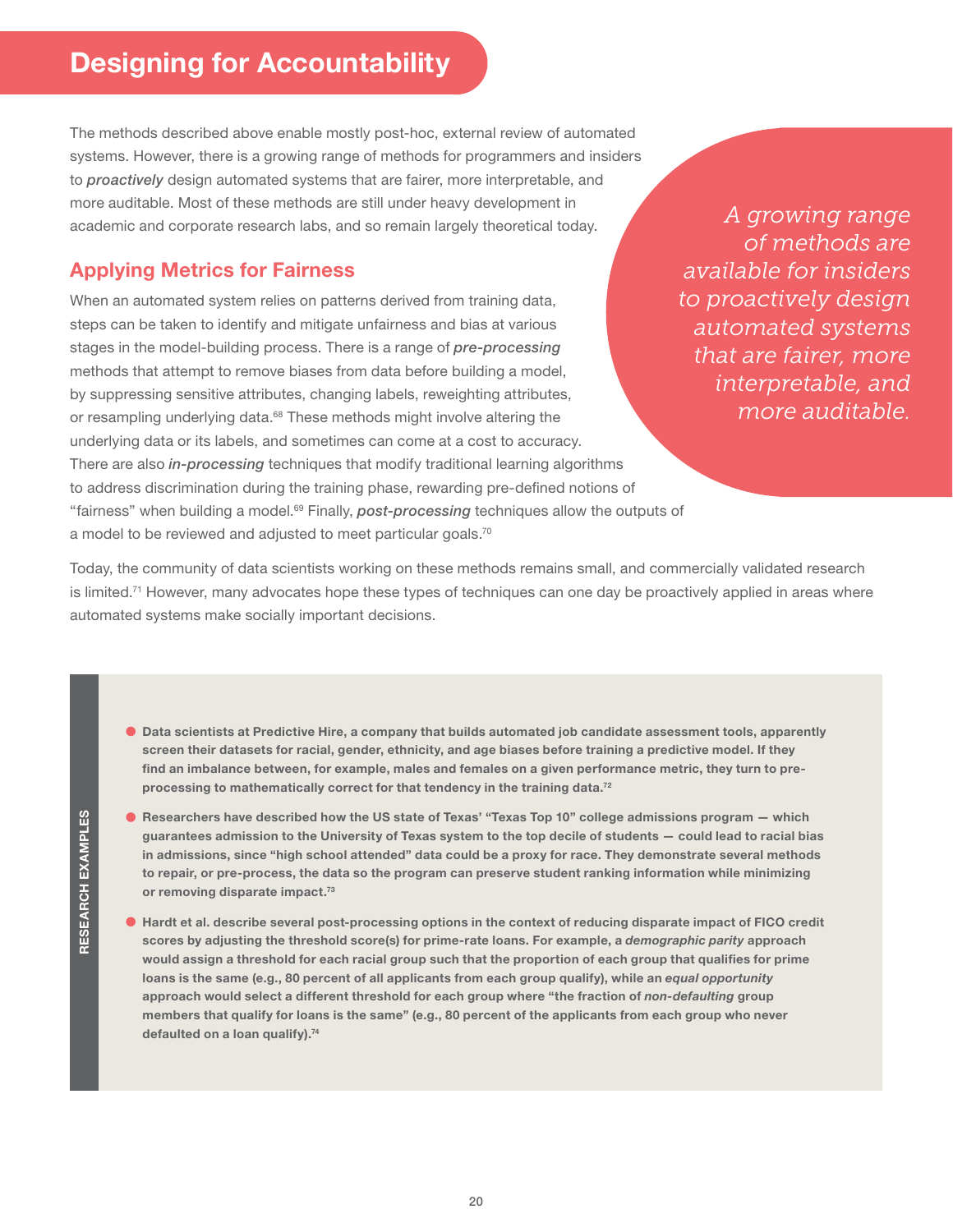# <span id="page-20-0"></span>Interpretability

The "code" of a predictive model built using machine learning — many hundreds or thousands of variables with different associated weights, rather than a logical series of instructions — can be especially difficult to scrutinize. However, there are some emerging techniques to help make predictive models more *interpretable*, or understandable to humans.<sup>75</sup> These techniques are already common practice when a model will be used in a way that implicates safety (e.g., the medical field) or there are special regulatory requirements (e.g., credit scores). Interpretable models can be easier for both an institution itself to understand, and for outside examiners to test.

There are several well-understood techniques for making interpretable models. Most simply, a modeler can purposely use a smaller number of features. This helps avoid the "curse of dimensionality" — a situation where it is impossible to reason through the relationships among a large number of variables.<sup>76</sup> However, some promising emerging research claims that thousands of features can be used while maintaining interpretability and accuracy, using new techniques to highlight only the strongest interactions between features for review.<sup>77</sup> Other researchers imagine "helper algorithms" that could run alongside an automated decision to monitor and interpret its behavior,<sup>78</sup> or focus on visually mapping or calling out data that is most important in a model (a technique particularly helpful for automated decisions that rely on image analysis or machine vision).<sup>79</sup>

*There are some emerging techniques to help make predictive models more interpretable, or understandable to humans.*

Interpretability continues to receive considerable research attention. While there is a common conception that interpretability almost always comes at the expense of a model's accuracy, researchers are beginning to challenge this idea.<sup>80</sup> Many of the professional data scientists we spoke with while preparing this report were optimistic that a significant portion of socially important machine learning tasks could be rendered more amenable to scrutiny — even those relying on hundreds or thousands of variables.

- Intelligible predictive models can be especially important in domains like medicine, argues Rich Caruana of Microsoft.<sup>81</sup> Famously, in the mid-90s, a model his team trained to predict the probability of death for pneumonia patients learned a surprising rule: that a "history of asthma lowers a patient's chance of dying from pneumonia." This rule — although clearly questionable — reflected true patterns in the data, because people with a history of asthma tend to get care faster in real-world hospital settings. The counterintuitive conclusion the model discovered illustrates the importance of understanding what models are learning and why.
- Caruana argues that emerging methods for building transparent and editable models, such as "Generalized Additive Models," which layer a collection of simpler, more interpretable models, are now competing in terms of accuracy with more traditional, opaque kinds of machine learning like neural networks.<sup>82</sup>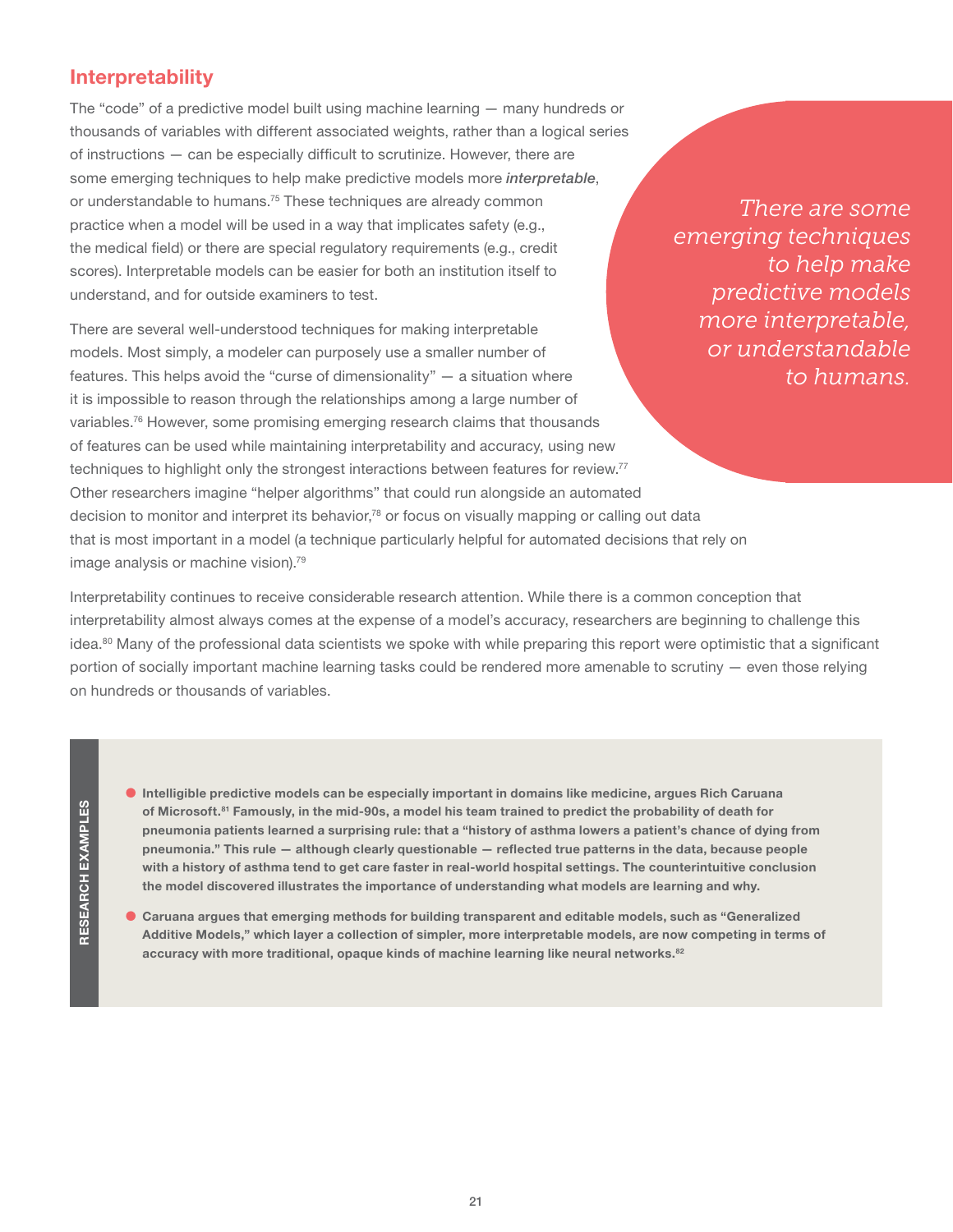# <span id="page-21-0"></span>Procedural Regularity and Audit Trails

Researchers are exploring exciting methods to verify that software systems are behaving as promised, even without having access to their source code. For example, scholars have already shown computer systems can be designed to prove that decisions were made under an announced set of rules consistently applied in each case.<sup>83</sup> This property, called *procedural regularity*, is not yet commonly deployed, but could be especially useful when computer systems are entrusted with important decisions.

Other methods, piloted by large data companies, purport to allow third-party auditors full-proven mechanisms to check how data is being processed. Audit logs, when available, can allow an examiner to review important information about a system's use and performance. These logs might reveal when and why data was accessed, and what decisions were made, about whom, and why. Audit logs are familiar in contexts like finance, accounting, and cybersecurity, but their sophisticated use within software systems of social importance is still in the early stages.

- RESEARCH EXAMPLES RESEARCH EXAMPLES
- An applicant denied a green card through the United States Electronic Diversity Visa Lottery might wish to see proof that she was denied randomly, under a predefined set of constraints — and that the system was not manipulated to favor other individuals or groups. Immigration and security agencies could use cryptography and other mathematical tools to provide proof that the process was random, without revealing the underlying source code.<sup>84</sup>
- Google's DeepMind group is working on systems that log every possible use of data within a system, with the ability "to prove that every data access by every piece of software in the data centre is captured by these logs."85 Participating hospitals and external auditors will be able to review these logs to verify that patient data is only being used for approved purposes.

However, procedural regularity will only be helpful insofar as stakeholders have agreed on what steps and safeguards are to be guaranteed — and on the remedies available when evidence suggests those steps may have been compromised.

The methods described above all have significant potential, but will likely require new laws or policies to spur adoption. The legal and regulatory context around automated decisions, and their scrutiny and design, are discussed in the next section.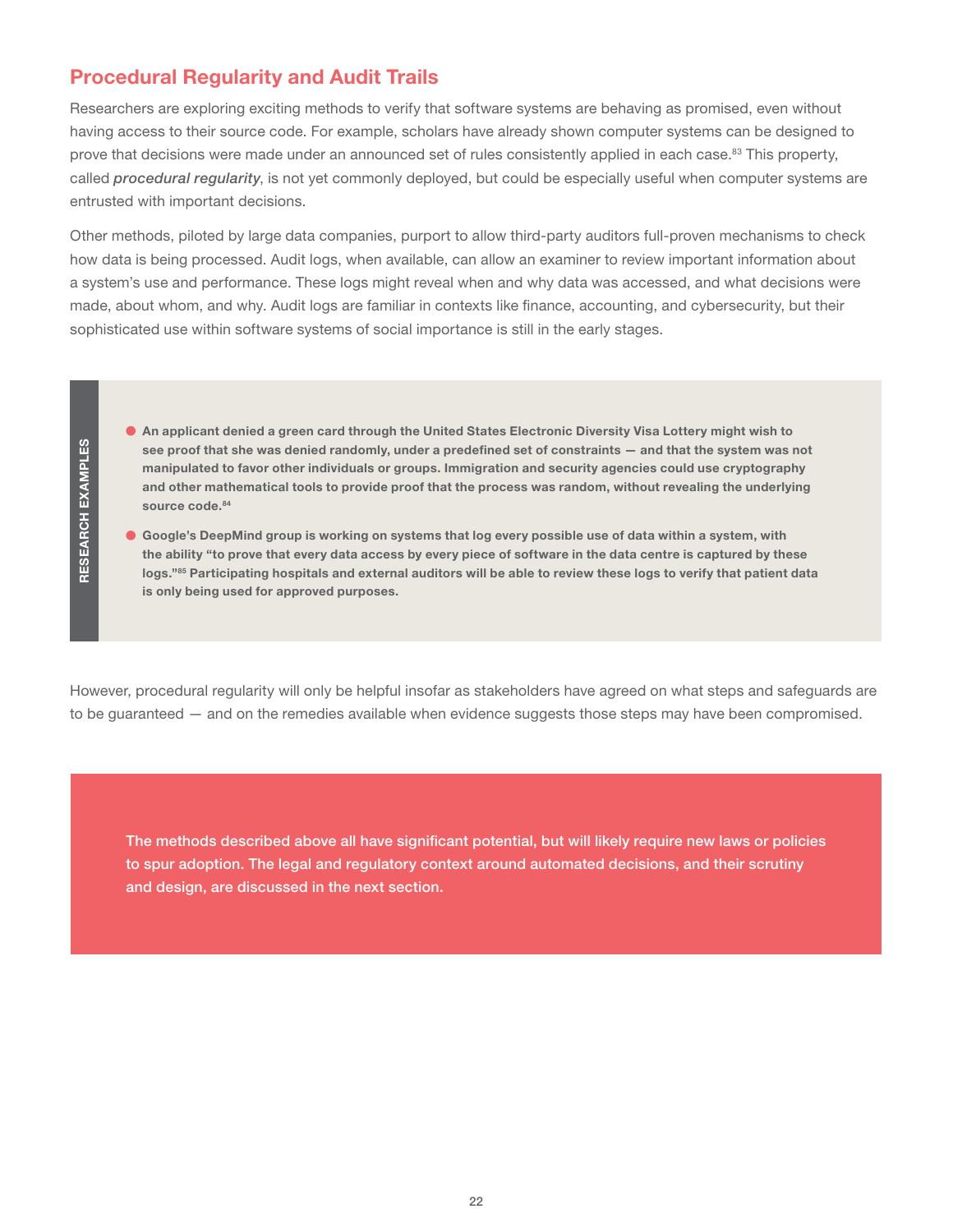# <span id="page-22-0"></span>**Perspectives on the Role of Law**

Laws can affect the operation of automated systems in many ways. They can prohibit the use of data deemed sensitive. They can provide the public with information to aid scrutiny and oversight. They can directly constrain the way algorithms are developed. They can govern the outcomes of automated systems, relying on policy frameworks related to nondiscrimination and antitrust. And they can even grant individuals the right to avoid automated decisions entirely.

Below, we offer a more thorough analysis of common approaches to regulating automated decisions, incorporating views from regulators and global digital rights advocates. Some of these approaches are frequently used in practice, while others remain theoretical or largely untested. They are listed roughly in order from most to least frequently mentioned during our outreach.

# Restrictions on Data Collection

Limiting the collection of data by institutions can be a powerful way to exercise control over automated decisions. The idea that data should be collected, stored, and used only as far as is reasonably necessary has long been a core privacy principle.<sup>86</sup> More targeted approaches involve restricting collection of "sensitive" data like race or gender for use in certain kinds of decisions.<sup>87</sup>

Many advocates see limiting data collection as a simple, powerful way to even the playing field between the public that generates data and the powerful institutions that own and depend on it.<sup>88</sup> This is an especially attractive goal for those in countries with weak legal regimes for data protection and nondiscrimination.<sup>89</sup> However, there is also widespread recognition that this approach faces strong limitations in practice. Adoption of new technologies and datadriven services is on a meteoric rise, seemingly unperturbed by widespread anxiety about privacy and regulatory concern. Most restrictions on data collection tend not to apply to anonymized or "non-personal" data, even though this data can still be leveraged for important decisions.<sup>90</sup> And finally, the collection of data – sometimes even sensitive data — can be critical to ensuring that proper decisions are made (e.g., by measuring for bias or properly enumerating different populations for public planning purposes).<sup>91</sup>

*Many advocates see limiting data collection as a simple, powerful way to even the playing field.*

 Europe's General Data Protection Regulation (GDPR) emphasizes data minimization, stating that personal data should be "limited to what is necessary in relation to the purposes for which they are processed" to reduce risks associated with holding or processing that data.<sup>92</sup> But in practice, there are many avenues for extensive data collection under the Regulation, leaving advocates uncertain about this rule's effect.<sup>93</sup>

 To "protect the rights and interests of individuals," Japan's privacy regulation bars business operators from collecting sensitive information, including creed or social status without explicit consent except as required by law.<sup>94</sup> The efficacy of this approach is unclear.

 In a narrower context, advocates in the United States argued that the National Security Agency should not be allowed to collect metadata about phone and Internet activity of US citizens.<sup>95</sup> Although the government argued that such data can be critical in detecting terrorist activity and that using it still protects privacy and civil liberties, $96$  a federal law eventually ended the agency's ability to collect this data. $97$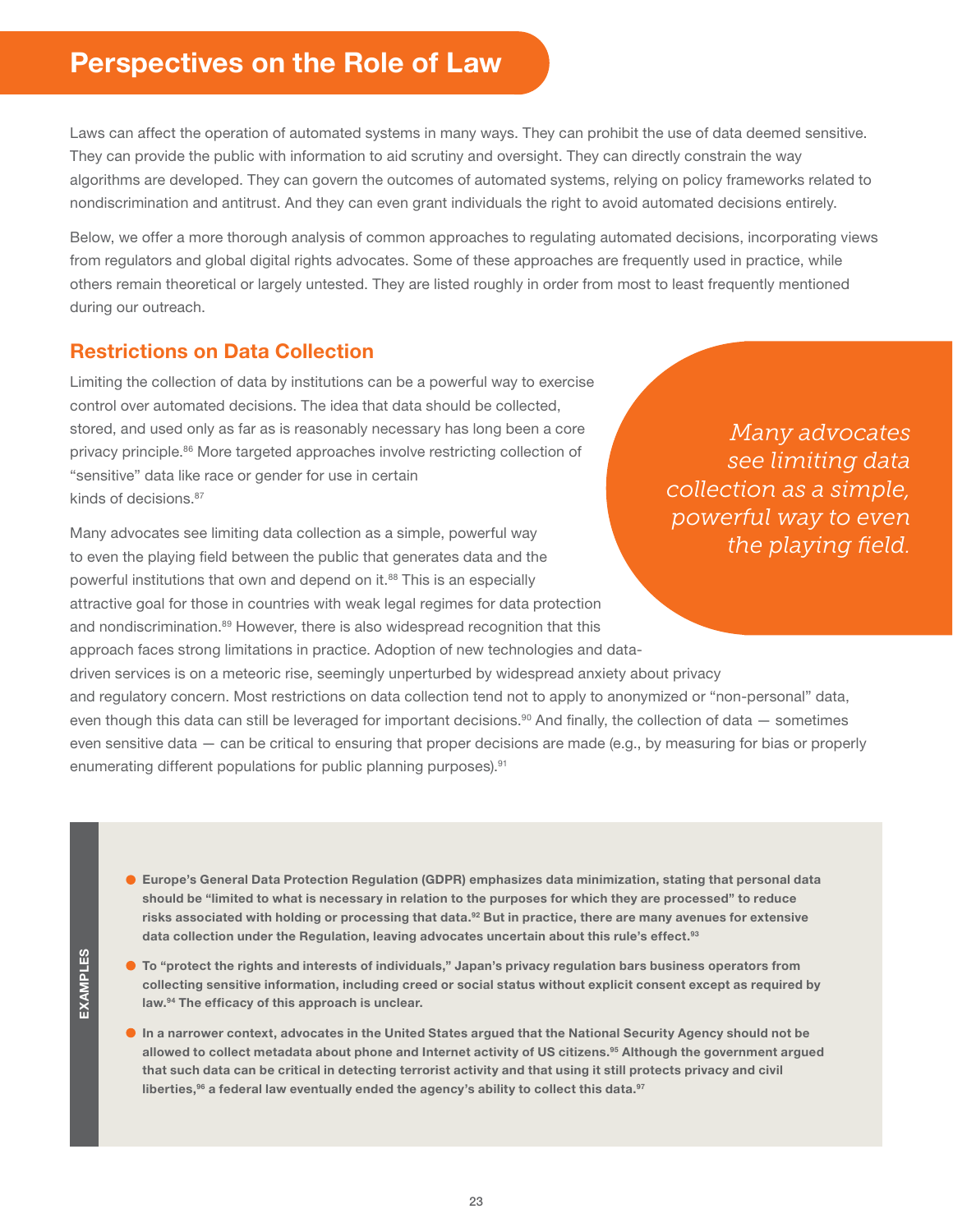### <span id="page-23-0"></span>**Transparency**

Transparency — the ability of the public to examine information and internal deliberations from institutions of interest has long been celebrated as a tool to hold powerful actors accountable, and is motivated by a range of reasons and theories.

There are a vast number of transparency-related laws and policies. For example, a slight majority of all countries — as well as many smaller jurisdictions — grant public access to details of government activity through open records and freedom of information laws.<sup>98</sup> "Open government" initiatives have gained traction in recent years, pressing participating government bodies to proactively publish administrative documents and data.<sup>99</sup> The corporate sector can also be subject to various transparency requirements, such as disclosing risk factors to investors,<sup>100</sup> and also take some voluntary action, like publishing periodic reports about government requests for data.<sup>101</sup>

Advocates are almost universally supportive of transparency as a policy goal for powerful institutions of all kinds. However, many noted that transparency procedures have been difficult to enforce, and that in practice, requests for information are frequently overridden by other interests. Transparency laws crafted in an analog era, before big data commonly fed predictive and automated systems, may be ill-equipped to handle the realities of today's automated systems.102

- France, through its Digital Republic Bill, is the only country that has explicitly required disclosure of the source code of government-developed algorithms under its open record laws.<sup>103</sup> The law will require administrations to publish online, in an open standard, key documents, including source code, databases, and any data of public interest. However, the law will take effect gradually, and is currently awaiting implementation decrees.
- EXAMPLES EXAMPLES
- **The US Federal Agency Data Mining Reporting Act of 2007 requires government entities to report on and** publicly disclose extensive information about federal use of predictive analytics, as well as the goals and efficacy of related data mining activity. In practice, it is unclear whether this mandate is actually followed.<sup>104</sup>
- In some legal regimes, operators of automated systems must, in narrow contexts, reveal internal details of those systems upon request. For instance, concerned with preserving airline competition, the US government once legislated that computer reservation systems must share ranking criteria used in sorting algorithms for displayed flights.<sup>105</sup> However, these types of specialized transparency mandates were rarely mentioned by advocates.

Disclosure of source code and algorithmic formulae may not always serve the needs of the public, either because the requester lacks the technical competence to review the code, or because it allows malicious actors to "game the system" with their intimate knowledge of a system's behavior. But as the previous sections showed, transparency at different layers of a system can help external scrutinizers understand a system well enough to raise concrete concerns, guide further investigation, and propose potential remedies — a nuance many transparency laws today overlook.

# **Explanations**

The idea that automated decisions should be "explainable" to those affected has recently gained prominence, especially in the EU.<sup>106</sup> Legal approaches to securing the right to explanations range from requiring disclosure of key reasoning behind a particular decision to a meaningful description of the "logic" of an entire system. While many European countries' data protection laws require some kinds of explanations, the related provisions are often vague or narrow.107 In the United States, however, consumers routinely receive "reason codes" along with their credit scores — a specific requirement of federal law for this domain.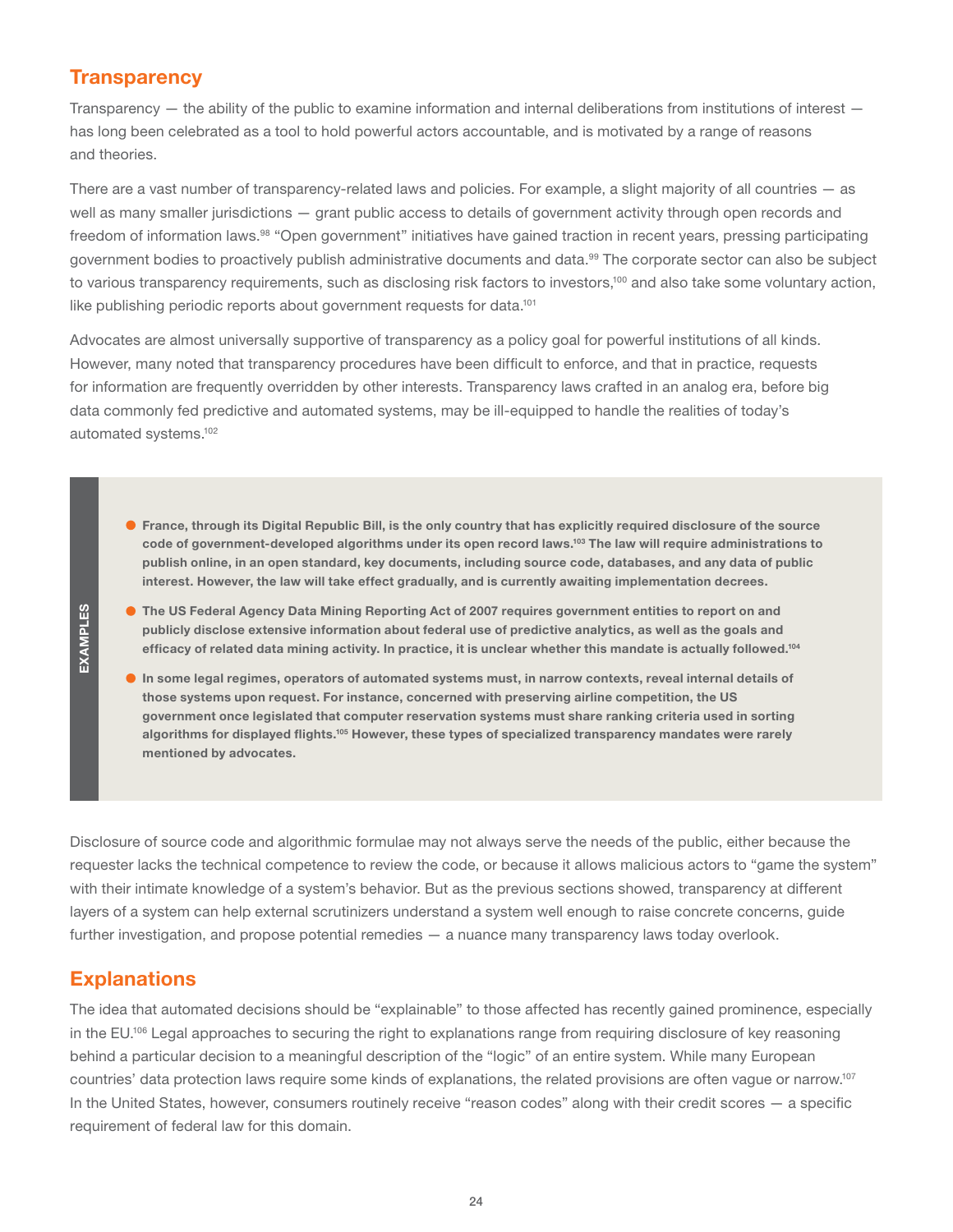<span id="page-24-0"></span> The GDPR's apparent requirement that data controllers provide "meaningful information about the logic involved" to subjects of some automated decisions has commanded significant attention.<sup>108</sup> However, this right only applies to decisions based entirely on an automated process. Several scholars have pointed out that it might not be legally binding.109 Regulators and data protection authorities have not yet developed guidance for compliance with this requirement, and its effect remains untested.

- India's Right to Information Act requires public authorities to "provide reasons for its administrative or quasijudicial decisions to affected persons," which some speculate may also apply to automated decisions.<sup>110</sup> However, a Supreme Court case held that the Act does not require authorities to collect information it does not already have, nor "furnish information which require[s] drawing of inferences and/or making of assumptions"111 — an exemption which may have particular significance for automated decisions.
- A more established, narrower approach to explainability can be seen in the Fair Credit Reporting Act (FCRA), which requires consumer reporting agencies to share with consumers up to four key factors that affected their score, listed in order of their effect.<sup>112</sup> Regulatory agencies have clarified that consumers must also be notified if they receive less favorable terms for financial products based on low credit scores.<sup>113</sup> These "explanations" are received routinely by US consumers.

### Antidiscrimination

The tenet of nondiscrimination is enshrined in the Universal Declaration of Human Rights and in most national laws.<sup>114</sup> Many legal regimes aim to secure the values of fairness and equity by prohibiting direct, intentional discrimination of people with certain protected characteristics (e.g., race, gender, religion, or political affiliation). Some also prohibit indirect discrimination, which can be revealed after the fact by comparing treatment of different individuals or measuring adverse impact across protected categories.

Many advocates in the US and the EU spoke about the importance of applying antidiscrimination laws to automated decisions, especially those relying on predictive models built from historical data. However, antidiscrimination laws rarely provide clear quantitative benchmarks, making this a challenging project. In some cases, standards bodies and regulators will need to define key metrics, while in others, normative, society-wide debate and reflection is still necessary.<sup>115</sup> Some advocates in Latin America noted that the relative weakness of local nondiscrimination laws will be a barrier to advocacy around discriminatory algorithms.

- In the UK, the Equalities Act of 2010 prohibits direct and indirect discrimination "less favourable treatment" — in employment, education, and provision of services based on nine protected characteristics (or the perception of having one or several of the characteristics), and requires public authorities to consider equality impact in the design of policies and services.116 No numerical measure of discrimination has been established, and it remains unclear how the UK law might be applied in cases of bias in automated decisions.117
- EXAMPLES EXAMPLES

 The US Civil Rights Act of 1964, follow-on legislation, and enforcement activities bar disparate treatment of protected classes in contexts including employment,118 credit,119 and housing.120 Jurisprudence and additional laws added the doctrine of disparate impact, and multiple researchers and programmers of automated systems have turned to the Equal Opportunity Employment Commission's "80 percent" rule to identify adverse impact as a threshold to detect bias in automated decisions.<sup>121</sup>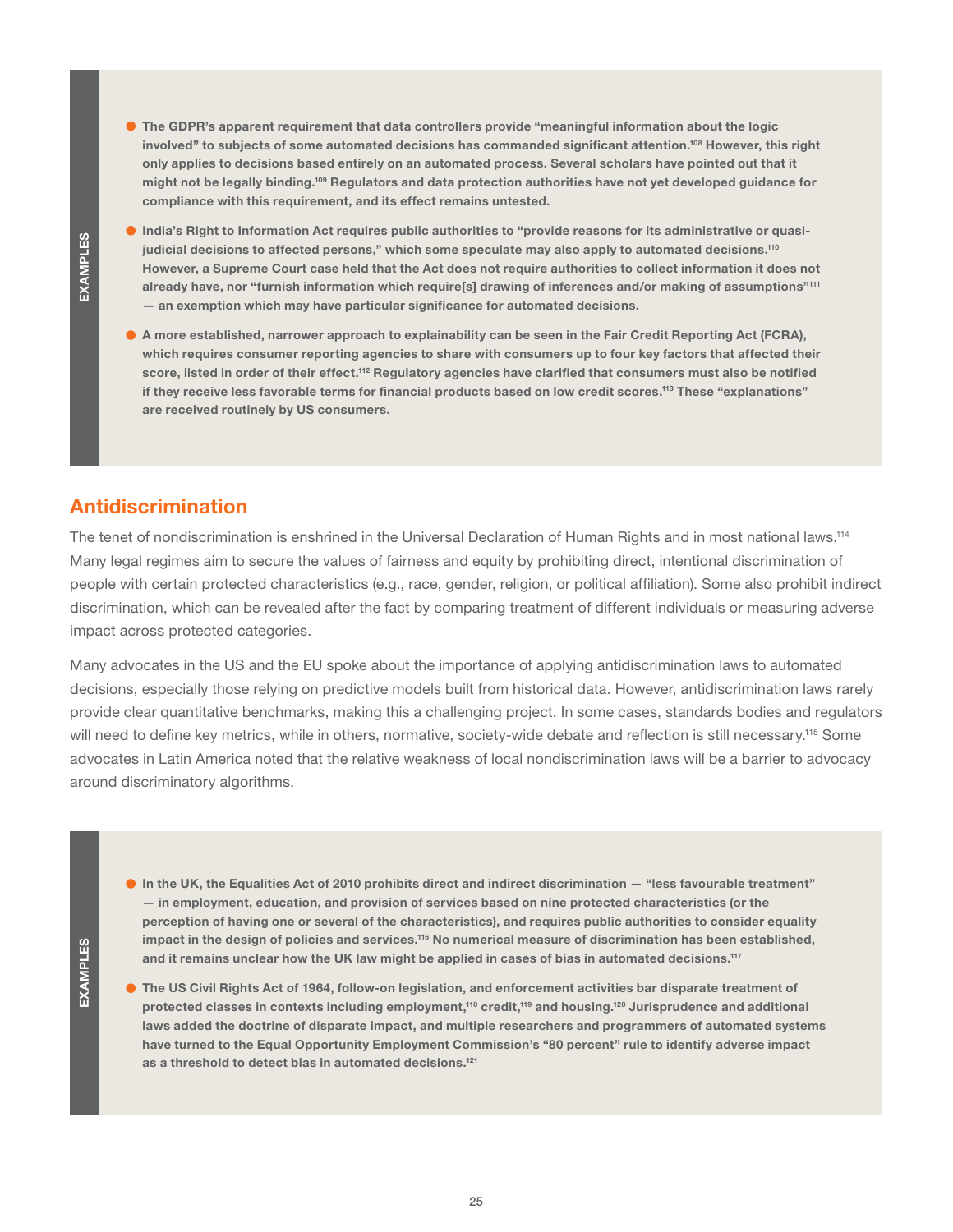### <span id="page-25-0"></span>Data Access, Accuracy, and Redress

Many legal regimes give individuals the right to access and correct data about themselves in certain circumstances. These rights, enshrined in a range of Fair Information Practice Principles,<sup>122</sup> seek to minimize the risk of adverse consequences stemming from inaccurate or missing data, and to allow individuals to know what data about them is held by covered institutions. They are codified differently across the globe: Many Latin American constitutions recognize the right of access and accuracy through the writ of habeas data,<sup>123</sup> while in other jurisdictions these rights are anchored in data protection regimes<sup>124</sup> or consumer protection laws.<sup>125</sup>

*Many legal regimes give individuals the right to access and correct data about themselves in certain circumstances.* 

When automated decisions are made about individuals, accurate and complete data is critical. For example, rules are especially important in credit and consumer reporting contexts, where in many developed countries, a limited number of entities can hold important data inputs.126 However, in some jurisdictions, access rights don't apply to all institutions — and individuals cannot access or correct anonymized data, or change personal data used to train machine learning models that has already been deleted.<sup>127</sup> Also, there is some evidence that when access rights are provided broadly, data subjects rarely exercise them.<sup>128</sup>

Advocates mentioned these rights only infrequently when discussing legal responses to automated decisions. Some feel that access rights, while welcome, would place an unfair burden on individuals to spot and prevent errors. Others worry that fundamental issues of bias in historical data won't be solved by ensuring the data is accurate. And in some Global South countries, advocates are using access rights as a discovery method to learn more about what data companies hold about people in the first place.

- In the United States, the FCRA requires certain "consumer reporting agencies" to disclose a consumer's own information when she requests it, and grants her the right to dispute that information.129 Most US consumers have used these rights to review their credit reports.<sup>130</sup>
- In countries that lack robust consumer reporting infrastructure, including many across the Global South, civil society groups depend on access laws to begin to map the existence of datasets that might eventually be used for automated decisions. In Mexico and elsewhere, advocates are only beginning to test the power of habeas data and other data protections that grant access to learn about what data institutions hold.

#### Opt-outs and Forbearance

Some jurisdictions provide individuals with a right to object to, or "not to be subject to," certain automated decisions.<sup>131</sup> However, advocates rarely mentioned these policies, perhaps due to their somewhat feeble protections. For example, individual rights tend to be limited to automated decisions that "significantly" affect a subject, and are often subject to broad exceptions for law enforcement and national security-related data processing.132 Moreover, placing the onus on individuals to opt out unreasonably requires laypeople to weigh hypothetical, and often intangible, risks.<sup>133</sup>

In other cases, some entities have opted to formally restrain themselves from developing or deploying automated systems for certain types of decisions, to prevent known or unknown risks.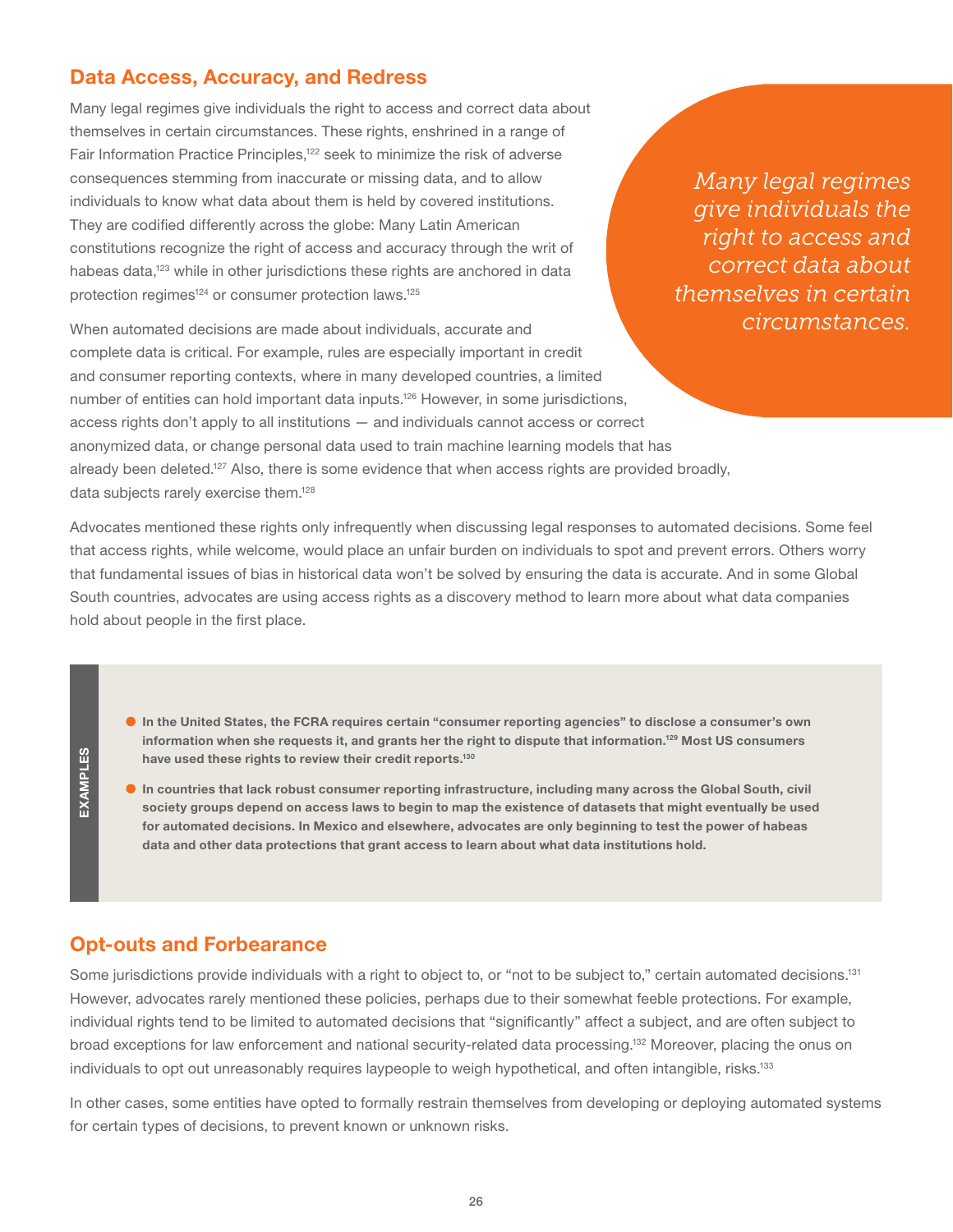<span id="page-26-0"></span> Europe's current Data Privacy Directive directs member states to grant the right not to be subject to "fully automated decisions which produce legal or significant effects,"134 and the GDPR includes the right to withdraw consent at any time, as well as to prohibit data processing for marketing purposes.135 However, this right does not apply in some cases of government decisions,<sup>136</sup> particularly those in the realm of criminal justice and national security.137

- Some EU member states have opted for even stronger language than what the harmonized law suggests: Estonia, for example, prohibits legally consequential automated assessment of a person's "character, abilities or other characteristics" without that person's participation, except in some narrow cases.<sup>138</sup> Austrian law holds that "nobody shall be subjected to" these sorts of decisions, with an exception for decisions taken on the basis of law.<sup>139</sup> France prohibits court decisions based on automated processing of personal data.<sup>140</sup>
- While no binding national or international laws currently restrict autonomous weapons, in a more extreme example of avoidance, 19 countries have called for a preemptive ban on the technology.<sup>141</sup> The US Department of Defense has issued guidance calling for "appropriate levels of human judgment" over uses of force by such systems, for the time being constraining the role of automated decisions in the context of conflict.<sup>142</sup>

### Validation and Certification

Premarket validation and certification requirements compel creators of some systems and products to conduct thorough testing — and at times receive external approval from auditors or regulators — before systems are deployed or sold. Restrictive rules are more common in safety-critical contexts where people could be at high risk of grave physical harm, but less binding voluntary certifications and "impact assessments" also fall into this category of ex ante evaluation. Mission-critical algorithms used in flight and nuclear facility software have long been required by regulation to go through verification and validation processes.<sup>143</sup> Certain medical algorithms that require regulatory approval must also demonstrate that their performance is at least as good as humans.<sup>144</sup>

Some in civil society envision voluntary certification of algorithms for fairness and accuracy as a tool to encourage more and earlier testing, as well as a way for companies to demonstrate responsible behavior and legal compliance without disclosing trade secrets.<sup>145</sup> Advocates have proposed that validation requirements be imposed on socially critical algorithms, such as those used in criminal justice contexts.<sup>146</sup> However, a lack of clear consensus around what ought to be measured and how — let alone quantitative benchmarks to indicate success or failure on those measures — means that many of these goals are still aspirational.

- Illustrating strict certification requirements, the US Food and Drug Administration (FDA) requires validation of software and automated systems used to design or produce food, drugs, and medical devices — including certain diagnostic and predictive software.<sup>147</sup>
- **EXAMPLES** EXAMPLES

 The GDPR will require data controllers to conduct "data protection impact assessments" (DPIAs) in cases where data processing is "likely to result in a high risk to the rights and freedoms of natural persons." Data controllers will need to take steps to mitigate risks identified or consult with regulators, who retain the power to prohibit the high-risk data processing activity, to demonstrate compliance.148 While potentially constructive, the power of the DPIA process to meaningfully govern automated decisions has yet to be tested, as regulators are still finalizing detailed guidelines.<sup>149</sup>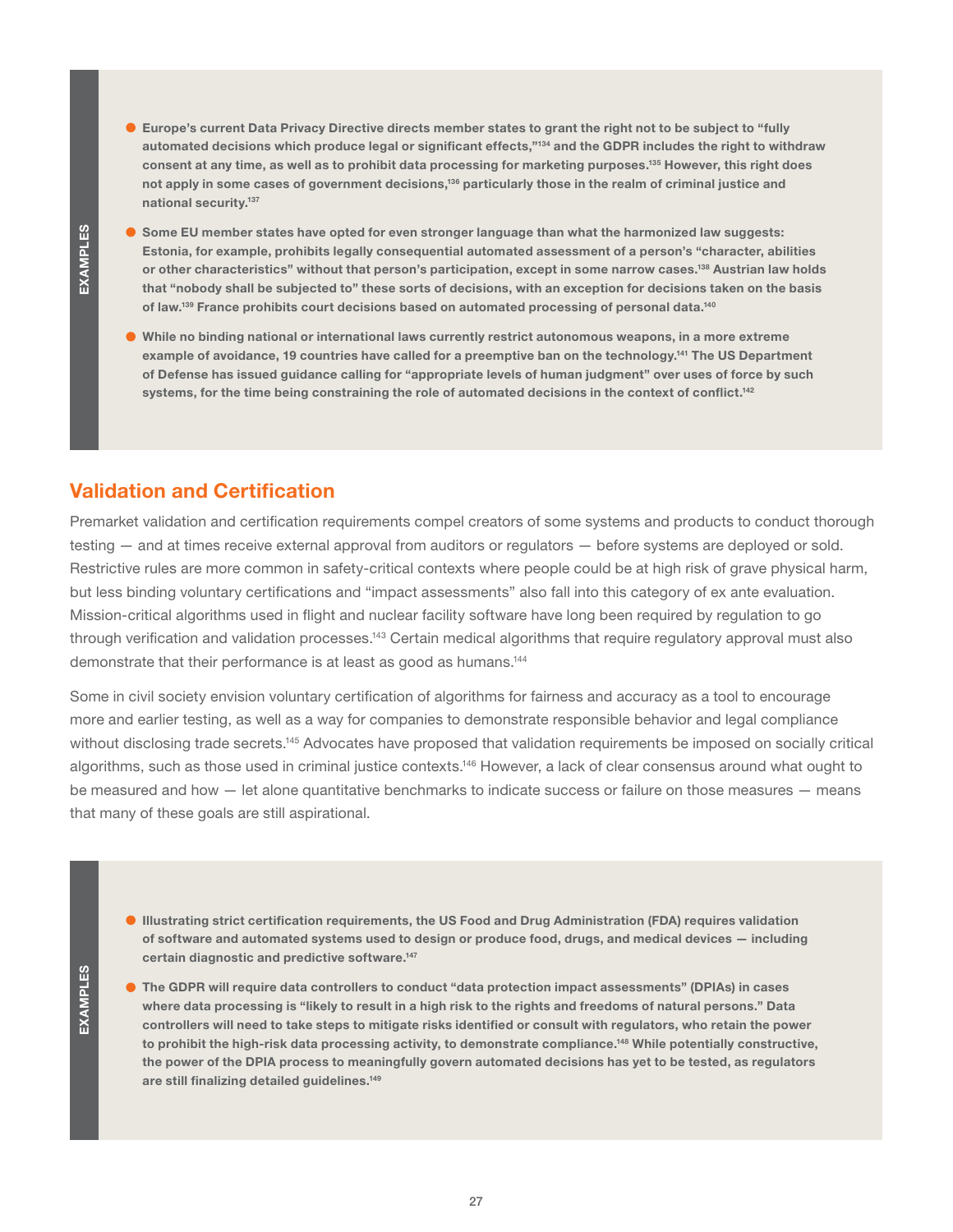# <span id="page-27-0"></span>**Auditability**

The concept of auditability extends beyond transparency, demanding not only access to systems but also that those systems be amenable to meaningful review. As with external inspection of financial records or digital security practices for regulatory compliance, the specter of auditing can encourage actors to self-police while also creating a situation where auditors are able to review systems for procedural integrity and fairness.

General auditability of automated systems is not explicitly required in any major legal regime — indeed, laws enacted to prevent online fraud have created significant barriers to external algorithmic auditing<sup>150</sup>  $-$  but some specific legal requirements do exist. A few jurisdictions broadly require or imply a need for audit trails; others require auditability only in narrow contexts. Many advocates have pressed for more external auditing of algorithms, and auditability has been included as a principle in several collections of best practices and codes of conduct for machine learning and artificial intelligence. However, it is often unclear what, exactly, an inspector would be auditing for.

*The concept of auditability extends beyond transparency, demanding not only access to systems but also that those systems be amenable to meaningful review.*

- The Australian government has clarified the importance of comprehensive audit trails to ensure that automated decision systems align with administrative law.<sup>151</sup>
- $\bullet$  In the heavily regulated gaming industry, authorities often retain the right to audit randomization algorithms in gambling machines for unfair behavior.<sup>152</sup> Premarket certification is usually also necessary in these cases  $$ which in practice requires that the programs be intelligible to inspectors.

# **Competition**

EXAMPLES

EXAMPLES

Competition law promotes the functioning and benefits of free markets by preventing collusion and market abuses that disadvantage consumers. On reasonable suspicion of unfair practices or abuse of market dominance, antitrust investigative bodies have authority to probe a company's conduct and products, including subpoenas of witnesses and evidence, and to penalize violations of the law.

Competition laws have prompted in-depth investigations of anticompetitive market behavior arising from automated systems. Recently, some of these investigations have involved sorting and filtering in the context of search engines, as well as "algorithmic collusion," or automatic price fixing.<sup>153</sup> Regulators in Europe are particularly sensitive to the potential for market abuse by foreign internet companies.<sup>154</sup> But appetite for antitrust enforcement — and style of antitrust inquiry — varies widely across countries and administrations.

- The FTC used its antitrust investigative authority to investigate Google's prioritization of its own products in search results - but even after finding evidence of misbehavior opted not to act against the company.<sup>155</sup>
- The European Competition Commission began investigating Google for suspected anticompetitive behavior in the company's search results in 2010. A central concern of the Commission was that Google "accord[ed] preferential placement to the results of its own vertical search services to shut out competing services" even though Google characterized search results as "natural" and "algorithmic."<sup>156</sup> Recently, the Commission found that the company denied "consumers a genuine choice" by using its search engine "to unfairly steer them to its own shopping platform," resulting in a record \$2.7 billion fine.<sup>157</sup>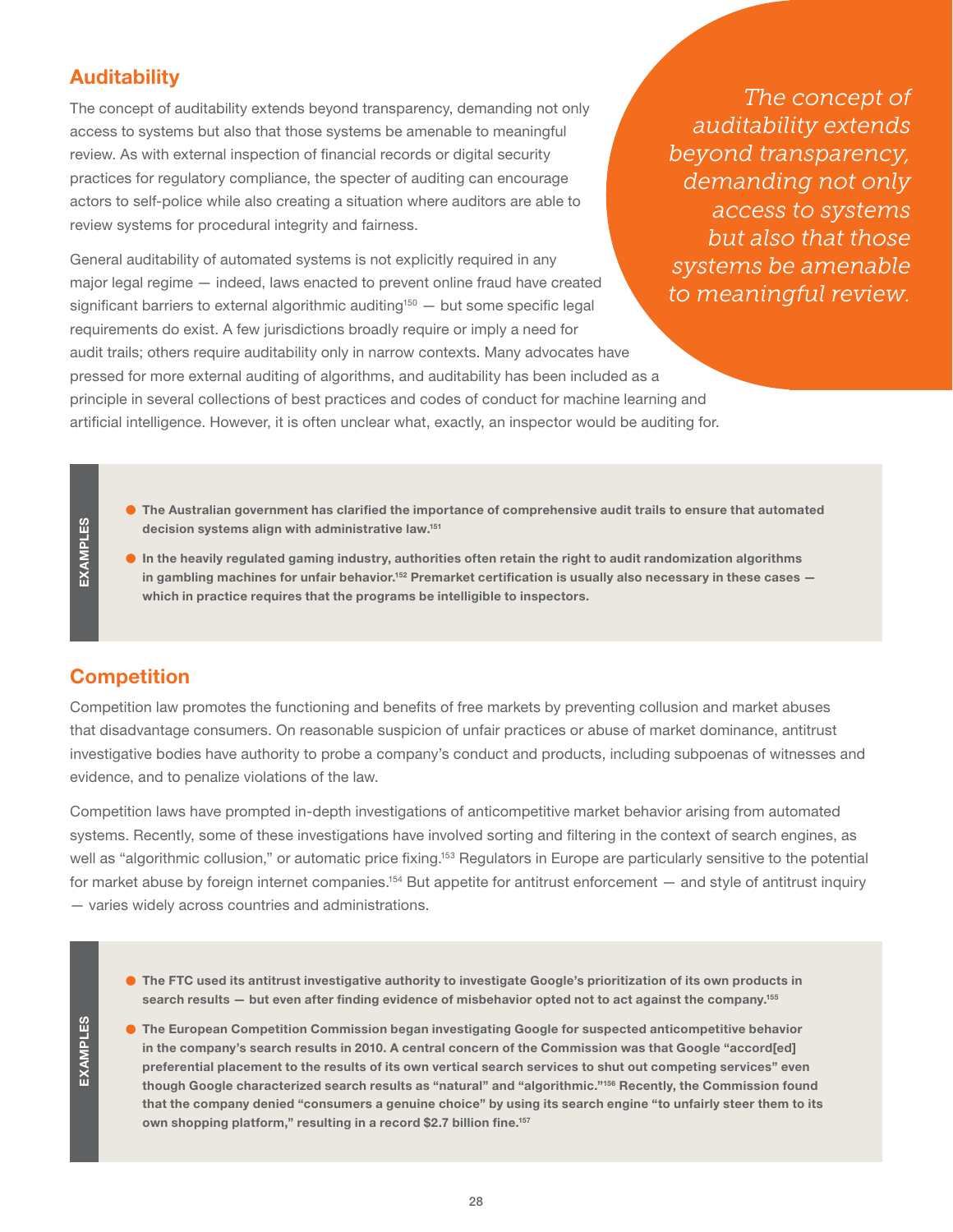# <span id="page-28-0"></span>Product Liability

New product liability regimes could have significant consequences for the design, testing, and deployment of automated systems. Emerging discussions about the applicability of product liability laws for automated decisions have tended to focus on physical systems like robots and autonomous cars.<sup>158</sup> Several academics and policymakers have called for more clarity in currently messy legal frameworks to address the shortcomings of existing liability law for robotic behavior and to provide guidance to industry actors building automated technology.159 These efforts are in the early stages, but may gain ore urgency as more automated physical systems become a reality.

EXAMPLES EXAMPLES  European parliamentarians have asked the European Commission to draft legislation defining the legal status of autonomous robots and allocating relevant rights and responsibilities to them. The proposal suggests strict liability as a foundation for future rules, and that liability should be proportional to the level of automation in question. Notably, this proposal also says that access to source code should be available to investigate accidents and damage.<sup>160</sup>

Given the vast number of legal approaches discussed above, it can be difficult to draw clear conclusions. When asked about the role of law and policy in scrutinizing automated systems, digital rights advocates from across the globe expressed a range of goals and concerns:

- In the United States, there is no overarching law that governs the collection and sale of data by commercial entities. Many US advocates were particularly concerned about the application of existing antidiscrimination laws to automated decisions. Moreover, the Fair Credit Reporting Act (FCRA), which has regulated key types of data brokers — particularly credit bureaus — with notable success, was frequently highlighted as a model for the future legislation.
- European Union countries enjoy a comprehensive data privacy framework, but the powerful principles of the GDPR are widely viewed as uncertain in their application. Here, almost every advocate we spoke with acknowledged that "algorithms" were a common source of concern, and that "explanations" were a common fixture of the policy discourse. But most were skeptical that a "right to explanation" was defined clearly enough to be useful in practice, or that the new GDPR would provide enough new clarity to significantly alter opportunities for scrutiny.
- Global South countries frequently lack key legal frameworks like data protection and antidiscrimination laws. Many advocates in these countries felt fundamentally unprepared to govern the collection or use of data, or even to know what their governments were using data for in the first place. Although advocates were aware of concerns related to automated decisions, many saw these issues as taking a back seat to more basic policy goals.

Across all regions, there was some recognition that traditional data protection measures, particularly restrictions on data collection, have struggled to handle the realities of data-hungry and complex algorithmic systems. There was also a shared recognition that transparency laws have been critical to uncovering information that has informed both civil society and regulatory conversations and will be crucial moving forward.

Each of these legal and policy approaches applies to different layers of an automated system. When considering enforcement priorities, activism goals, or new policy approaches, the public and policymakers should think about what components of an automated system relate most closely to stated objectives and ensure issues are framed appropriately.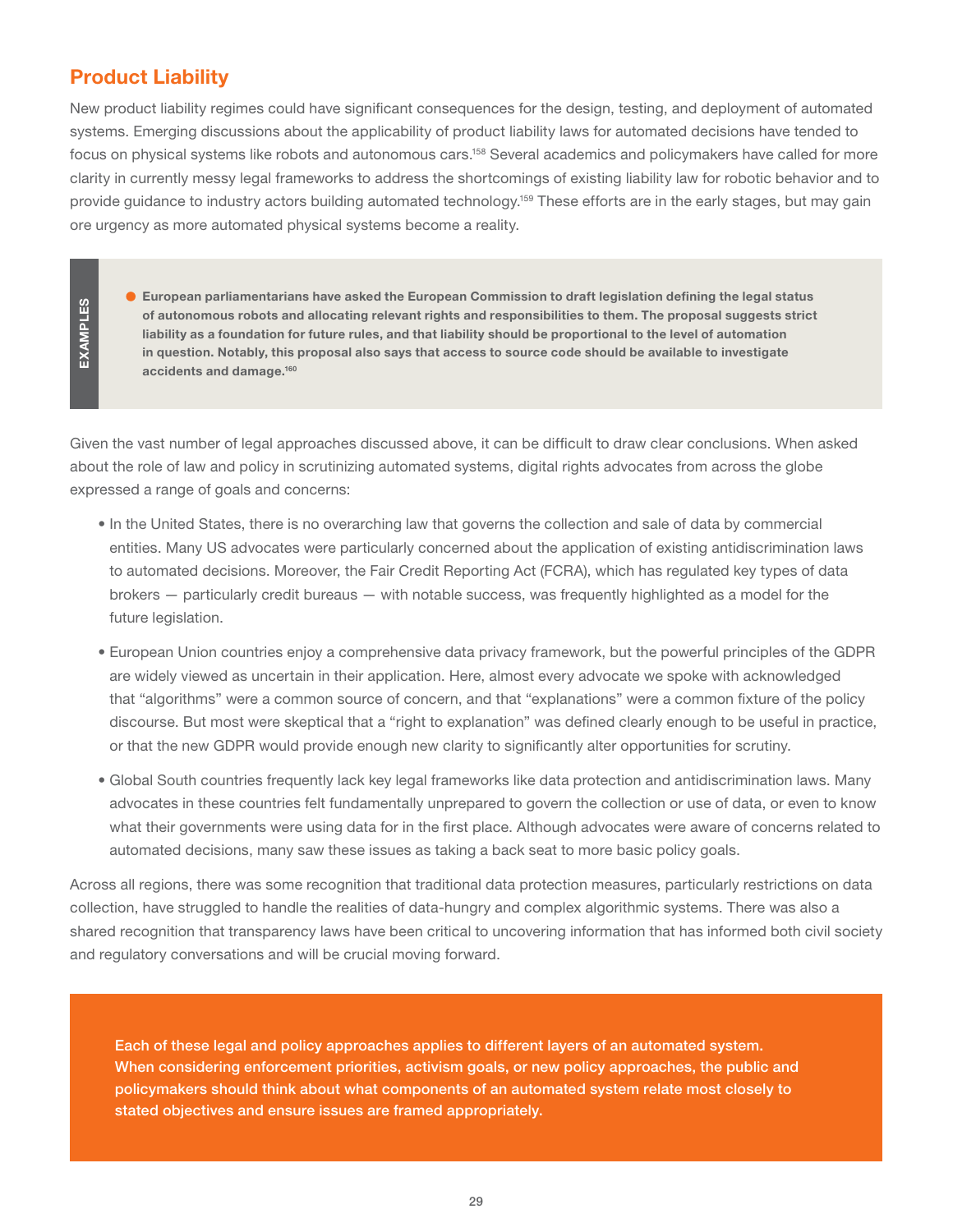# <span id="page-29-0"></span>**Conclusion and Paths Forward**

Automated decisions, increasingly driven by software and vast amounts of data, are the subject of widespread concern. Advocates across the globe have expressed a desire to more closely scrutinize automated systems of social importance. There is a growing consensus that institutions using automated systems should be accountable to the public, as demonstrated by a growing number of high-level principles across the public and corporate spheres. However, a clear agenda for public scrutiny has yet to emerge.

Our research indicates that technical expertise and methods are not the biggest roadblocks to scrutiny today. This might seem surprising, as the rise of software and data-driven systems has created an emphasis on the need for technical approaches to oversight. However, these techniques — many of which require proactive cooperation from institutions of interest — are likely to remain in the lab until civil society makes a clear case for their adoption.

The field needs new ways to obtain knowledge and evidence about how automated systems work in practice, and the domain expertise to wrestle with the difficult normative questions that often lurk just behind the code. Toward this end, we suggest the following paths forward as civil society continues to grapple with the implications of automated systems:

- Increased investment in exploratory scrutiny, especially by journalists and advocacy organizations. Today, some of the highest-impact work on automated decisions makes or finds evidence about how important systems work in practice. Many of today's highest-impact efforts have provided just enough insight to spark important debates in domains like criminal justice and credit. To engage wider participation in debates about how automated systems should function, the field needs more work to find evidence about, and clearly explain, how important systems work in practice. This work can help build the case for new policies and technical requirements.
- Strategic evaluation of right to information laws' ability to facilitate the right kind of transparency for today's automated decisions. To scrutinize systems used by governments, the public must know they exist, the purposes they have been designed to achieve, and the data they rely upon. Once those basic details are available, other techniques for scrutiny and ensuring integrity will be useful — but all too often, these basic facts remain obscured, and most transparency laws have concerning loopholes that prevent this and other relevant information from being shared with the public. Rather than start with entirely new policy proposals, existing laws should be closely examined with an eye for more consistent enforcement and application.
- Consideration of policy mandates that certain automated systems be auditable and interpretable. New technical methods are making it more feasible to design automated systems that are more amenable to scrutiny, but these methods may not be adopted without outside pressures. For public-sector automated systems, this could mean requirements that systems be designed to meet auditability requirements. For private-sector systems, this could mean "interpretability" requirements for important automated systems, such as those used in the context of employment and credit.
- Further advancement of normative dialogues. Many new policies and technical proposals presuppose standards and benchmarks that do not yet exist. Policymakers and the public must think more concretely about what "fairness" and "accountability" ought to mean in particular social contexts. For example, what counts as a "fair" way to underwrite an individual for credit? How should society deal with racial disparities when applying risk assessment tools to criminal defendants? How should a social media company organize the information we see? Each of these questions calls for debates about values more than technology, and may require reconciling social and political beliefs of stakeholders that have traditionally failed to reach consensus.

This report explored current and emerging approaches to scrutinizing and governing automated systems. With the rapid profusion of automated decisions, the public and civil society have an important role to play in continuing to investigate automated systems and articulating the social issues and concerns that they raise. It is especially important that the diverse groups working on these issues collaborate and share their insights. At the same time, governments, regulators, and independent bodies must consider whether current governance approaches sufficiently address transparency and accountability challenges presented by all components of automated systems. We hope the tools and insights distilled from this research can inform these efforts.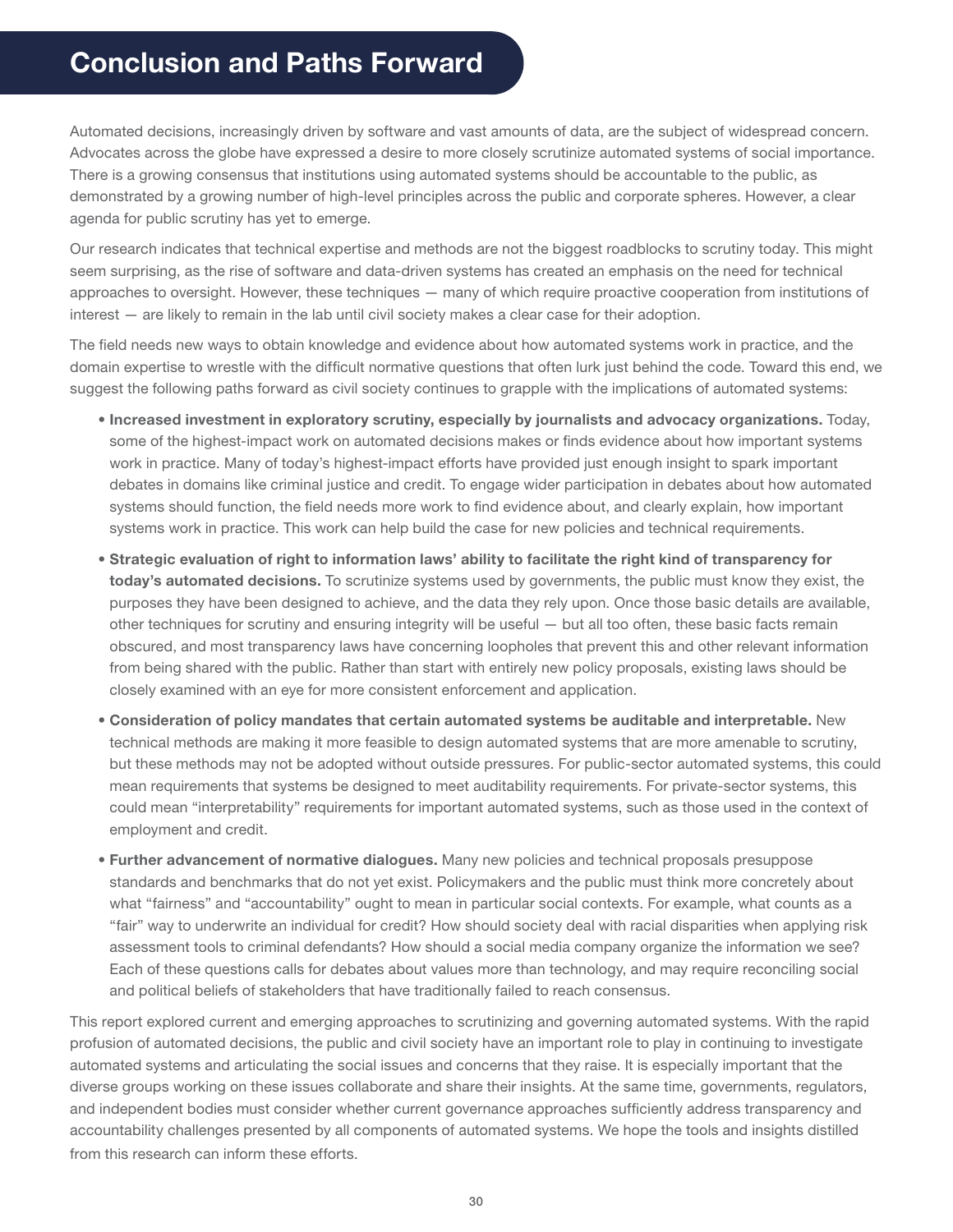# <span id="page-30-0"></span>**Appendix: Examples of Public Scrutiny**

| <b>SYSTEM IN</b><br><b>QUESTION</b>                                              | <b>DATE</b> | <b>WHO</b><br><b>INVESTIGATED?</b>               | <b>WHAT DID</b><br><b>THEY ASK?</b>                                                                                                                                                                                                | <b>ELEMENTS</b><br><b>EXAMINED</b>                  | <b>HOW DID THEY</b><br><b>INVESTIGATE?</b>                                                                                                                                                            | <b>WHAT DID</b><br><b>THEY FIND?</b>                                                                                                                                                                                                                                    |
|----------------------------------------------------------------------------------|-------------|--------------------------------------------------|------------------------------------------------------------------------------------------------------------------------------------------------------------------------------------------------------------------------------------|-----------------------------------------------------|-------------------------------------------------------------------------------------------------------------------------------------------------------------------------------------------------------|-------------------------------------------------------------------------------------------------------------------------------------------------------------------------------------------------------------------------------------------------------------------------|
| <b>US Patriot</b><br><b>Missile</b><br><b>Targeting</b><br>System <sup>161</sup> | 1992        | <b>US Government</b><br>Accountability<br>Office | Why did the Patriot<br>missile defense<br>system in Dhahran,<br>Saudi Arabia fail to<br>track and intercept<br>an incoming Scud<br>missile during<br><b>Operation Desert</b><br>Storm, leading to<br>the death of 28<br>Americans? | Constitution, Inputs<br>and Outputs,<br>Source Code | Interviewed software<br>maintenance<br>officials, analyzed<br>code and system<br>documentation<br>including change<br>logs, performed<br>mathematical<br>calculations and<br>simulations.             | A software problem<br>had led to inaccurate<br>tracking calculations<br>that worsened<br>over time when the<br>system was not<br>reset periodically.<br>While the software<br>had been corrected.<br>it had not been<br>updated at the base<br>in question.             |
| <b>US</b> credit<br>scoring <sup>162</sup>                                       | 2007        | Federal<br>Reserve Board                         | Are credit scores<br>accurate, and do they<br>have a negative or<br>differential effect on<br>populations protected<br>under the Equal<br><b>Credit Opportunity</b><br>Act?                                                        | Purpose, Inputs and<br>Outputs, Training<br>Data    | Used 300k+ actual<br>credit records,<br>enriched with<br>demographic data<br>and credit scores,<br>to perform various<br>statistical tests.                                                           | The credit scores<br>evaluated were<br>predictive of<br>credit risk for the<br>population as a<br>whole, and for all<br>major demographic<br>groups. Data in<br>credit scoring<br>models do not serve<br>as substitutes, or<br>proxies, for race,<br>ethnicity, or sex. |
| <b>Staples</b><br>online price<br>discrimination <sup>163</sup>                  | 2012        | <b>Wall Street</b><br>Journal                    | Are major online<br>retailers varying<br>product prices based<br>on type of device or<br>location?                                                                                                                                 | Existence, Inputs<br>and Outputs                    | Visited the websites<br>from different<br>geographic<br>locations and from<br>different devices:<br>and examined the<br>cookies/scripts<br>associated with<br>those websites.                         | Major commercial<br>websites were<br>varying prices based<br>on type of device and<br>location.                                                                                                                                                                         |
| Google search<br>results <sup>164</sup>                                          | 2014        | Academics                                        | Are Google's results<br>biased on partisan<br>lines?                                                                                                                                                                               | Inputs and Outputs                                  | Crowdsourced top<br>10 Google search<br>results for the names<br>of 16 presidential<br>candidates on a<br>single day, and then<br>coded results for<br>partisanship.                                  | Democrats had<br>more favorable<br>search results than<br>Republicans.                                                                                                                                                                                                  |
| Volkswagen<br>emissions<br>test <sup>165</sup>                                   | 2014        | Civil society                                    | Are Volkswagen<br>diesel car emissions<br>within legal and<br>advertised ranges?                                                                                                                                                   | Existence, Inputs<br>and Outputs,<br>Source Code    | Testers drove cars<br>from San Diego<br>to Seattle with<br>portable emission<br>measurement<br>systems attached,<br>and compared<br>results to lab tests<br>by the California Air<br>Resources Board. | The cars perform<br>within limits in lab<br>tests, but emit up to<br>35 times the legal<br>limit on the road.                                                                                                                                                           |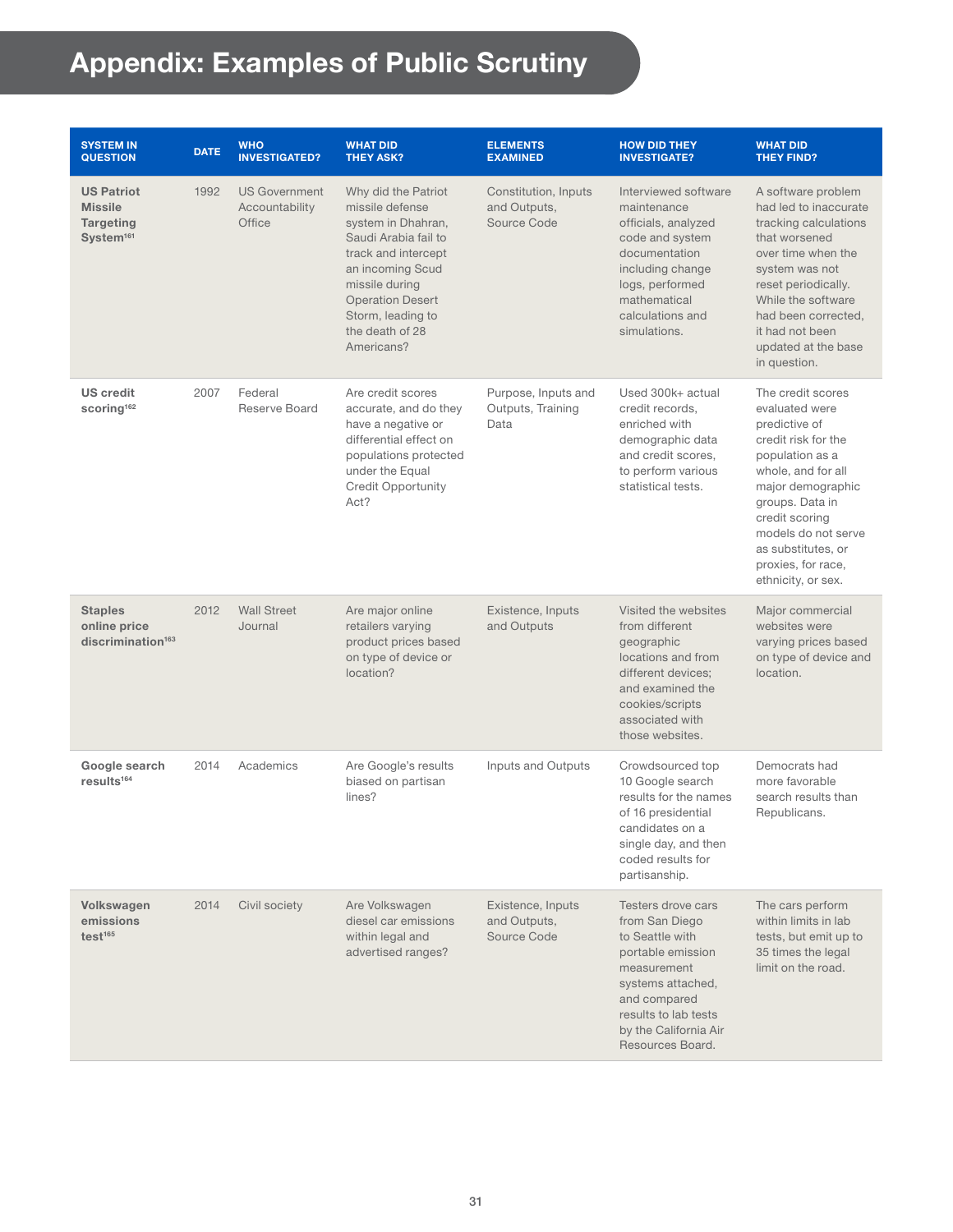| <b>Racial bias</b><br>in Google<br>advertising <sup>166</sup>    | 2013             | Academic      | Do people with<br>black-sounding<br>names have more<br>arrest-suggestive ads<br>appear than those<br>with white-sounding<br>names? | <b>Inputs and Outputs</b>                                                           | Investigators ran<br>a high volume of<br>searches and noted<br>the content of the<br>personalized ads<br>that were returned<br>for names in each<br>category.                                                                                                                                        | Searches for black<br>names are more<br>likely to trigger<br>arrest-suggestive<br>ads than searches<br>for white names.                                                                                       |
|------------------------------------------------------------------|------------------|---------------|------------------------------------------------------------------------------------------------------------------------------------|-------------------------------------------------------------------------------------|------------------------------------------------------------------------------------------------------------------------------------------------------------------------------------------------------------------------------------------------------------------------------------------------------|---------------------------------------------------------------------------------------------------------------------------------------------------------------------------------------------------------------|
| Racial bias in<br>COMPAS <sup>167</sup>                          | 2016             | ProPublica    | Does the COMPAS<br>pre-trial risk<br>assessment system<br>treat blacks and<br>whites fairly?                                       | Existence, Purpose,<br>Constitution, Inputs<br>and Outputs,<br><b>Training Data</b> | Obtained datasets<br>through FOIA<br>and manual<br>criminal record<br>reconstruction, used<br>statistical models<br>to compare scores<br>across racial groups.                                                                                                                                       | The program was<br>biased against<br>African American<br>defendants on some<br>measures.                                                                                                                      |
| <b>Ethics in video</b><br>surveillance<br>systems <sup>168</sup> | 2016             | Academic      | Was the design of<br>a software system<br>"ethical" and<br>"accountable"?                                                          | Purpose,<br>Constitution,<br><b>Policies</b>                                        | Ethnographers<br>embedded in project<br>team from the start,<br>review of algorithm<br>tests, internal<br>communication,<br>and other<br>documentation.                                                                                                                                              | Accountability<br>was a process<br>distributed across<br>team members and<br>over time, and an<br>ethics board played<br>an important but<br>time- and resource-<br>intensive role.                           |
| Censorship on<br>WeChat <sup>169</sup>                           | 2016             | Civil society | What is the scale<br>and scope of content<br>filtering, including<br>automated filtering,<br>on WeChat?                            | Constitution, Inputs<br>and Outputs                                                 | Black-box testing:<br>researchers sent<br>messages with<br>various keywords<br>and content across<br>different geographies<br>and measured which<br>messages were<br>received.                                                                                                                       | Keyword filtering<br>was only enabled<br>for Chinese phone<br>numbers, users<br>were not being told<br>their messages<br>were blocked,<br>and the filtering<br>system changed<br>dynamically.                 |
| Facebook<br>profiling<br>ability <sup>170</sup>                  | 2016             | Academic      | How much<br>information is<br>necessary for<br>Facebook to draw<br>a conclusion about<br>sensitive user<br>characteristics?        | Inputs and Outputs                                                                  | Feature perturbation:<br>examined input and<br>output variables,<br>changing one at a<br>time.                                                                                                                                                                                                       | Removing just a<br>few "likes" $(-6)$<br>significantly reduced<br>Facebook's inference<br>power.                                                                                                              |
| Flash crash $171$                                                | $2010 -$<br>2014 | Regulators    | What triggered<br>the flash crash of<br>2010, and did high-<br>frequency trading<br>(HFT) play a role?                             | Constitution,<br>Policies, Training<br>Data, Source Code                            | Researchers<br>used audit trail,<br>transaction-level<br>data to identify<br>prevalence and<br>behavior of<br>algorithmic traders,<br>and reviewed<br>code and research<br>containing sensitive<br>information about<br>trade reasoning,<br>training data and<br>proprietary formulas<br>from firms. | High-Frequency<br>Traders (HFTs)<br>did not cause the<br>flash crash, but<br>contributed to it<br>by demanding<br>immediacy<br>ahead of other<br>market participants,<br>leading to a liquidity<br>imbalance. |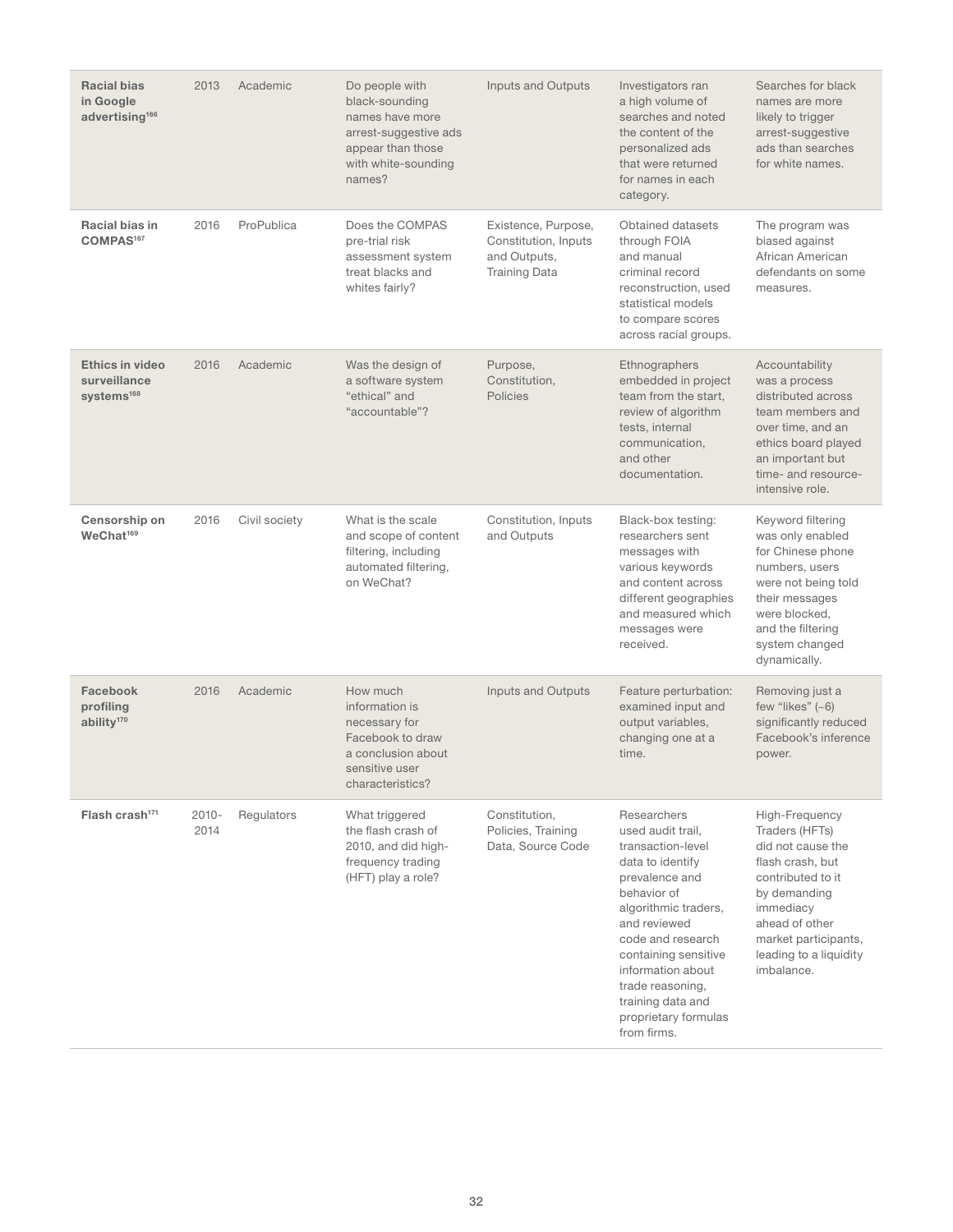| <b>Predictive</b><br>chemical<br>toxicity<br>testing <sup>172</sup>                                          | 1997 | Academics,<br>private<br>companies,<br>and regulators | Are algorithmic<br>predictive models<br>as accurate as other<br>ways of measuring<br>toxicity?               | Inputs and Outputs,<br>Source Code                         | Compared actual<br>inputs and outputs<br>to predictions by<br>testing model rules<br>on various datasets,<br>information from<br>regulators, public<br>and private data<br>banks, rodent<br>carcinogenicity<br>bioassays, and<br>carcinogenicity<br>databases. | Algorithmic<br>approaches<br>were measurably<br>less accurate<br>than biological<br>approaches.                                                                                                                                                                                                                                     |
|--------------------------------------------------------------------------------------------------------------|------|-------------------------------------------------------|--------------------------------------------------------------------------------------------------------------|------------------------------------------------------------|----------------------------------------------------------------------------------------------------------------------------------------------------------------------------------------------------------------------------------------------------------------|-------------------------------------------------------------------------------------------------------------------------------------------------------------------------------------------------------------------------------------------------------------------------------------------------------------------------------------|
| Gender<br>prediction from<br>photos <sup>173</sup>                                                           | 2017 | Google UX<br>researcher                               | What rules did an ML<br>algorithm learn when<br>instructed to classify<br>photos by Male/<br>Female subject? | Inputs and Outputs                                         | Semi-controlled<br>experiment: showed<br>the algorithm<br>different pictures<br>of the same person<br>with different<br>hairstyles and<br>makeup (5 variables /<br>32 total photos)                                                                            | Hair length and<br>presence of makeup<br>were determining<br>factors. When a<br>picture did not match<br>the stereotypical<br>norm, it was<br>misclassified.                                                                                                                                                                        |
| <b>Stereotypes</b><br>in Google<br>autocomplete <sup>174</sup>                                               | 2013 | Academic                                              | Does Google's<br>autocomplete display<br>a racist, sexist, or<br>homophobic bias?                            | Purpose, Policies,<br>Inputs and Outputs                   | Interrogated<br>Google searches<br>by entering 2,690<br>search questions<br>and categorized<br>autocomplete<br>suggestions<br>according to<br>descriptors<br>referenced.                                                                                       | Muslims and Jewish<br>people were linked<br>to questions about<br>aspects of their<br>appearance or<br>behavior, while white<br>people were linked to<br>questions about their<br>sexual attitudes. Gay<br>and black identities<br>appeared to attract<br>higher numbers<br>of questions that<br>reflected negative<br>stereotypes. |
| <b>Detecting</b><br>international<br>border<br>personalization<br>in online maps<br>worldwide <sup>175</sup> | 2016 | Academic                                              | How often and in<br>what circumstances<br>are borders of online<br>maps changed?                             | Existence, Purpose,<br>Constitution, Inputs<br>and Outputs | Created an<br>automated system<br>to crawl all tiles from<br>a given mapping<br>service from the<br>perspective of every<br>country around the<br>world to identify<br>discrepancies.                                                                          | Detected the seven<br>instances of border<br>personalization,<br>including two that<br>were not previously<br>documented.<br>(Among them were<br>borders between<br>India and China,<br>between Crimea and<br>Russia, and in the<br>South China Sea.)                                                                               |
| Federal<br><b>Highway</b><br><b>Administration</b><br><b>Safety Review</b><br>factors <sup>176</sup>         | 1992 | Private<br>company                                    | How does the agency<br>compute safety<br>ratings (factors and<br>weights) for motor<br>carriers?             | Source Code                                                | Submitted an FOIA<br>request for the<br>computer algorithm,<br>appealed on claim of<br>exemption.                                                                                                                                                              | Court found the<br>algorithm was not<br>subject to exemption,<br>and ordered the<br>FHWA to turn over<br>documents.                                                                                                                                                                                                                 |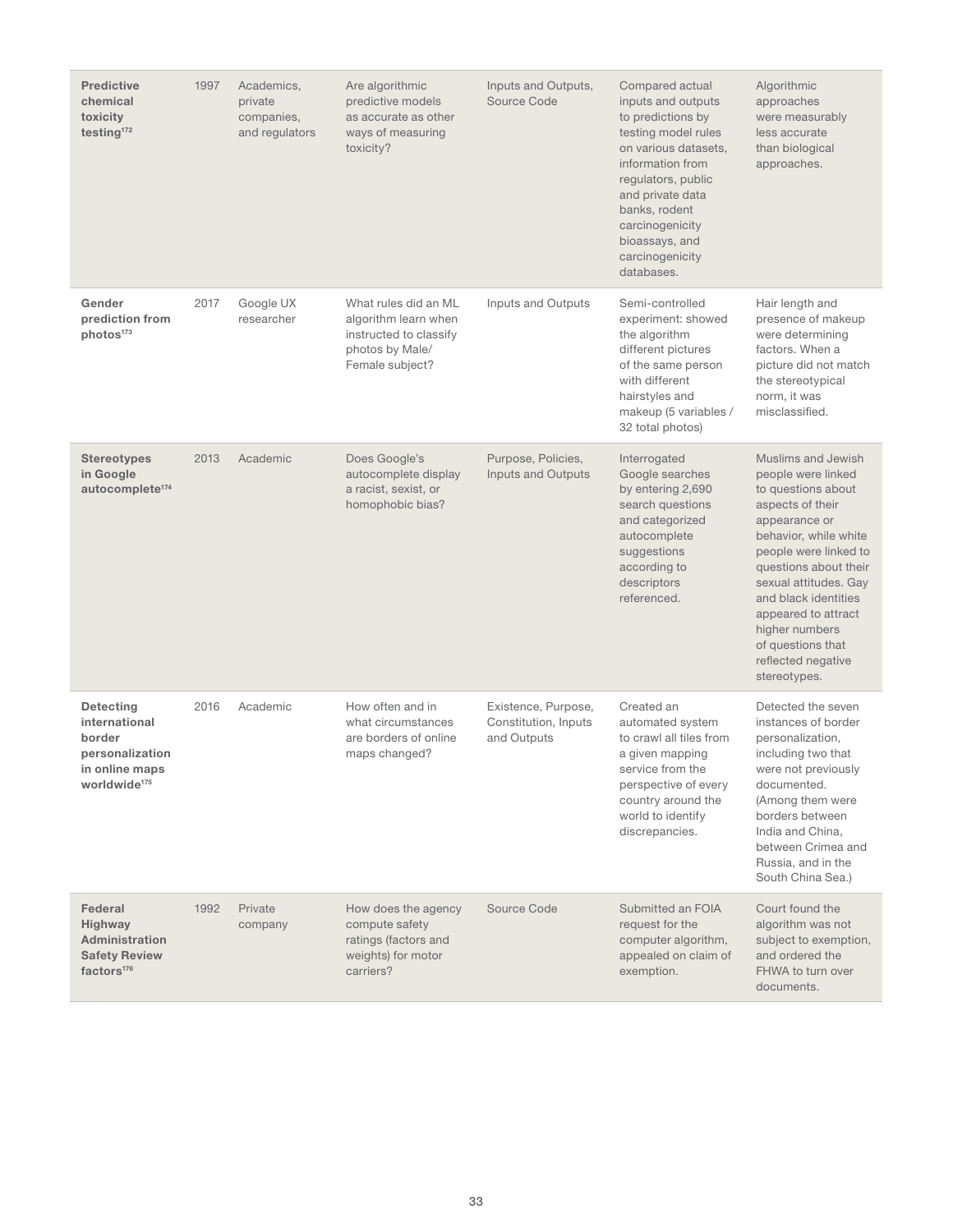| <b>Profiling the</b><br>unemployed in<br>Poland <sup>177</sup>       | 2015 | Civil society               | Is the use of<br>profiling to allocate<br>unemployment<br>benefits accurate and<br>fair?                                                      | Existence, Purpose,<br>Constitution, Inputs<br>and Outputs              | Looked at list of<br>questions asked<br>during profiling.<br><b>Collected statistical</b><br>data on the<br>distribution of<br>active labor market<br>programs across<br>"profiles" at local<br>labor offices, and<br>how representative<br>each "profile" was<br>demographically. | Women, older<br>people, and less<br>educated people<br>are more likely to be<br>categorized as "far"<br>from the labor market<br>/ less likely to benefit<br>from services, so<br>were not prioritized<br>as highly as others.                                                                                 |
|----------------------------------------------------------------------|------|-----------------------------|-----------------------------------------------------------------------------------------------------------------------------------------------|-------------------------------------------------------------------------|------------------------------------------------------------------------------------------------------------------------------------------------------------------------------------------------------------------------------------------------------------------------------------|----------------------------------------------------------------------------------------------------------------------------------------------------------------------------------------------------------------------------------------------------------------------------------------------------------------|
| Princeton<br><b>Review</b><br>differential<br>pricing <sup>178</sup> | 2015 | Students /<br>ProPublica    | Does The<br>Princeton Review's<br>pricing system<br>disproportionately<br>assign higher<br>prices based on<br>demographic<br>characteristics? | Existence, Inputs<br>and Outputs                                        | Students in a<br>Harvard data<br>science class<br>found that entering<br>different ZIP codes<br>resulted in different<br>prices. (Their results<br>inspired ProPublica<br>to complete a more<br>robust study.)                                                                     | Asians were<br>disproportionately<br>represented in ZIP<br>codes that were<br>quoted higher prices.<br>As a result. Asians<br>were 1.8 times as<br>likely to be quoted<br>a higher price than<br>non-Asians, ZIP<br>codes with high<br>median incomes<br>were also more likely<br>to receive higher<br>quotes. |
| <b>Hacker News</b><br>ranking<br>system <sup>179</sup>               | 2013 | <b>Blogger</b>              | How does Hacker<br>News' ranking work?                                                                                                        | Inputs and Outputs                                                      | Crawled several<br>news pages every<br>two minutes and<br>graphed results.                                                                                                                                                                                                         | There appeared to<br>be more tweaking<br>of rankings than<br>expected; certain<br>keywords led to<br>penalties in rankings.                                                                                                                                                                                    |
| Uber Greyball <sup>180</sup>                                         | 2017 | New York<br><b>Times</b>    | How does Uber evade<br>regulators?                                                                                                            | Existence, Purpose,<br>Constitution.<br>Policies, Inputs and<br>Outputs | Interviewed sources                                                                                                                                                                                                                                                                | Uber used an<br>algorithm to flag<br>likely regulators<br>based on where<br>they opened the<br>Uber app, credit<br>card information,<br>and other details;<br>regulators were<br>shown a different<br>version of the app.                                                                                      |
| Facebook<br>content removal<br>policies <sup>181</sup>               | 2017 | The Guardian,<br>ProPublica | How does Facebook<br>filter content?                                                                                                          | Constitution,<br><b>Policies</b>                                        | Reviewed leaked<br>internal documents.                                                                                                                                                                                                                                             | Facebook has<br>extensive guidance<br>for human content<br>reviewers.                                                                                                                                                                                                                                          |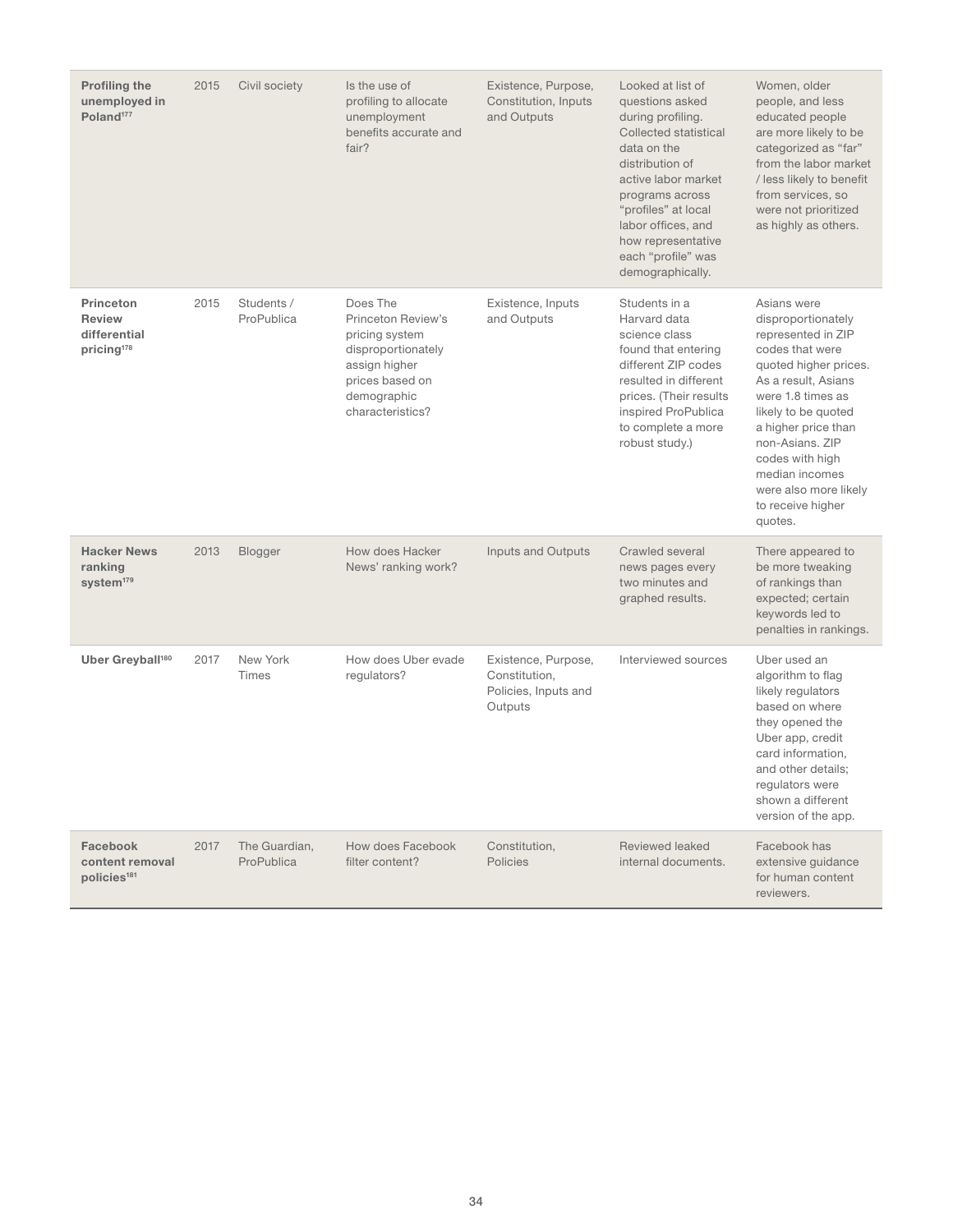# **Endnotes**

- 1 *See* Executive Office of the President, National Science and Technology Council Committee on Technology, *[Preparing for the Future of Artificial Intelligence](https://obamawhitehouse.archives.gov/sites/default/files/whitehouse_files/microsites/ostp/NSTC/preparing_for_the_future_of_ai.pdf)*, Oct. 2016; also see Executive Office of the President, *[Big Data: A Report on Algorithmic Systems](https://obamawhitehouse.archives.gov/sites/default/files/microsites/ostp/2016_0504_data_discrimination.pdf)*, Opportunity, and Civil Rights, May 2016.
- 2 Commons Select Committee, ["Algorithms in decision-making inquiry launched,"](http://www.parliament.uk/business/committees/committees-a-z/commons-select/science-and-technology-committee/news-parliament-2015/algorithms-in-decision-making-inquiry-launch-16-17) UK Parliament, Feb. 28, 2017.
- 3 United Nations Office for Disarmament Affairs, ["Background on Lethal Autonomous Weapons Systems,"](https://www.un.org/disarmament/geneva/ccw/background-on-lethal-autonomous-weapons-systems) last accessed on Jun. 26, 2017.
- 4 European Union, General Data Protection Regulation, Article 22.
- 5 Diakopoulous, et al., ["Principles for Accountable Algorithms and Social Impact Statement for Algorithms".](http://www.fatml.org/resources/principles-for-accountable-algorithms) This group recently expanded to include related disciplines, now clustered under umbrella group FAT\*.
- 6 Association for Computing Machinery, ["Statement on Algorithmic Transparency and Accountability,"](https://www.acm.org/binaries/content/assets/public-policy/2017_usacm_statement_algorithms.pdf) Jan. 12, 2017.
- 7 Partnership on AI, ["Tenets".](https://www.partnershiponai.org/tenets)
- 8 ["ITI Unveils First Industry-Wide Artificial Intelligence Policy Principles,"](https://www.itic.org/news-events/news-releases/iti-unveils-first-industry-wide-artificial-intelligence-policy-principles) Information Technology Industry Council, Oct. 24, 2017.
- 9 Institute of Electrical and Electronics Engineers, "The IEEE Global Initiative for Ethical Considerations in Artificial Intelligence and Automated Systems: [General Principles"](http://standards.ieee.org/develop/indconn/ec/ead_general_principles.pdf).
- 10 Susumu Hirano ["Policy Issues Toward AI Networking and Guiding Principles for AI Development,"](http://carnegieendowment.org/2017/01/12/policy-issues-toward-ai-networking-and-guiding-principles-for-ai-development-pub-68312) Carnegie Endowment for International Peace.
- 11 *See generally* Frank Pasquale, The Black Box Society: The Secret Algorithms That Control Money and Information (2015).
- 12 The Royal Society, *[Machine learning: the power and promise of computers that learn from example](https://royalsociety.org/~/media/policy/projects/machine-learning/publications/machine-learning-report.pdf)*, April 2017; *see also* Jason Bell, Machine Learning: Hands-On for Developers and Technical Professionals, John Wiley & Sons (2014) ("A computer program is said to learn from experience E with respect to some class of tasks T and performance measure P, if its performance at tasks in T, as measured by P, improves with experience E.").
- 13 Algorithms vary widely in their purposes and degrees of complexity, so much so that few useful generalizations can be made about them.
- 14 *See, e.g.,* Cathy O'Neil, *Weapons of Math Destruction: How Big Data Increases Inequality and Threatens Democracy*, Crown Publishing Group/Penguin Random House (2016), 21 ("[A] key component of every model, whether formal or informal, is its definition of success.").
- 15 Laura K. Donohue, *The Cost of Counterterrorism: Power, Politics, and Liberty* (Cambridge University Press, 2008), pp. 254–255.
- 16 *See, e.g.,* Fundacion Karisma ["Big Data: un aporte para la discusión de la política pública en Colombia,"](https://karisma.org.co/big-data-un-aporte-para-la-discusion-de-la-politica-publica-en-colombia/) Nov. 2, 2016.
- 17 *See, e.g.,* Amy Traub, *[Discredited: How Employment Credit Checks Keep Qualified Workers Out of a Job](http://www.demos.org/discredited-how-employment-credit-checks-keep-qualified-workers-out-job)* (2012).
- 18 *See* Danielle Keats Citron, *Technological Due Process*, 85 Wash. U. L. Rev. 1249 (2008) for a seminal treatment of automated decisions in the context of US administrative law. Citron notes that government agencies use systems that "mix automation with human intervention."
- 19 The term "automation" resists a formal definition. "Few words of recent years have been so twisted to suit a multitude of purposes and phobias as this new word, 'automation,'" argued James R. Bright, a Harvard business professor in 1958. "Automation simply means something significantly more automatic than previously existed in that plant, industry, or location." James R. Bright, *Automation and Management* (Cambridge, Mass.: Harvard University, 1958), 4, 6.
- 20 Linda J. Skitka, Kathleen L. Mosier, Mark Burdick, ["Does automation bias decision-making?,"](http://lskitka.people.uic.edu/AutomationBias.pdf) Int. J. Human-Computer Studies (1999) 51, 991-1006; R. Parasuraman R and DH Manzey, ["Complacency and bias in human use of automation: an attentional integration,"](https://www.ncbi.nlm.nih.gov/pubmed/21077562) Hum Factors. 2010 Jun; 52(3): 381-410.
- 21 *See, e.g.,* Henderson et al., ["Credit-score panacea failed to stop U.S. mortgage crisis,"](http://www.reuters.com/article/us-usa-subprime-scores-idUSN0231191820070510) Reuters, May 10, 2007.
- 22 Berkeley Jay Dietvorst, ["Algorithm Aversion,"](http://repository.upenn.edu/cgi/viewcontent.cgi?article=3472&context=edissertations) Publicly Accessible Penn Dissertations, Paper 1686, Jan. 2016, (explaining that "people are especially averse to algorithmic forecasters after seeing them perform, even when they see them outperform a human forecaster. This is because people more quickly lose confidence in algorithmic than human forecasters after seeing them make the same mistake" and finding that "people are considerably more likely to choose to use an imperfect algorithm, and thus perform better, when they can modify its forecasts.").
- 23 *See, e.g.,* Leadership Conference on Civil and Human Rights, ["Advocates Applaud Google's Ban on Payday Loan Advertisements,"](http://civilrights.org/advocates-applaud-googles-ban-on-payday-loan-advertisements/) May 11, 2016.
- 24 David Robinson, "Buyer Beware: A hard look at police 'threat scores.", Jan. 14, 2016, (observing that for police, "information's accuracy, tone, and context matter greatly in shaping whether it makes officers and members of the public more safe or less so.").
- 25 Other branches include "unsupervised machine learning," learning without labels and "reinforcement learning," which focuses on learning from experience.
- 26 *See, e.g.,* Tim Hartford, ["Big data: are we making a big mistake?,"](https://www.ft.com/content/21a6e7d8-b479-11e3-a09a-00144feabdc0?mhq5j=e1) Financial Times, March 28, 2014.
- 27 *See, e.g.,* Solon Barocas and Andrew D. Selbst, *Big Data's Disparate Impact*, 104 Cal. L. Rev. 671 (2016).
- 28 Traditional software code both describes and causes behavior when it runs. *See* David A. Patterson & John L. Hennessy, Computer Organization and Design: The Hardware/Software Interface (5th ed. 2014).
- 29 *See generally,* Harold Abelson et al., *Structure and Interpretation of Computer Programs*, Second Edition, MIT Press 1996.
- 30 Code often takes the form of a 'Big Ball of Mud': a "haphazardly structured, sprawling, sloppy, duct-tape and bailing wire, spaghetti code jungle." Joseph Yoder, ["Big Ball of Mud: Is This The Best That Agile Can Do?",](http://resources.sei.cmu.edu/library/asset-view.cfm?assetid=22106) Carnegie Mellon University Software Engineering Institute, May 2011.
- 31 Modern computing relies on a mind-boggling array of different procedures interacting with one another. See, e.g., Alex Gaynor, *[What happens when …](https://github.com/alex/what-happens-when)*, GitHub/alex, accessed May 14, 2017.
- 32 Brian Foote and Joseph Yoder, Big Ball of Mud. Fourth Conference on Patterns Languages of Programs (PLoP '97/EuroPLoP '97) Monticello, Illinois, September 1997.
- 33 *See generally,* Appendix.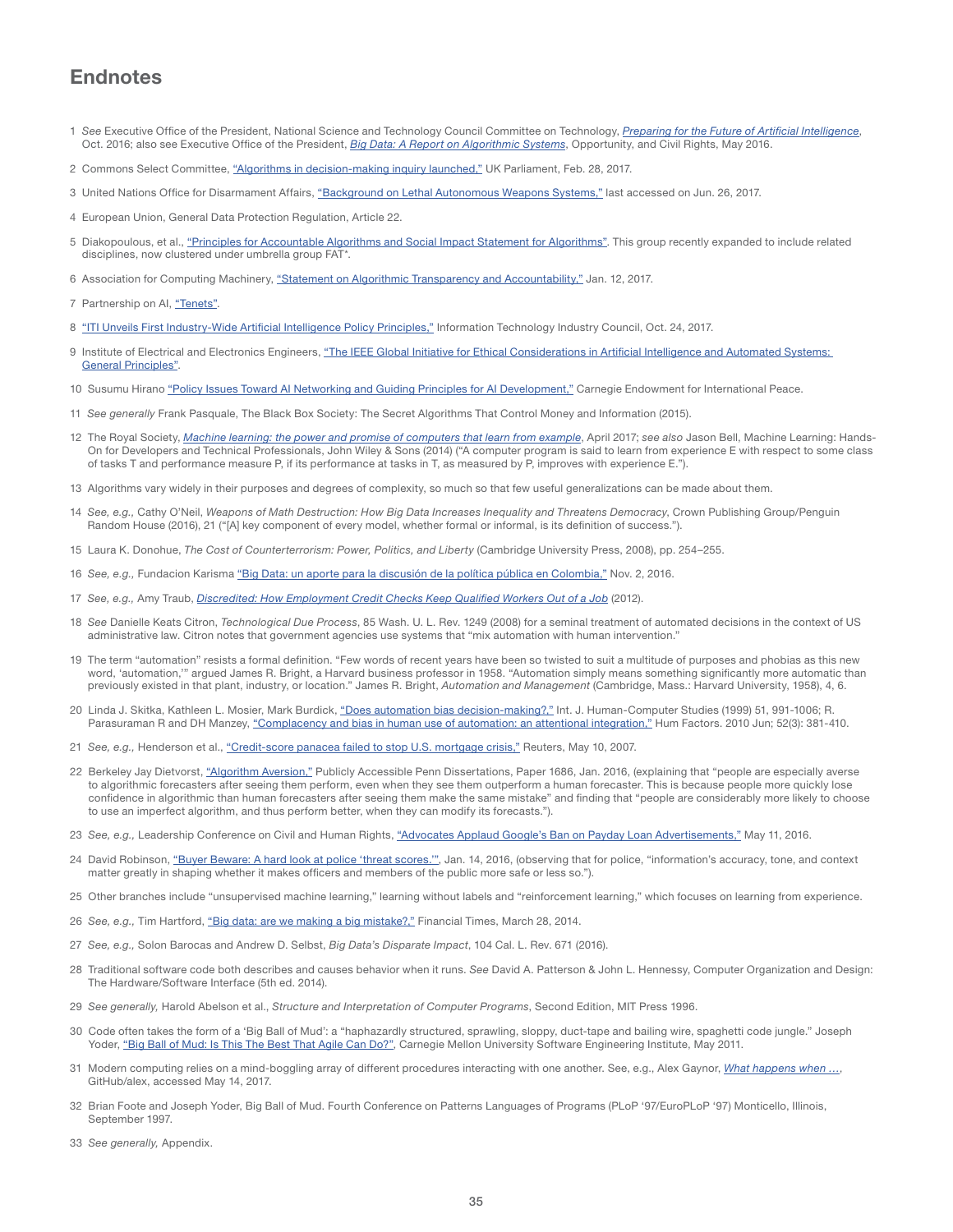- 34 Nicholas Diakopoulos, *[Algorithmic Accountability: Journalistic investigation of computational power structures](http://www.tandfonline.com/doi/full/10.1080/21670811.2014.976411)*, 3 Digital Journalism 3 (2015).
- 35 ["Algorithm Tips: Find tips for stories on algorithms"](http://algorithmtips.org/).
- 36 Nick Hopkins, ["Revealed: Facebook's internal rulebook on sex, terrorism and violence,"](https://www.theguardian.com/news/2017/may/21/revealed-facebook-internal-rulebook-sex-terrorism-violence) The Guardian, May 21, 2017.
- 37 Mike Isaac, ["How Uber Deceives the Authorities Worldwide,"](https://www.nytimes.com/2017/03/03/technology/uber-greyball-program-evade-authorities.html) The New York Times, Mar. 3, 2017.
- 38 Mike Isaac, ["Justice Department Expands Its Inquiry Into Uber's Greyball Tool,"](https://www.nytimes.com/2017/05/05/technology/uber-greyball-investigation-expands.html) The New York Times, Mar. 5, 2017.
- 39 Nicholas Diakopoulos, ["We need to know the algorithms the government uses to make important decisions about us,"](https://theconversation.com/we-need-to-know-the-algorithms-the-government-uses-to-make-important-decisions-about-us-57869) The Conversation, May 23, 2017.
- 40 Rob Kitchen, *[Thinking critically about and researching algorithms](http://futuredata.stanford.edu/classes/cs345s/handouts/kitchin.pdf)*, Information Communication & Society, Vol. 20, No. 1, 14-29, 2016.
- 41 Angèle Christin, ["The hidden story of how metrics are being used in courtrooms and newsrooms to make more decisions,"](http://ethnographymatters.net/blog/2016/06/20/the-hidden-story-of-how-metrics-are-being-used-in-courtrooms-and-newsrooms-to-make-more-decisions; Rob Kitchen, Thinking critically about and researching algorithms, Information Communication & Society, Vol. 20, No. 1, 14-29, 2016, available at http://futuredata.stanford.edu/classes/cs345s/handouts/kitchin.pdf) Ethnography Matters, Jun. 20, 2016.
- 42 "Quantified Society: Examining the Consequences of Algorithmic Decision Making for Open Societies Case Study: Online enrollment for public schools in the City of Buenos Aires, Argentina," Vía Libre Foundation (2015), *on file with authors.*
- 43 Eticas, Big Data at the Border, Section III.1.1, *on file with authors.*
- 44 Angèle Christin, *[Algorithms in practice: Comparing web journalism and criminal justice](http://journals.sagepub.com/doi/pdf/10.1177/2053951717718855)*, Big Data and Society (2017).
- 45 Explained in greater detail in the following section.
- 46 Interview with R3D.
- 47 ["The FTC Report on Google's Business Practices"](http://graphics.wsj.com/google-ftc-report).
- 48 Chi Chi Wu, *[Automated Injustice: How a Mechanized Dispute System Frustrates Consumers Seeking to Fix Errors in Their Credit Reports](https://www.nclc.org/images/pdf/pr-reports/report-automated_injustice.pdf)*, National Consumer Law Center, January 2009.
- 49 Rebecca Wexler, *[Life, Liberty, and Trade Secrets: Intellectual Property in the Criminal Justice System](https://ssrn.com/abstract=2920883)*, February 20, 2017, available at SSRN.
- 50 *[Don Ray Drive-A-Way Co. v. Skinner](http://law.justia.com/cases/federal/district-courts/FSupp/785/198/2144490)*, 785 F. Supp. 198 (D.D.C. 1992).
- 51 Latanya Sweeney, *Discrimination in Online Ad Delivery: Google ads, black names and white names, racial discrimination, and click advertising,* 11 ACM Queue 3, Apr. 2, 2013.
- 52 Maayan Perel, Niva Elkin-Koren, *[Black Box Tinkering: Beyond Disclosure in Algorithmic Enforcement](http://www.floridalawreview.com/2017/black-box-tinkering-beyond-disclosure-algorithmic-enforcement/)*, 69 Fla. L. Rev. 181 (2017).
- 53 Consumer Federation of America, ["New Research Shows That Most Major Auto Insurers Vary Prices Considerably Depending on Marital Status,"](http://consumerfed.org/press_release/new-research-shows-that-most-major-auto-insurers-vary-prices-considerably-depending-on-marital-status/) Press Release, Jul. 27, 2015.
- 54 *See, e.g.,* Julius Adebayo, Lalana Kagal, *[Iterative Orthogonal Feature Projection for Diagnosing Bias in Black-Box Models](https://arxiv.org/abs/1611.04967)*, Nov. 15, 2016, Anupam Datta, Shayak Sen, Yair Zick, *[Algorithmic Transparency via Quantitative Input Influence](https://www.andrew.cmu.edu/user/danupam/datta-sen-zick-oakland16.pdf)*, 11 Studies in Big Data71-94, May 10, 2017, Marco Tulio Ribeiro, ["LIME - Local](https://homes.cs.washington.edu/~marcotcr/blog/lime/)  [Interpretable Model-Agnostic Explanations,"](https://homes.cs.washington.edu/~marcotcr/blog/lime/) Apr. 2, 2016.
- 55 *See, e.g.,* Giuseppe De Nicola, Pasquale di Tommaso, Esposito Rosaria, Flammini Francesco, Marmo Pietro & Orazzo Antonio, *[A grey-box approach to the](http://dl.acm.org/citation.cfm?id=2154242)  [functional testing of complex automatic train protection systems](http://dl.acm.org/citation.cfm?id=2154242)*, · EDCC'05 Proceedings of the 5th European conference on Dependable Computing, 305-317 (2005); Julius Adebayo, ["FairML: Auditing Black-Box Predictive Models,"](http://blog.fastforwardlabs.com/2017/03/09/fairml-auditing-black-box-predictive-models.html) Mar. 9, 2017.
- 56 [The Federal Reserve Board, Report to the Congress on Credit Scoring and Its Effects on the Availability and Affordability of Credit,](https://www.federalreserve.gov/boarddocs/rptcongress/creditscore/) Aug. 2007.
- 57 ["Google and the Bundestagswahl: #datadonation,"](https://datenspende.algorithmwatch.org/en) AlgorithmWatch. *See also* Tobias D. Krafft, Michael Gamer, Marcel Laessing and Katharina A. Zweig, ["Filterblase geplatzt? Kaum Raum für Personalisierung bei Google-Suchen zur Bundestagswahl 2017,"](https://algorithmwatch.org/de/filterblase-geplatzt-kaum-raum-fuer-personalisierung-bei-google-suchen-zur-bundestagswahl-2017) Algorithm Watch, Sep. 8, 2017.
- 58 ["Daten"](https://datenspende.algorithmwatch.org/data.html). *See also* Cornelius Puschmann, ["How significant is algorithmic personalization in searches for political parties and candidates?,"](https://aps.hans-bredow-institut.de/personalization-google) Algorithmed Public Spheres at the Hans-Bredow-Institut for Media Research at the University of Hamburg.
- 59 Julia Angwin, Jeff Larson, Surya Mattu and Lauren Kirchner, ["Machine Bias,"](https://www.propublica.org/article/machine-bias-risk-assessments-in-criminal-sentencing) ProPublica, May 23, 2016.
- 60 Aaron Plasek, *On the Cruelty of Really Writing a History of Machine Learning,* IEEE Annals of the History of Computing (2016).
- 61 Kristian Lum, William Isaac, *[To predict and serve?](http://onlinelibrary.wiley.com/doi/10.1111/j.1740-9713.2016.00960.x/full)* 13 Significance 14-19 (2016).
- 62 Elizabeth Good Christopherson, ["Confronting the Data Dilemma,"](http://ritaallen.org/blog/confronting-the-data-dilemma/) Rita Allen Foundation, Jul. 25, 2013.
- 63 Researchers are developing new techniques to make more complex models easier to scrutinize through white-box testing. We discuss some of these methods in the following section.
- 64 Christian Sandvig, et al., *[Auditing Algorithms: Research Methods for Detecting Discrimination on Internet Platforms](http://www-personal.umich.edu/~csandvig/research/Auditing%20Algorithms%20--%20Sandvig%20--%20ICA%202014%20Data%20and%20Discrimination%20Preconference.pdf)*, May 2015, ("This point is made clear by recent controversies surrounding the publicly disclosed portion of the Reddit ranking algorithm. Even with complete transparency about a particular part of the algorithm, expert programmers have been sharply and publicly divided about what exactly that part of the algorithm does.").
- 65 Megan Geuss, ["A year of digging through code yields 'smoking gun' on VW, Fiat diesel cheats,"](https://arstechnica.com/cars/2017/05/volkswagen-bosch-fiat-diesel-emissions-cheats-cracked-open-in-new-research/) Ars Technica, May 28, 2017.
- 66 See, e.g., Ariel J. Feldman, J. Alex Halderman, and Edward W. Felten, ["Security Analysis of the Diebold AccuVote-TS Voting Machine,"](https://s3.amazonaws.com/citpsite/publications/ts06full.pdf) Proc. 2007 USENIX/ ACCURATE Electronic Voting Technology Workshop (EVT'07), Aug. 2007, at 2.
- 67 Joshua Brustein, ["The Ex-Cop at the Center of Controversy Over Crime Prediction Tech,"](https://www.bloomberg.com/news/features/2017-07-10/the-ex-cop-at-the-center-of-controversy-over-crime-prediction-tech) Bloomberg (July 10, 2017).
- 68 See generally, Conscientious Classification, 130; Fiasal Kamiran & Toon Calders, ["Data preprocessing techniques for classification without discrimination,"](https://link.springer.com/content/pdf/10.1007%2Fs10115-011-0463-8.pdf) Knowl Inf Syst (2012) 33:1–33.
- 69 *See generally,* Conscientious Classification, 130.
- 70 Moritz Hardt, ["Equality of Opportunity in Machine Learning,"](https://research.googleblog.com/2016/10/equality-of-opportunity-in-machine.html) Google Research Blog, Oct. 7, 2016.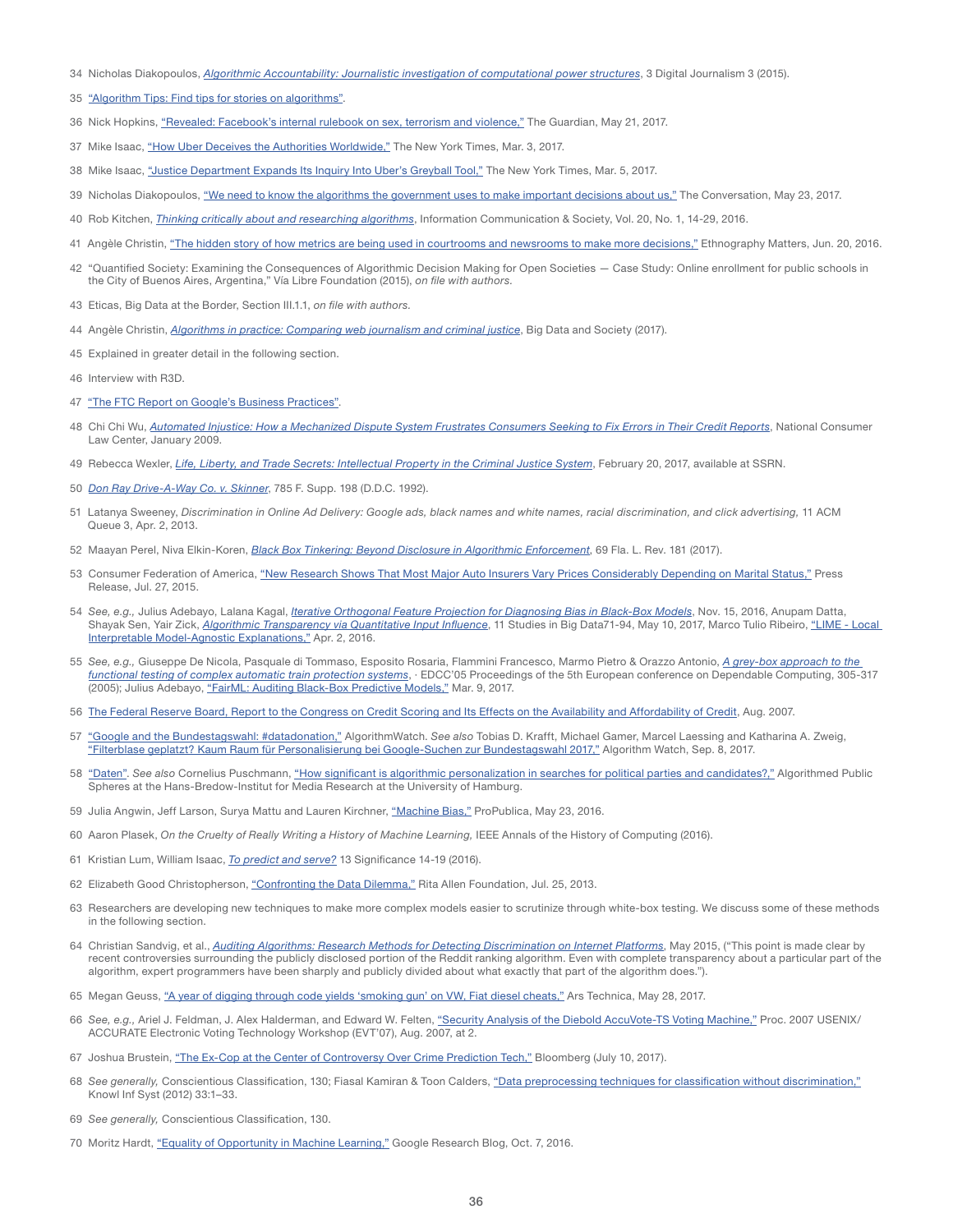- 71 Conscientious Classification, 124.
- 72 Paul Burley, "Reducing Bias in Hiring Algorithms How We Do It At Predictive Hire," Predictive Hire.
- 73 Michael Feldman, et al., ["Certifying and removing disparate impact,"](https://arxiv.org/pdf/1412.3756.pdf) Proceedings of the 21th ACM SIGKDD International Conference on Knowledge Discovery and Data Mining, 259-268.
- 74 Moritz Hardt, Eric Price & Nathan Srebro, ["Equality of Opportunity in Supervised Learning,"](http://papers.nips.cc/paper/6374-equality-of-opportunity-in-supervised-learning.pdf) 30th Conference on Neural Information Processing Systems (NIPS 2016), Barcelona, Spain.
- 75 Mike Lee Williams, ["New Research on Interpretability,"](http://blog.fastforwardlabs.com/2017/08/02/interpretability.html) Fast Forward Labs Blog, Aug 2. 2017.
- 76 Eamonn Keogh & Abdullah Mueen, "Curse of Dimensionality," Encyclopedia of Machine Learning (Springer, 2010).
- 77 *See, e.g.,* Yin Lou, Rich Caruana, Johannes Gehrke, & Giles Hooker, *[Accurate Intelligible Models with Pairwise Interactions](http://www.cs.cornell.edu/~yinlou/papers/lou-kdd13.pdf)*; Marco Tulio Ribiero, Sameer Singh & Carlos Guestrin, "*[Why Should I Trust You" Explaining the Predictions of Any Classifier](https://arxiv.org/pdf/1602.04938v1.pdf)*, KDD '16 Proceedings of the 22nd ACM SIGKDD International Conference on Knowledge Discovery and Data Mining Aug. 13-17, 2016, (explaining LIME — Local Interpretable Model-agnostic Explanations — a technique that explains the predictions of classifiers by learning an interpretable model locally around the prediction).
- 78 Osbert Bastani, Carolyn Kim & Hamsa Bastani, ["Interpretability via Model Extraction,"](https://arxiv.org/pdf/1706.09773.pdf) 2017 Workshop on Fairness, Accountability, and Transparency in Machine Learning.
- 79 Patrick Hall, Wen Phan, and SriSatish Ambati, ["Ideas on interpreting machine learning,"](https://www.oreilly.com/ideas/ideas-on-interpreting-machine-learning) O'Reilly, Mar. 15, 2017.
- 80 *See, e.g.,* Henrik Brink, Joshua Bloom, *[Overcoming the Barriers to Production-Ready Machine Learning Workflows](https://conferences.oreilly.com/strata/strata2014/public/schedule/detail/32314)*, STRATA Feb. 11, 2014; "[W]e show that the same methods scale to large datasets containing hundreds of thousands of patients and thousands of attributes while remaining intelligible and providing accuracy comparable to the best (unintelligible) machine learning methods," in Rich Caruana et al., *[Intelligible Models for HealthCare: Predicting Pneumonia](http://people.dbmi.columbia.edu/noemie/papers/15kdd.pdf)  [Risk and Hospital 30-day Readmission](http://people.dbmi.columbia.edu/noemie/papers/15kdd.pdf)*, KDD'15.
- 81 Rich Caruana, ["Intelligible Machine Learning for Critical Applications Such As Health Care,"](https://aaas.confex.com/aaas/2017/webprogram/Paper19142.html) AAAS 2017 Annual Meeting, Feb. 20, 2017.
- 82 Trevor Hastie and Robert Tibshirani, *Generalized additive models* (John Wiley & Sons, Inc.: 1990).
- 83 Joshua A. Kroll, Joanna Huey, Solon Barocas, Edward W. Felten, Joel R. Reidenberg, David G Robinson, & Harlan Yu, *[Accountable Algorithms](https://www.pennlawreview.com/print/?id=553)* 165 U. Pa. L. Rev. 633 at 634 (2017).
- 84 Joshua A. Kroll, Joanna Huey, Solon Barocas, Edward W. Felten, Joel R. Reidenberg, David G Robinson, & Harlan Yu, *[Accountable Algorithms](https://www.pennlawreview.com/print/?id=553)* 165 U. Pa. L. Rev. 633 at 634 (2017).

#### 85 *[Trust, confidence and Verifiable Data Audit](https://deepmind.com/blog/trust-confidence-verifiable-data-audit/)*.

- 86 See, e.g., Organisation for Economic Co-operation and Development, Guidelines on the Protection of Privacy and Transborder Flows of Personal Data, 2013; Asia-Pacific Economic Cooperation, *Privacy Framework,* 2005; The White House, *Consumer Data Privacy in a Networked World: A Framework for Protecting Privacy and Promoting Innovation in the Global Digital Economy,* "Consumer Privacy Bill of Rights," Feb. 2012.
- 87 The Equal Credit Opportunity Act prohibits lenders from using certain categories of data when making loan decisions. *See* 12 CFR 1002.4.
- 88 See, e.g., Chris Jay Hoofnagle, "The Potemkinism of Privacy Pragmatism," Slate, Sept. 2, 2014, available at http://www.slate.com/articles/technology/future\_ tense/2014/09/data\_use\_regulation\_the\_libertarian\_push\_behind\_a\_new\_take\_on\_privacy.2.html, (Arguing that "[b]ans on data collection are powerful tools to prevent institutions from using certain knowledge in their decision-making," while "[t]here are deep problems with protecting privacy through regulating use").
- 89 *e.g.,* Chile, India
- 90 For instance, "smart cities" will collect enormous amounts of de-identified data about traffic, utility use, and other municipal activity; while this does not constitute "personal" data, it will nonetheless inform local government decisions that will affect people's lives. For a general discussion of interpretations of anonymization, pseudonymization, re-identifiability and profiling as they relate to the legal concept of "personal data" in the EU, see Douwe Korff, ["Comparative Study on Different Approaches to New Privacy Challenges, in Particular in the Light of Technological Developments,"](http://ec.europa.eu/justice/policies/privacy/docs/studies/new_privacy_challenges/final_report_working_paper_2_en.pdf) Data protection laws in the EU: The difficulties in meeting the challenges posed by global social and technical developments Working Paper No. 2, European Commission Directorate-General Justice, Freedom and Security, pages 48-58.
- 91 See, e.g., Thibaud Antignac, Daniel Le M'etayer. [Privacy Architectures: Reasoning About Data Minimisation and Integrity.](https://hal.inria.fr/hal-01054758/document) Damsgaard Jensen, Christian and Mauw, Sjouke. STM - 10th International Workshop on Security and Trust Management, Sep 2014, Wroclaw, France. Springer, 8743, 2014.
- 92 GDPR Article 5 (1)(c).
- 93 GDPR Article 6 allows processing of data when a subject has given consent, when it's necessary to fulfill a contractual obligation, or when it "is necessary for the purposes of the legitimate interests pursued by the controller" as long as they are not overridden by the "interests or fundamental rights and freedoms of the data subject ...
- 94 [The Amended Act on the Protection of Personal Information](https://www.ppc.go.jp/files/pdf/280222_amendedlaw.pdf) (Tentative Translation), Ver.1 February 2016.
- 95 *See, e.g.,* EFF and ACLU amicus brief in *[Kayman v Obama](https://www.eff.org/document/eff-and-aclu-amicus-brief-klayman)*.
- 96 [Opening Statement of General Keith B. Alexander, Director, NSA before the Senate Committee on the Judiciary,](https://www.judiciary.senate.gov/imo/media/doc/10-2-13AlexanderTestimony.pdf) October 2, 2013.
- 97 Cody M. Poplin, ["NSA Ends Bulk Collection of Telephony Metadata under Section 215,"](https://www.lawfareblog.com/nsa-ends-bulk-collection-telephony-metadata-under-section-215) Lawfare, Nov. 30, 2015.
- 98 111 countries have access to information laws. Access Info Europe, "Statement by European RTI Community on the world's First Official Access to Information [Day!"](https://www.access-info.org/frontpage/26216) Sept. 28, 2016.
- 99 *See, e.g.,* [the Open Government Partnership](https://www.opengovpartnership.org).
- 100 "Where appropriate, provide under the caption 'Risk Factors' a discussion of the most significant factors that make the offering speculative or risky." Regulation S-K, 17 CFR 229 Item 503 (c).
- 101 *See* Ryan Budish, Liz Woolery and Kevin Bankston, ["The Transparency Reporting Toolkit: Survey & Best Practice Memos for Reporting on U.S. Government](https://www.newamerica.org/oti/policy-papers/the-transparency-reporting-toolkit)  [Requests for User Information,"](https://www.newamerica.org/oti/policy-papers/the-transparency-reporting-toolkit) New America Open Technology Institute, Mar. 31, 2016.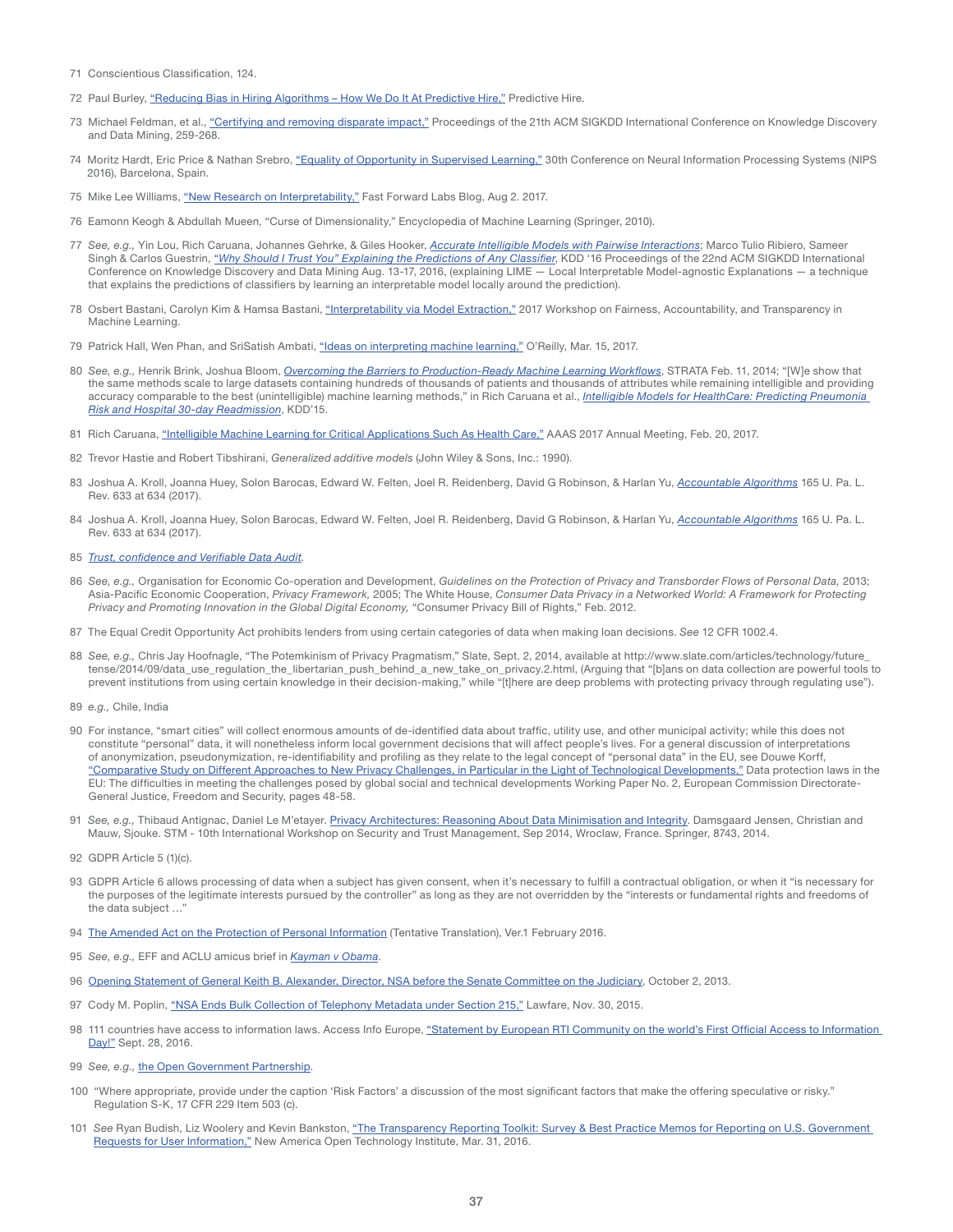- 102 *See* Tal Zarsky, Transparent Predictions, 4 Univ. of Ill. L. Rev. 1503 ("[T]he current framework does not provide a sufficient, balanced, and nuanced response to today's challenges.").
- 103 The law added the phrase "source code" to the text of the existing Access to Administrative Documents and Re-Use of Public Information law as records that count as administrative documents and are thus subject to disclosure. [More](http://www.republique-numerique.fr/pages/in-english).
- 104 U.S. Federal Agency Data Mining Reporting Act. Nicholas Diakopolous notes that Edward Snowden's documents contradicted the Office of the Director of National Intelligence's disclosure claiming it did not engage in any form of data mining. Nicholas Diakopolous, *[Algorithmic Accountability Reporting: On The](http://towcenter.org/wp-content/uploads/2014/02/78524_Tow-Center-Report-WEB-1.pdf)  [Investigation of Black Boxes](http://towcenter.org/wp-content/uploads/2014/02/78524_Tow-Center-Report-WEB-1.pdf)*, Tow Center for Digital Journalism, Dec. 2013.
- 105 14 CFR 255.4 (3). The Department of Transportation enforced this law to varying degrees until 2004 at which point it appears all rules sunset.
- 106 Sandra Wachter, Brent Mittelstadt and Luciano Floridi, "Why a right to explanation of automated decision-making does not exist in the General Data [Protection Regulation,"](https://papers.ssrn.com/sol3/papers.cfm?abstract_id=2903469) International Data Privacy Law, Forthcoming (2017). ("Since approval of the EU General Data Protection Regulation (GDPR) in 2016, it has been widely and repeatedly claimed that the GDPR will legally mandate a 'right to explanation' of all decisions made by automated or artificially intelligent algorithmic systems. This right to explanation is viewed as an ideal mechanism to enhance the accountability and transparency of automated decision-making.").
- 107 Douwe Korff, ["Comparative Study on Different Approaches to New Privacy Challenges, in Particular in the Light of Technological Developments,"](http://ec.europa.eu/justice/data-protection/document/studies/files/new_privacy_challenges/final_report_en.pdf) Jan. 20, 2010; see also Douwe Korff, Data protection laws in the EU: *[The difficulties in meeting the challenges posed by global social and technical developments](http://ec.europa.eu/justice/policies/privacy/docs/studies/new_privacy_challenges/final_report_working_paper_2_en.pdf)* Working Paper No. 2, European Commission Directorate-General Justice, Freedom and Security, Jan. 20, 2010, page 86.
- 108 GDPR Article 14(2)(g).
- 109 Wachter et al, *supra* note 106.
- 110 See Korff, *supra* note 90.
- 111 *[Central Board of Secondary Education & Anr. vs. Aditya Bandopadhyay & Ors](http://cic.gov.in/sites/default/files/court%20orders/CBSEAndAnr-Vs-AdityaAndOrs.pdf)*, Supreme Court of India Civil Appeal No. 6454 of 2011, page 49.
- 112 Fair Credit Reporting Act 15 U.S.C. § 1681g(f)(1).
- 113 12 CFR § 222.72 2010.
- 114 Universal Declaration of Human Rights Article 7 states, "All are equal before the law and are entitled without any discrimination to equal protection of the law. All are entitled to equal protection against any discrimination in violation of this Declaration and against any incitement to such discrimination."
- 115 Miranda Bogen, Artificial intelligence will force us to confront our values, Equal Future, Sept. 22, 2016 ("As appeals for algorithms and applications of AI to protect our societal values grow in number and volume ... we need to recognize this will be really hard to do when we as a society don't agree what exactly we want to protect in the first place.").
- 116 ["Equality Act 2010: Guidance,"](https://www.gov.uk/guidance/equality-act-2010-guidance#public-sector-equality-duty) UK Government Equalities Office and Equality and Human Rights Commission.
- 117 Written evidence submitted by Dr. Dan Stowell, Dr. Emmanouil Benetos, Dr. Bob Sturm, Dr. Laurissa Tokarchuk, Centre for Intelligent Sensing to the UK [Parliament Science and Technology Committee Algorithms in decision-making inquiry](http://data.parliament.uk/writtenevidence/committeeevidence.svc/evidencedocument/science-and-technology-committee/algorithms-in-decisionmaking/written/69040.html) (ALG0036).
- 118 *See, e.g.,* Title VII of the Civil Rights Act and the Equal Credit Opportunity Act.
- 119 "Equal Credit Opportunity Act (ECOA) prohibits discrimination in lending, and Regulation B, which applies ECOA to credit scoring systems. Regulation B sets forth specific data that cannot be used in a credit scoring system, such as: public assistance status, likelihood that any person will bear or rear children, telephone listing, income because of a prohibited basis, inaccurate credit histories, and different standards for married and unmarried persons, race, color, religion, national origin, and sex. 12 C.F.R. § 202.5 (2013)." Danielle Keats Citron & Frank Pasquale, *[The Scored Society: Due Process For Automated](https://digital.law.washington.edu/dspace-law/bitstream/handle/1773.1/1318/89WLR0001.pdf)  [Predictions](https://digital.law.washington.edu/dspace-law/bitstream/handle/1773.1/1318/89WLR0001.pdf)*, 89 Wa. L. Rev 1, 2014.
- 120 Fair Housing Act, 42 U.S.C 3601.
- 121 Michael Feldman, et al, ["Certifying and removing disparate impact,"](https://arxiv.org/pdf/1412.3756.pdf) Proceedings of the 21th ACM SIGKDD International Conference on Knowledge Discovery and Data Mining, pages 259-268.
- 122 *Supra* note 61.
- 123 "Concerning the instruments for the protection of individual rights, the Brazilian Constitution of 1988 granted 'habeas data,' an institute to ensure the [access to relevant information concerning the petitioner, recorded or stored in the database of governmental institutions or of public nature and also to](http://english.tse.jus.br/arquivos/federal-constitution)  allow the correction of the information stored, when one does not prefer to correct it via an administrative or judicial case under seal. (Federal Constitution, [article 5, LXXII\), "Diffuse Constitutional Control,"](http://english.tse.jus.br/arquivos/federal-constitution) Federal Supreme Court of Brazil; [http://www2.stf.jus.br/portalStfInternacional/cms/verConteudo.](http://www2.stf.jus.br/portalStfInternacional/cms/verConteudo.php?sigla=portalStfSobreCorte_en_us&idConteudo=123036) [php?sigla=portalStfSobreCorte\\_en\\_us&idConteudo=123036.](http://www2.stf.jus.br/portalStfInternacional/cms/verConteudo.php?sigla=portalStfSobreCorte_en_us&idConteudo=123036) See generally Andrés Guadamuz, "Habeas Data: The Latin-American Response to Data [Protection,"](http://www2.warwick.ac.uk/fac/soc/law/elj/jilt/2000_2/guadamuz) Journal of Information Law & Technology, 2000 (1); for a discussion of the Indian legal regime for access and redress see Vipul Kharbanda, ["Habeas Data in India,"](http://cis-india.org/internet-governance/blog/habeas-data-in-india) The Centre for Internet and Society, December 10, 2016.
- 124 European Union law (both the existing Data Privacy Directive and the GDPR) applies to the automated processing of all types of personal data. Similar to the FCRA, albeit across all contexts, European data privacy law requires "data controllers" to give subjects access to any personal data that is being processed, as well as related information such as the purpose of the processing. The law further orders that data subjects have the right to rectify or complete inaccurate personal data. GDPR Article 15(1), 16.
- 125 Fair Credit Reporting Act, 15 USC § 1681 et seq.
- 126 The US has three main consumer credit reporting agencies; European countries have one to three major agencies each. *See* Association of Consumer Credit Information Suppliers, ["ACCIS Full Members"](http://www.accis.eu/membership/list-of-full-members.html).
- 127 *See, e.g.*, Federal Trade Commission, "[Data Brokers: A Call for Transparency and Accountability,"](https://www.ftc.gov/system/files/documents/reports/data-brokers-call-transparency-accountability-report-federal-trade-commission-may-2014/140527databrokerreport.pdf) May 2014.
- 128 Tal Zarsky, *Transparent Predictions*, 4 Univ. of Ill. L. Rev. 1503 at 1524 (2013).
- 129 "... the consumer may, upon providing proper identification, request a free copy of a report and may dispute with the consumer reporting agency the accuracy or completeness of any information in a report." Fair Credit Reporting Act, 15 USC § 1681b(b)(3)(B)(i)(IV).
- 130 TransUnion, ["One Third of Americans Have Never Checked Their Credit Report Reveals TransUnion Study,"](http://newsroom.transunion.com/one-third-of-americans-have-never-checked-their-credit-report-reveals-transunion-study/) Oct. 29. 2013.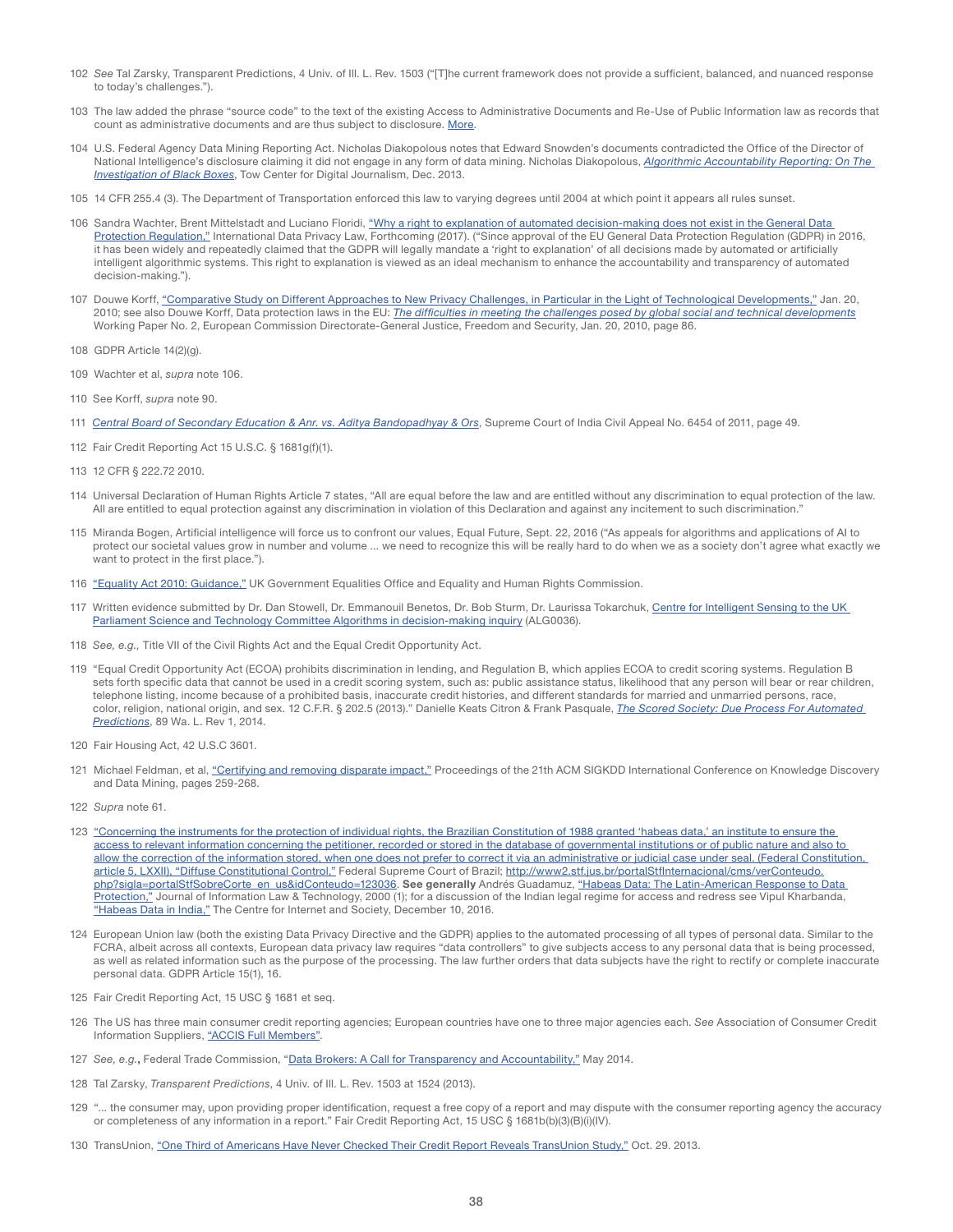- 131 In some regimes individuals must actively exercise this right, while in others the law prohibits a priori certain fully automated decisions that are based on personal or sensitive data. Cf. Zuiderveen Borgesius, F. J., ["Improving privacy protection in the area of behavioural targeting,"](https://pure.uva.nl/ws/files/2141334/154452_10.pdf) UvA Digital Academic Repository (2014).
- 132 ["Proceed With Caution: Flexibilities in the General Data Protection Regulation,"](https://edri.org/files/GDPR_analysis/EDRi_analysis_gdpr_flexibilities.pdf) EDRi, Jul. 4, 2016.
- 133 *See, e.g.,* Lee Bygrave, ["Minding the machine: Art 15 of the EC Data Protection Directive and automated profiling,"](http://www5.austlii.edu.au/au/journals/PrivLawPRpr/2000/40.html) Privacy Law and Policy Reporter 67 (2000); Laurens Naudts, ["The Right not to be Subject to Automated Decision-Making: The role of explicit consent,"](https://www.law.kuleuven.be/citip/blog/the-right-not-to-be-subject-to-automated-decision-making-the-role-of-explicit-consent) University of Leuven (KU Leuven), Centre for IT and IP, August 2, 2016.
- 134 "Member States shall grant the right to every person not to be subject to a decision which produces legal effects concerning him or significantly affects him and which is based solely on automated processing of data intended to evaluate certain personal aspects relating to him, such as his performance at work, creditworthiness, reliability, conduct, etc." Directive 95/46/EC Article 15.
- 135 GDPR Article 7(3); 21.
- 136 Article 7 of this Framework notes that automated searches require safeguards from relevant governments. "A decision which produces an adverse legal effect for the data subject or significantly affects him and which is based solely on automated processing of data intended to evaluate certain personal aspects relating to the data subject shall be permitted only if authorised by a law which also lays down measures to safeguard the data subject's legitimate interests." Council Framework Decision 200819771JHA, art. 7, 2008 O.J. (L 350)(EC).
- 137 These are governed by a different set of data and EU rules. A recent EU framework addressing this issue is Council Framework Decision 2008/977/JHA.
- 138 Article 17(1) of the Personal Data Protection Act in Estonia.
- 139 Article 49(1) of the Datenschutzgesetz of Austria.
- 140 "No court decision involving the assessment of an individual's behaviour may be based on an automatic processing of personal data intended to assess some aspects of their personality." Loi Informatique et Libertes Act N°78-17 OF 6 JANUARY 1978 on Information Technology, Data Files and Civil Liberties, [Article 10.](https://www.cnil.fr/sites/default/files/typo/document/Act78-17VA.pdf)
- 141 ["Country Views on Killer Robots,"](http://www.stopkillerrobots.org/wp-content/uploads/2013/03/KRC_CountryViews_13Dec2016.pdf) Campaign to Stop Killer Robots, December 13, 2016.
- 142 Department of Defense Directive 3000.09 ["Autonomy in Weapon Systems,"](http://www.dtic.mil/whs/directives/corres/pdf/300009p.pdf) November 21, 2012.
- 143 DO-178B, Software Considerations in Airborne Systems and Equipment Certification, "provide[s] guidelines for the production of software for airborne systems and equipment that performs its intended function with a level of confidence in safety that complies with airworthiness requirements"; NASA Space [Shuttle Flight Software Verification and Validation Requirements](https://www.nap.edu/read/2222/chapter/16#145), November 21, 1991.
- 144 Bernard Marr, ["First FDA Approval For Clinical Cloud-Based Deep Learning In Healthcare,"](https://www.forbes.com/sites/bernardmarr/2017/01/20/first-fda-approval-for-clinical-cloud-based-deep-learning-in-healthcare/2/#74b101901743) Forbes, Jan. 20, 2017.
- 145 *See, e.g.,* [Written evidence submitted by the Oxford Internet Institute to the UK Parliament Science and Technology Committee Algorithms in decision](http://data.parliament.uk/writtenevidence/committeeevidence.svc/evidencedocument/science-and-technology-committee/algorithms-in-decisionmaking/written/69003.html)[making inquiry](http://data.parliament.uk/writtenevidence/committeeevidence.svc/evidencedocument/science-and-technology-committee/algorithms-in-decisionmaking/written/69003.html) (ALG0031).
- 146 *See, e.g.,* [Written evidence submitted by the Information Commissioner's Office to the UK Parliament Science and Technology Committee Algorithms in](http://data.parliament.uk/writtenevidence/committeeevidence.svc/evidencedocument/science-and-technology-committee/algorithms-in-decisionmaking/written/69058.html)  [decision-making inquiry](http://data.parliament.uk/writtenevidence/committeeevidence.svc/evidencedocument/science-and-technology-committee/algorithms-in-decisionmaking/written/69058.html) (ALG0036).
- 147 General Principles of Software Validation; [Final Guidance for Industry and FDA Staff,](https://www.fda.gov/medicaldevices/deviceregulationandguidance/guidancedocuments/ucm085281.htm) January 11, 2002; Transcript: Final Guidance on Medical Device Accessories: [Describing Accessories and Classification Pathway for New Accessory Types, FDA Webinar](https://www.fda.gov/downloads/Training/CDRHLearn/UCM540929.pdf).
- 148 GDPR Article 35 and 36.
- 149 Article 19 Working Party, Guidelines on Data Protection Impact Assessment (DPIA) and determining whether processing is "likely to result in a high risk" for the purposes of Regulation 2016/679, Adopted on 4 April 2017.
- 150 "To date, however, efforts to implement algorithm auditing have encountered legal resistance (Farivar, 2016). In the United States, a recent lawsuit brought about by researchers challenges the barriers that the Computer Fraud and Abuse Act (CFAA) has placed against third party 'testing for discrimination on the Internet' (ACLU, 2016). As the plaintiffs note, 'many common website terms of service prohibit . . . [activities] necessary for robust audit testing to uncover discrimination on the Internet', and the CFAA effectively makes such terms of service enforceable as criminal law. Thus one area where the GDPR could have a significant impact on algorithmic discrimination is in providing a legal mechanism for allowing, or even requiring, algorithm auditing." Bryce W. Goodman, "A [Step Towards Accountable Algorithms?: Algorithmic Discrimination and the European Union General Data Protection,"](http://www.mlandthelaw.org/papers/goodman1.pdf) 29th Conference on Neural Information Processing Systems (NIPS 2016), Barcelona, Spain.
- 151 [Automated Assistance in Administrative Decision-Making Better Practice Guide, Australian Government](https://www.oaic.gov.au/images/documents/migrated/migrated/betterpracticeguide.pdf), February 2007.
- 152 *See, e.g.,* [Jackpot Systems Minimum Technical Requirements \(Casinos\) version 1.0,](https://publications.qld.gov.au/storage/f/2014-06-19T07%3A32%3A05.492Z/jackpot-systems-minimum-technical-requirements-casinos-v1-0.pdf) Office of Liquor and Gaming Regulation, Queensland Government; Notice to Licensees:

[Pre-Approval Inspection by the Technology Division,](http://gaming.nv.gov/modules/showdocument.aspx?documentid=11963) Nevada Gaming Control Board, April 4, 2017.

- 153 *See, e.g.,* David J Lynch, ["Policing the Digital Cartels,"](https://www.ft.com/content/9de9fb80-cd23-11e6-864f-20dcb35cede2) Financial Times, Jan. 8, 2017; Maurice E. Stucke and Ariel Ezrachi, ["How Pricing Bots Could Form](https://hbr.org/2016/10/how-pricing-bots-could-form-cartels-and-make-things-more-expensive)  [Cartels and Make Things More Expensive,"](https://hbr.org/2016/10/how-pricing-bots-could-form-cartels-and-make-things-more-expensive) Harvard Business Review, Oct. 27, 2017.
- 154 Foo Yun Chee, ["EU's Vestager warns companies against abusing algorithms,"](http://www.reuters.com/article/us-eu-antitrust-idUSKBN16N15P) Reuters, Mar. 16, 2017.
- 155 Brody Mullins, Rolfe Winkler and Brent Kendall, ["Inside the U.S. Antitrust Probe of Google,"](https://www.wsj.com/articles/inside-the-u-s-antitrust-probe-of-google-1426793274) The Wall Street Journal, Mar. 19, 2015.
- 156 [Antitrust: Commission probes allegations of antitrust violations by Google, European Commission Press Release Database,](http://europa.eu/rapid/press-release_IP-10-1624_en.htm) Nov. 30, 2010.
- 157 Ivana Kottasová, ["EU slaps Google with record \\$2.7 billion fine,"](http://money.cnn.com/2017/06/27/technology/business/google-eu-antitrust-fine/index.html) CNN, Jun. 27, 2017.
- 158 Ryan Calo, ["When a Robot Kills, Is It Murder or Product Liability?,"](http://www.slate.com/articles/technology/future_tense/2016/04/a_robotics_law_expert_on_paolo_bacigalupi_s_mika_model.html) Slate, Apr. 26, 2016.
- 159 *See, e.g.,* F. Patrick Hubbard, *['Sophisticated Robots': Balancing Liability, Regulation, and Innovation](http://scholarcommons.sc.edu/cgi/viewcontent.cgi?article=2027&context=law)*, 66 Fla. L. Rev. 1803 (2014), available at \_facpub; also see William D. Smart, Cindy M. Grimm, & Woodrow Hartzog, *[An Education Theory of Fault for Autonomous Systems](http://www.werobot2017.com/wp-content/uploads/2017/03/Smart-Grimm-Hartzog-Education-We-Robot.pdf)*, (2017).
- 160 [Draft Report with recommendations to the Commission on Civil Law Rules on Robotics](http://www.europarl.europa.eu/sides/getDoc.do?pubRef=-//EP//NONSGML%2BCOMPARL%2BPE-582.443%2B01%2BDOC%2BPDF%2BV0//EN) (2015/2103(INL)), European Parliament, May 31, 2016.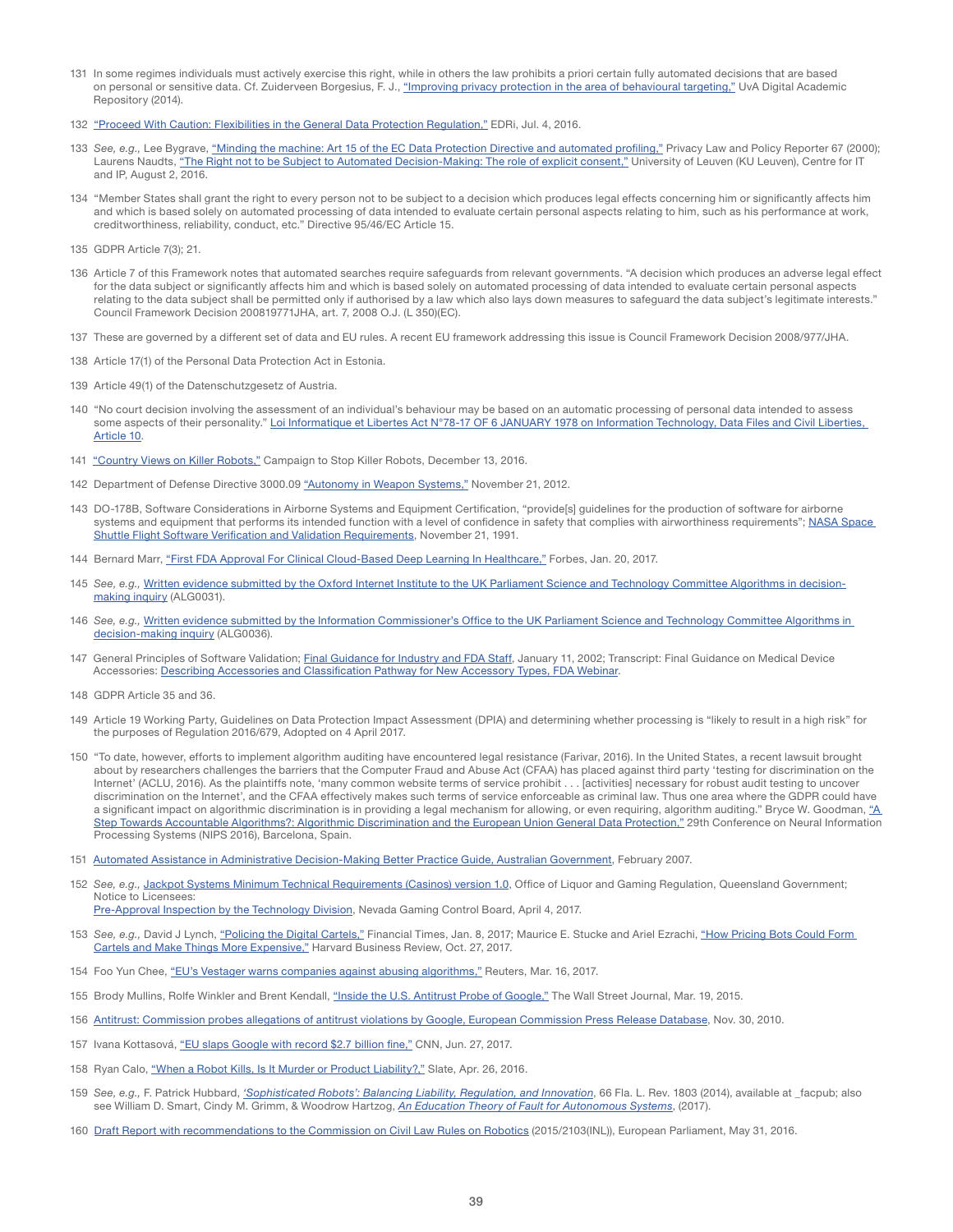- 161 ["Report to the Chairman, Subcommittee on Investigations and Oversight, Committee on Science, Space, and Technology, House of Representatives: Patriot](http://www.gao.gov/assets/220/215614.pdf)  [Missile Defense - Software Problem Led to a System Failure at Dhahran, Saudi Arabia,"](http://www.gao.gov/assets/220/215614.pdf) United States General Accounting Office (Feb. 1992).
- 162 ["Report to the Congress on Credit Scoring and Its Effects on the Availability and Affordability of Credit,"](https://www.federalreserve.gov/boarddocs/rptcongress/creditscore/creditscore.pdf) Board of Governors of the Federal Reserve System (Aug. 2007).
- 163 Jennifer Valentino-DeVries, Jeremy Singer-Vine, and Ashkan Soltani[, "Websites Vary Prices, Deals Based on Users' Information,"](https://www.wsj.com/articles/SB10001424127887323777204578189391813881534) The Wall Street Journal, Dec. 24, 2012.
- 164 Daniel Trielli, Sean Mussenden, and Nicholas Diakopoulos, ["Why Google Search Results Favor Democrats,"](http://www.slate.com/articles/technology/future_tense/2015/12/why_google_search_results_favor_democrats.html) Slate (Dec. 7 2015).
- 165 Gregory J. Thompson et al.[, "In-Use Emissions Testing of Light-Duty Diesel Vehicles in the United States,"](http://www.eenews.net/assets/2015/09/21/document_cw_02.pdf) Center for Alternative Fuels, Engines & Emissions West Virginia University, May 15, 2014.
- 166 Latanya Sweeney, ["Discrimination in Online Ad Delivery,"](https://arxiv.org/abs/1301.6822) Communications of the ACM, Vol. 56 No. 5, Pages 44-54 (2013).
- 167 Julia Angwin, Jeff Larson, Surya Mattu and Lauren Kirchner, ["Machine Bias,"](https://www.propublica.org/article/machine-bias-risk-assessments-in-criminal-sentencing.https://www.propublica.org/article/machine-bias-risk-assessments-in-criminal-sentencing) ProPublica, May 23, 2016.
- 168 Daniel Neyland, ["Bearing Account-able Witness to the Ethical Algorithmic System,"](http://journals.sagepub.com/doi/pdf/10.1177/0162243915598056) Science, Technology, & Human Values Vol. 41(1) 50-76 (2016).
- 169 Lotus Ruan, Jeffrey Knockel, Jason Q. Ng, and Masashi Crete-Nishihata, "One App, Two Systems: How WeChat uses one censorship policy in China and [another internationally,"](https://citizenlab.org/2016/11/wechat-china-censorship-one-app-two-systems/) The Citizen Lab, Nov. 30, 2016.
- 170 Daizhuo Chen, Samuel P. Fraiberger, and Foster Provost, ["Enhancing Transparency and Control when Drawing Data-Driven Inferences about Individuals,"](https://arxiv.org/pdf/1606.08063.pdf) 2016 ICML Workshop on Human Interpretability in Machine Learning (WHI 2016).
- 171 See, e.g., Andrei Kirilenko, Albert S. Kyle, Mehrdad Samadi, and Tugkan Tuzun, "The Flash Crash: The Impact of High Frequency Trading on an Electronic [Market,"](https://financialreg.nd.edu/assets/153218/2011_conf_andrei_kirilenko.pdf) US Commodity Futures Trading Commission, Oct. 1, 2014.
- 172 John C. Dearden et al., ["The Development and Validation of Expert Systems for Predicting Toxicity,"](http://staging-ecvam.jrc.it/publication/WorkshopReport24.pdf) ATLA 25, 223-252 (1997).
- 173 Kerry Rodden, ["Is that a boy or a girl? Exploring a neural network's construction of gender,"](https://medium.com/@kerryrodden/is-that-a-boy-or-a-girl-cb93abbae6da#.kryv9g4sb) Medium (Feb. 24, 2017).
- 174 Nicholas Diakopoulos, ["Sex, Violence, and Autocomplete Algorithms,"](http://www.slate.com/articles/technology/future_tense/2013/08/words_banned_from_bing_and_google_s_autocomplete_algorithms.html) Slate (Aug. 2, 2013).
- 175 Gary Soeller, Karrie Karahalios, Christian Sandvig, and Christo Wilson, "MapWatch: Detecting and Monitoring International Border Personalization on Online [Maps,"](http://personalization.ccs.neu.edu/papers/maps_www16.pdf) WWW 2016 (Apr. 2016).
- 176 [Don Ray Drive-A-Way Co. v. Skinner](http://law.justia.com/cases/federal/district-courts/FSupp/785/198/2144490), 785 F. Supp. 198 (D.D.C. 1992).
- 177 Jędrzej Niklas, Karolina Sztandar-Sztanderska, and Katarzyna Szymielewicz, "Profiling the unemployed in Poland: Social and political implications of [algorithmic decision making,"](https://panoptykon.org/sites/default/files/leadimage-biblioteka/panoptykon_profiling_report_final.pdf) Fundacja Panoptykon (2015).
- 178 Keyon Vafa, Christian Haigh, Alvin Leung, and Noah Yonack, ["Price Discrimination in The Princeton Review's Online SAT Tutoring Service,"](http://techscience.org/a/2015090102) JOTS Technology Science, Sep. 1, 2015; Jeff Larson, Surya Mattu and Julia Angwin, ["Unintended Consequences of Geographic Targeting,"](https://static.propublica.org/projects/princeton-review/princeton-review-methodology.pdf) ProPublica.
- 179 Ken Shirriff, ["How Hacker News ranking really works: scoring, controversy, and penalties,"](http://www.righto.com/2013/11/how-hacker-news-ranking-really-works.html) Ken Shirriff's Blog (Nov. 2013).
- 180 Isaac, *supra* note 38.
- 181 Julia Angwin and Hannes Grassegger, ["Facebook's Secret Censorship Rules Protect White Men From Hate Speech But Not Black Children,"](https://www.propublica.org/article/facebook-hate-speech-censorship-internal-documents-algorithms) ProPublica, Jun. 28, 2017.